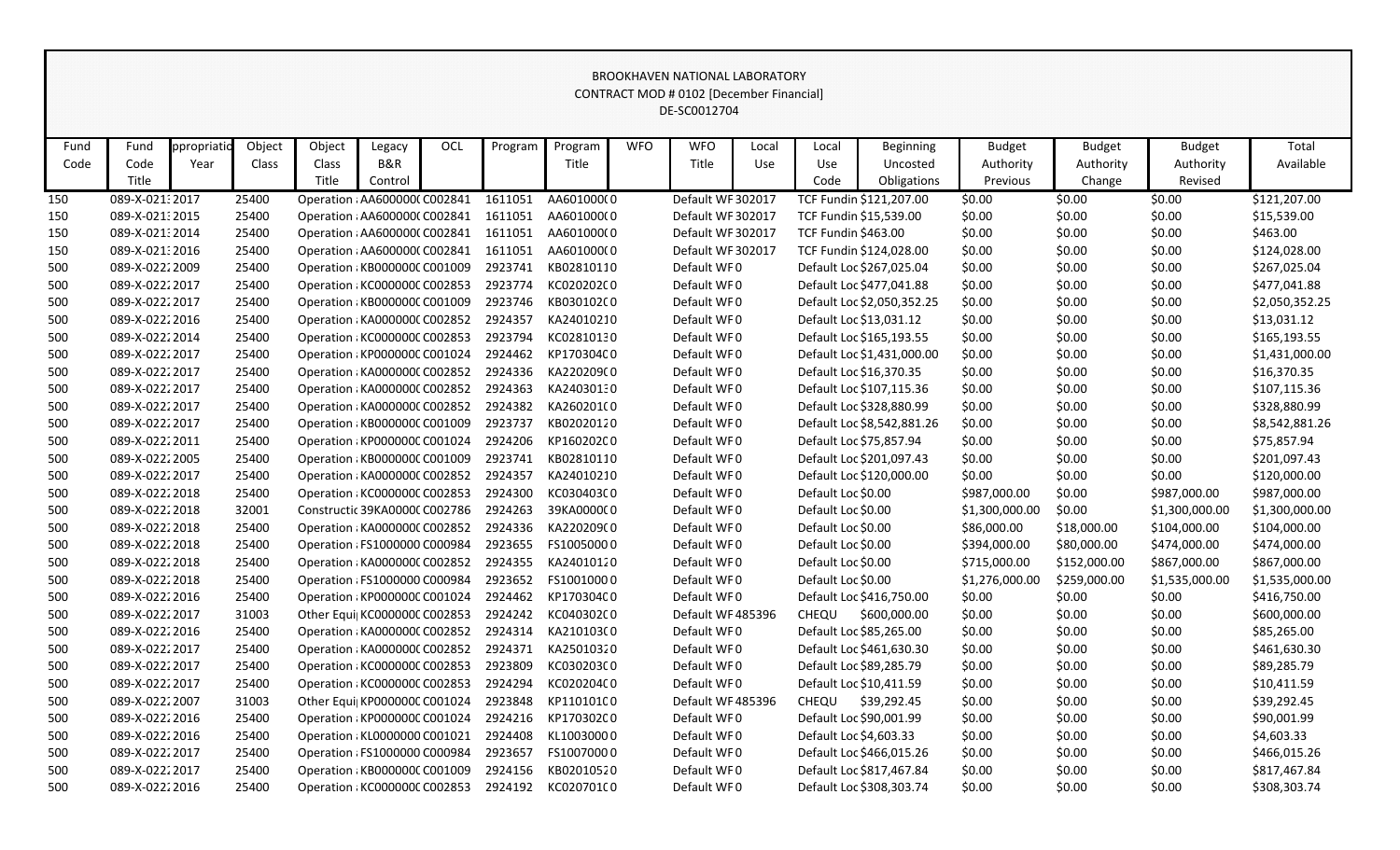| Fund | Fund           | ppropriati | Object | Object                               | Legacy  | OCL | Program | Program    | <b>WFO</b> | <b>WFO</b>         | Local      | Local                | <b>Beginning</b>           | <b>Budget</b>  | <b>Budget</b> | <b>Budget</b>  | Total          |
|------|----------------|------------|--------|--------------------------------------|---------|-----|---------|------------|------------|--------------------|------------|----------------------|----------------------------|----------------|---------------|----------------|----------------|
| Code | Code           | Year       | Class  | Class                                | B&R     |     |         | Title      |            | Title              | <b>Use</b> | Use                  | Uncosted                   | Authority      | Authority     | Authority      | Available      |
|      | Title          |            |        | Title                                | Control |     |         |            |            |                    |            | Code                 | Obligations                | Previous       | Change        | Revised        |                |
| 500  | 089-X-02222016 |            | 31003  | Other Equi KC000000C C002853         |         |     | 2924242 | KC040302C0 |            | Default WF 485396  |            | CHEQU                | \$410,798.13               | \$0.00         | \$0.00        | \$0.00         | \$410,798.13   |
| 500  | 089-X-02222018 |            | 25400  | Operation : FS1000000 C000984        |         |     | 2923658 | FS10090000 |            | Default WF0        |            | Default Loc \$0.00   |                            | \$140,000.00   | \$28,000.00   | \$168,000.00   | \$168,000.00   |
| 500  | 089-X-02222018 |            | 25400  | Operation : KB000000C C001009        |         |     | 2923746 | KB030102C0 |            | Default WF0        |            | Default Loc \$0.00   |                            | \$550,000.00   | \$163,000.00  | \$713,000.00   | \$713,000.00   |
| 500  | 089-X-02222018 |            | 25400  | Operation : KB000000C C001009        |         |     | 2923721 | KB01010220 |            | Default WF0        |            | Default Loc \$0.00   |                            | \$440,000.00   | \$88,000.00   | \$528,000.00   | \$528,000.00   |
| 500  | 089-X-02222018 |            | 32003  | Accelerator KB000000C C001009        |         |     | 2923736 | KB02020110 |            | Default WF 485395  |            | <b>CHAIP</b>         | \$0.00                     | \$450,000.00   | \$91,000.00   | \$541,000.00   | \$541,000.00   |
| 500  | 089-X-02222018 |            | 25400  | Operation : KC000000C C002853        |         |     | 2924472 | KC020107C0 |            | Default WF0        |            | Default Loc \$0.00   |                            | \$321,000.00   | \$0.00        | \$321,000.00   | \$321,000.00   |
| 500  | 089-X-02222018 |            | 25400  | Operation : KP000000C C001024        |         |     | 2924203 | KP160104C0 |            | Default WF0        |            | Default Loc \$0.00   |                            | \$70,000.00    | \$15,000.00   | \$85,000.00    | \$85,000.00    |
| 500  | 089-X-02222018 |            | 25400  | Operation : KA0000000 C002852        |         |     | 2924496 | KA26020200 |            | Default WF0        |            | Default Loc \$0.00   |                            | \$860,000.00   | \$182,000.00  | \$1,042,000.00 | \$1,042,000.00 |
| 500  | 089-X-02222018 |            | 32003  | Accelerator KA000000C C002852        |         |     | 2924496 | KA26020200 |            | Default WF485395   |            | <b>CHAIP</b>         | \$0.00                     | \$132,000.00   | \$28,000.00   | \$160,000.00   | \$160,000.00   |
| 500  | 089-X-02222018 |            | 25400  | Operation : KJ0000000 C001018        |         |     | 2924474 | KJ04020100 |            | Default WF0        |            | Default Loc \$0.00   |                            | \$0.00         | \$750,000.00  | \$750,000.00   | \$750,000.00   |
| 500  | 089-X-02222013 |            | 32001  | Constructic 39KG0000(C002739         |         |     | 2924227 | 39KG0100(0 |            | Default WF0        |            | Default Loc \$127.20 |                            | \$0.00         | \$0.00        | \$0.00         | \$127.20       |
| 500  | 089-X-02222016 |            | 25400  | Operation : KP000000C C001024        |         |     | 2924203 | KP160104C0 |            | Default WF0        |            |                      | Default Loc \$415,197.40   | \$0.00         | \$0.00        | \$0.00         | \$415,197.40   |
| 500  | 089-X-02222017 |            | 25400  | Operation : KC000000C C002853        |         |     | 2924192 | KC02070100 |            | Default WF0        |            |                      | Default Loc \$3,332,000.00 | \$0.00         | \$0.00        | \$0.00         | \$3,332,000.00 |
| 500  | 089-X-02222016 |            | 25400  | Operation : KC000000C C002853        |         |     | 2924305 | KC04060200 |            | Default WF0        |            |                      | Default Loc \$60,138.03    | \$0.00         | \$0.00        | \$0.00         | \$60,138.03    |
| 500  | 089-X-02222016 |            | 25400  | Operation : KC000000C C002853        |         |     | 2924447 | KC021301C0 |            | Default WF0        |            |                      | Default Loc \$2,141,187.26 | \$0.00         | \$0.00        | \$0.00         | \$2,141,187.26 |
| 500  | 089-X-02222016 |            | 32003  | Accelerator KB000000C C001009        |         |     | 2923736 | KB02020110 |            | Default WF 485395  |            | <b>CHAIP</b>         | \$138,941.27               | \$0.00         | \$0.00        | \$0.00         | \$138,941.27   |
| 500  | 089-X-02222017 |            | 25400  | Operation : KA0000000 C002852        |         |     | 2924328 | KA220201(0 |            | Default WF0        |            |                      | Default Loc \$359,003.14   | \$0.00         | \$0.00        | \$0.00         | \$359,003.14   |
| 500  | 089-X-02222017 |            | 25400  | Operation : KB000000C C001009        |         |     | 2923736 | KB02020110 |            | Default WF0        |            |                      | Default Loc \$2,878,588.37 | \$0.00         | \$0.00        | \$0.00         | \$2,878,588.37 |
| 500  | 089-X-02222017 |            | 25400  | Operation : KB000000C C001009        |         |     | 2923749 | KB03010420 |            | Default WF0        |            |                      | Default Loc \$1,210,156.27 | \$0.00         | \$0.00        | \$0.00         | \$1,210,156.27 |
| 500  | 089-X-02222015 |            | 25400  | Operation : KA0000000 C002852        |         |     | 2924313 | KA210102(0 |            | Default WF 485474  |            |                      | CHOPEMIE \$43,502.97       | \$0.00         | \$0.00        | \$0.00         | \$43,502.97    |
| 500  | 089-X-02222017 |            | 25400  | Operation : KA0000000 C002852        |         |     | 2924325 | KA220102(0 |            | Default WF0        |            |                      | Default Loc \$1,768,961.30 | \$0.00         | \$0.00        | \$0.00         | \$1,768,961.30 |
| 500  | 089-X-02222017 |            | 31003  | Other Equi  KA000000C C002852        |         |     | 2924363 | KA24030130 |            | Default WF 485396  |            | <b>CHEQU</b>         | \$750,000.00               | \$0.00         | \$0.00        | \$0.00         | \$750,000.00   |
| 500  | 089-X-02222017 |            | 25400  | Operation : KP000000C C001024        |         |     | 2924211 | KP17010000 |            | Default WF0        |            |                      | Default Loc \$1,194,416.20 | \$0.00         | \$0.00        | \$0.00         | \$1,194,416.20 |
| 500  | 089-X-02222017 |            | 25400  | Operation : KB000000C C001009        |         |     | 2923733 | KB02010210 |            | Default WF0        |            |                      | Default Loc \$1,821,032.34 | \$0.00         | \$0.00        | \$0.00         | \$1,821,032.34 |
| 500  | 089-X-02222017 |            | 25400  | Operation : KP000000C C001024        |         |     | 2924203 | KP160104C0 |            | Default WF0        |            |                      | Default Loc \$492,000.00   | \$0.00         | \$0.00        | \$0.00         | \$492,000.00   |
| 500  | 089-X-02222017 |            | 31001  | Major Item KA0000000 C002852         |         |     | 2924350 | KA23030110 |            | Default WF 4809008 |            |                      | CHEQUMII \$2,334,659.11    | \$0.00         | \$0.00        | \$0.00         | \$2,334,659.11 |
| 500  | 089-X-02222015 |            | 25400  | Operation : KC000000C C002853        |         |     | 2924232 | KC040103C0 |            | Default WF0        |            | Default Loc \$783.45 |                            | \$0.00         | \$0.00        | \$0.00         | \$783.45       |
| 500  | 089-X-02222017 |            | 25400  | Operation : KC000000C C002853        |         |     | 2924295 | KC020205C0 |            | Default WF0        |            |                      | Default Loc \$19,932.29    | \$0.00         | \$0.00        | \$0.00         | \$19,932.29    |
| 500  | 089-X-02222017 |            | 25400  | Operation : KC000000C C002853        |         |     | 3023325 | KC020302C0 |            | Default WF0        |            |                      | Default Loc \$887,796.19   | \$0.00         | \$0.00        | \$0.00         | \$887,796.19   |
| 500  | 089-X-02222014 |            | 25400  | Operation : KA0000000 C002852        |         |     | 2923681 | KA11028120 |            | Default WF0        |            |                      | Default Loc \$433,221.38   | \$0.00         | \$0.00        | \$0.00         | \$433,221.38   |
| 500  | 089-X-02222017 |            | 25400  | Operation : KC000000C C002853        |         |     | 2923807 | KC030201C0 |            | Default WF0        |            |                      | Default Loc \$1,600,623.43 | \$0.00         | \$0.00        | \$0.00         | \$1,600,623.43 |
| 500  | 089-X-02222017 |            | 25400  | Operation : KJ0000000 C001018        |         |     | 2924476 | KJ04030100 |            | Default WF0        |            |                      | Default Loc \$820,586.31   | \$0.00         | \$0.00        | \$0.00         | \$820,586.31   |
| 500  | 089-X-02222018 |            | 25400  | Operation : KA000000C C002852        |         |     | 2924320 | KA21030110 |            | Default WF 485493  |            | CHOPEMIE \$0.00      |                            | \$2,800,000.00 | \$414,000.00  | \$3,214,000.00 | \$3,214,000.00 |
| 500  | 089-X-02222018 |            | 25400  | Operation : KB000000C C001009        |         |     | 2923733 | KB02010210 |            | Default WF0        |            | Default Loc \$0.00   |                            | \$881,000.00   | \$239,000.00  | \$1,120,000.00 | \$1,120,000.00 |
| 500  | 089-X-02222012 |            | 25400  | Operation : KA0000000 C002852        |         |     | 2924034 | KA15020210 |            | Default WF0        |            |                      | Default Loc \$2,499.75     | \$0.00         | \$0.00        | \$0.00         | \$2,499.75     |
| 500  | 089-X-02222017 |            | 25400  | Operation : FS1000000 C000984        |         |     | 2923655 | FS10050000 |            | Default WF0        |            |                      | Default Loc \$523,499.81   | \$0.00         | \$0.00        | \$0.00         | \$523,499.81   |
| 500  | 089-X-02222014 |            | 25400  | Operation : KP000000C C001024        |         |     | 2924200 | KP160101C0 |            | Default WF0        |            |                      | Default Loc \$180,000.00   | \$0.00         | \$0.00        | \$0.00         | \$180,000.00   |
| 500  | 089-X-02222017 |            | 32003  | Accelerator KA0000000 C002852        |         |     | 2924382 | KA260201(0 |            | Default WF 485395  |            | <b>CHAIP</b>         | \$892,530.03               | \$0.00         | \$0.00        | \$0.00         | \$892,530.03   |
| 500  | 089-X-02222016 |            | 25400  | Operation : KP000000C C001024        |         |     | 2924205 | KP16020100 |            | Default WF0        |            |                      | Default Loc \$521,900.65   | \$0.00         | \$0.00        | \$0.00         | \$521,900.65   |
| 500  | 089-X-02222017 |            | 25400  | Operation: KA0000000 C002852 2924366 |         |     |         | KA25010120 |            | Default WF0        |            | Default Loc \$924.97 |                            | \$0.00         | \$0.00        | \$0.00         | \$924.97       |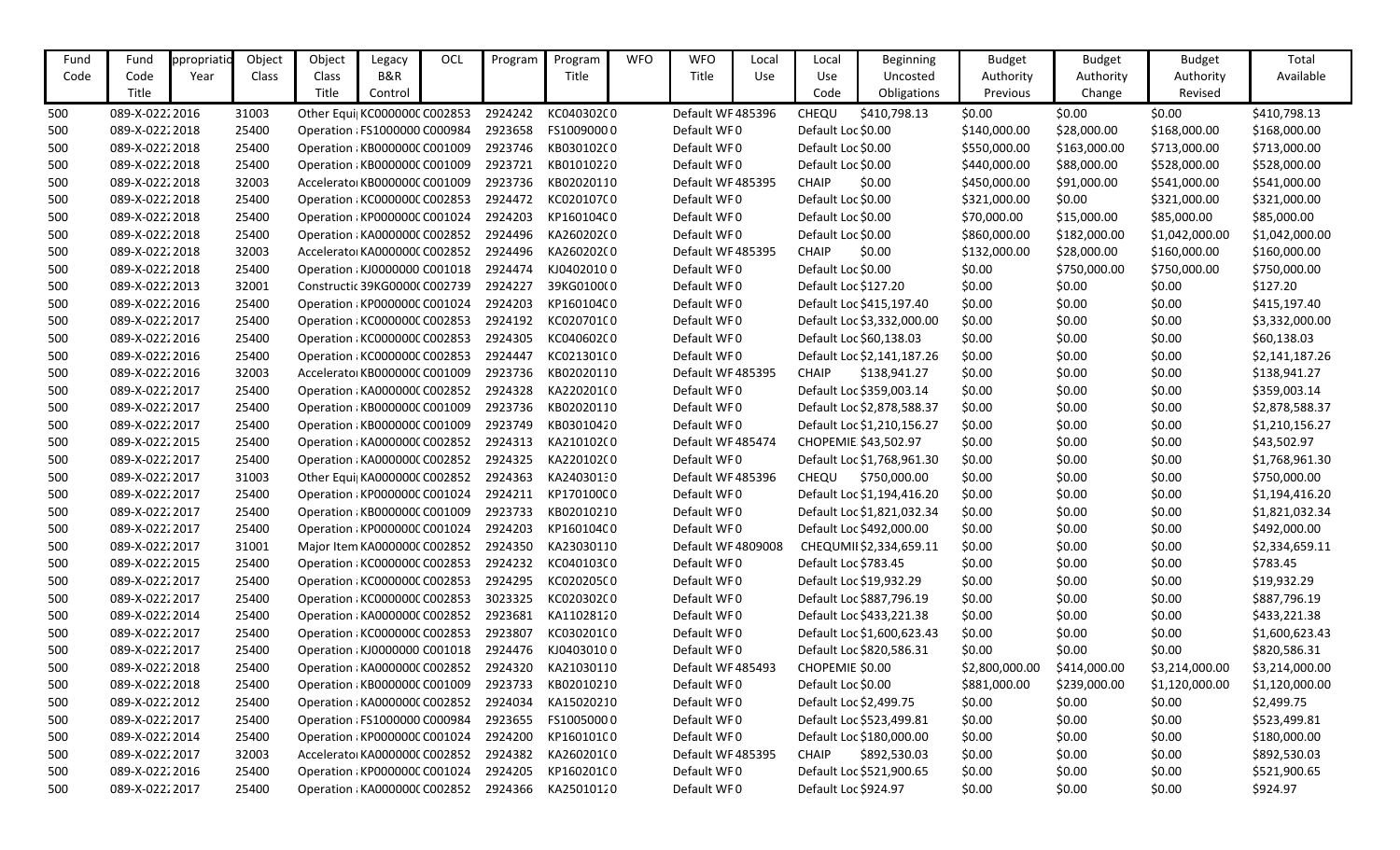| Fund | Fund           | ppropriati | Object | Object | Legacy                        | OCL | Program | Program            | <b>WFO</b> | <b>WFO</b>        | Local      | Local               | <b>Beginning</b>           | <b>Budget</b> | <b>Budget</b> | <b>Budget</b> | Total          |
|------|----------------|------------|--------|--------|-------------------------------|-----|---------|--------------------|------------|-------------------|------------|---------------------|----------------------------|---------------|---------------|---------------|----------------|
| Code | Code           | Year       | Class  | Class  | B&R                           |     |         | Title              |            | Title             | <b>Use</b> | Use                 | Uncosted                   | Authority     | Authority     | Authority     | Available      |
|      | Title          |            |        | Title  | Control                       |     |         |                    |            |                   |            | Code                | Obligations                | Previous      | Change        | Revised       |                |
| 500  | 089-X-02222015 |            | 25400  |        | Operation : KP000000C C001024 |     | 2924417 | KP160600C0         |            | Default WF0       |            |                     | Default Loc \$426,274.76   | \$0.00        | \$0.00        | \$0.00        | \$426,274.76   |
| 500  | 089-X-02222016 |            | 31001  |        | Major Item KC000000C C002853  |     | 2924289 | KC040506C0         |            | Default WF 485469 |            |                     | CHEQUMIE \$698,538.41      | \$0.00        | \$0.00        | \$0.00        | \$698,538.41   |
| 500  | 089-X-02222017 |            | 25400  |        | Operation : KC000000C C002853 |     | 2924460 | KC030105C0         |            | Default WF0       |            |                     | Default Loc \$379,501.80   | \$0.00        | \$0.00        | \$0.00        | \$379,501.80   |
| 500  | 089-X-02222016 |            | 25400  |        | Operation : KJ0000000 C001018 |     | 2924135 | KJ04020000         |            | Default WF0       |            |                     | Default Loc \$200,953.34   | \$0.00        | \$0.00        | \$0.00        | \$200,953.34   |
| 500  | 089-X-02222017 |            | 25400  |        | Operation : KP000000C C001024 |     | 2924209 | KP160501C0         |            | Default WF0       |            |                     | Default Loc \$2,440,282.49 | \$0.00        | \$0.00        | \$0.00        | \$2,440,282.49 |
| 500  | 089-X-02222017 |            | 31003  |        | Other Equi  KB000000C C001009 |     | 2923737 | KB02020120         |            | Default WF 485396 |            | CHEQU               | \$2,650,000.00             | \$0.00        | \$0.00        | \$0.00        | \$2,650,000.00 |
| 500  | 089-X-02222017 |            | 25400  |        | Operation : KB000000C C001009 |     | 2923755 | KB04010220         |            | Default WF0       |            |                     | Default Loc \$257,562.78   | \$0.00        | \$0.00        | \$0.00        | \$257,562.78   |
| 500  | 089-X-02222011 |            | 31003  |        | Other Equi  KC000000C C002853 |     | 3023325 | KC020302C0         |            | Default WF 485396 |            | CHEQU               | \$2,515.98                 | \$0.00        | \$0.00        | \$0.00        | \$2,515.98     |
| 500  | 089-X-02222017 |            | 25400  |        | Operation : FS1000000 C000984 |     | 2923656 | FS10060000         |            | Default WF0       |            |                     | Default Loc \$214,863.42   | \$0.00        | \$0.00        | \$0.00        | \$214,863.42   |
| 500  | 089-X-02222017 |            | 25400  |        | Operation : KC000000C C002853 |     | 2924447 | KC021301C0         |            | Default WF0       |            |                     | Default Loc \$2,875,000.00 | \$0.00        | \$0.00        | \$0.00        | \$2,875,000.00 |
| 500  | 089-X-02222016 |            | 25400  |        | Operation : KP000000C C001024 |     | 2924209 | KP160501C0         |            | Default WF0       |            |                     | Default Loc \$159,617.13   | \$0.00        | \$0.00        | \$0.00        | \$159,617.13   |
| 500  | 089-X-02222017 |            | 25400  |        | Operation : KC000000C C002853 |     | 2924472 | KC020107C0         |            | Default WF0       |            |                     | Default Loc \$595,500.79   | \$0.00        | \$0.00        | \$0.00        | \$595,500.79   |
| 500  | 089-X-02222017 |            | 25400  |        | Operation : KL0000000 C001021 |     | 2924406 | KL10010000         |            | Default WF0       |            |                     | Default Loc \$553,646.70   | \$0.00        | \$0.00        | \$0.00        | \$553,646.70   |
| 500  | 089-X-02222018 |            | 25400  |        | Operation : FS1000000 C000984 |     | 2923656 | FS10060000         |            | Default WF0       |            | Default Loc \$0.00  |                            | \$111,000.00  | \$22,000.00   | \$133,000.00  | \$133,000.00   |
| 500  | 089-X-02222018 |            | 25400  |        | Operation : KC000000C C002853 |     | 3023325 | KC020302C0         |            | Default WF0       |            | Default Loc \$0.00  |                            | \$351,000.00  | \$0.00        | \$351,000.00  | \$351,000.00   |
| 500  | 089-X-02222018 |            | 25400  |        | Operation : KP000000C C001024 |     | 2924200 | KP160101C0         |            | Default WF0       |            | Default Loc \$0.00  |                            | \$233,000.00  | \$49,000.00   | \$282,000.00  | \$282,000.00   |
| 500  | 089-X-02222018 |            | 25400  |        | Operation : KC000000C C002853 |     | 2924506 | KC02020310         |            | Default WF0       |            | Default Loc \$0.00  |                            | \$370,000.00  | \$0.00        | \$370,000.00  | \$370,000.00   |
| 500  | 089-X-02222018 |            | 25400  |        | Operation : KL0000000 C001021 |     | 2924406 | KL10010000         |            | Default WF0       |            | Default Loc \$0.00  |                            | \$0.00        | \$600,000.00  | \$600,000.00  | \$600,000.00   |
| 500  | 089-X-02222014 |            | 25400  |        | Operation : KB000000C C001009 |     | 2923741 | KB02810110         |            | Default WF0       |            |                     | Default Loc \$82,974.96    | \$0.00        | \$0.00        | \$0.00        | \$82,974.96    |
| 500  | 089-X-02222017 |            | 31001  |        | Major Item KA0000000 C002852  |     | 2924320 | KA21030110         |            | Default WF 485486 |            |                     | CHEQUMIE \$8,500,000.00    | \$0.00        | \$0.00        | \$0.00        | \$8,500,000.00 |
| 500  | 089-X-02222016 |            | 31003  |        | Other Equi  FS1000000 C000984 |     | 2923655 | FS10050000         |            | Default WF 485396 |            | <b>CHEQU</b>        | \$508,268.60               | \$0.00        | \$0.00        | \$0.00        | \$508,268.60   |
| 500  | 089-X-02222017 |            | 25400  |        | Operation : KP000000C C001024 |     | 2924216 | KP170302C0         |            | Default WF0       |            |                     | Default Loc \$358,481.36   | \$0.00        | \$0.00        | \$0.00        | \$358,481.36   |
| 500  | 089-X-02222017 |            | 31003  |        | Other Equi  KC000000C C002853 |     | 2924233 | KC040104C0         |            | Default WF 485396 |            | <b>CHEQU</b>        | \$1,454,488.91             | \$0.00        | \$0.00        | \$0.00        | \$1,454,488.91 |
| 500  | 089-X-02222016 |            | 31001  |        | Major Item KA0000000 C002852  |     | 2924320 | KA21030110         |            | Default WF 485486 |            |                     | CHEQUMIE \$4,378,975.89    | \$0.00        | \$0.00        | \$0.00        | \$4,378,975.89 |
| 500  | 089-X-02222017 |            | 25400  |        | Operation : KC000000C C002853 |     | 2924299 | KC03040200         |            | Default WF0       |            |                     | Default Loc \$1,286,114.39 | \$0.00        | \$0.00        | \$0.00        | \$1,286,114.39 |
| 500  | 089-X-02222017 |            | 25400  |        | Operation : FS1000000 C000984 |     | 2923658 | FS10090000         |            | Default WF0       |            |                     | Default Loc \$511,951.37   | \$0.00        | \$0.00        | \$0.00        | \$511,951.37   |
| 500  | 089-X-02222017 |            | 25400  |        | Operation : KP000000C C001024 |     | 2924200 | KP160101C0         |            | Default WF0       |            |                     | Default Loc \$2,125,100.00 | \$0.00        | \$0.00        | \$0.00        | \$2,125,100.00 |
| 500  | 089-X-02222017 |            | 25400  |        | Operation : KC000000C C002853 |     | 2924300 | KC030403C0         |            | Default WF0       |            |                     | Default Loc \$2,845,516.62 | \$0.00        | \$0.00        | \$0.00        | \$2,845,516.62 |
| 500  | 089-X-02222017 |            | 25400  |        | Operation : KB000000C C001009 |     | 2923721 | KB01010220         |            | Default WF0       |            |                     | Default Loc \$348,402.54   | \$0.00        | \$0.00        | \$0.00        | \$348,402.54   |
| 500  | 089-X-02222016 |            | 25400  |        | Operation : KA0000000 C002852 |     | 2924369 | KA25010220         |            | Default WF0       |            |                     | Default Loc \$490,519.01   | \$0.00        | \$0.00        | \$0.00        | \$490,519.01   |
| 500  | 089-X-02222017 |            | 25400  |        | Operation : KA0000000 C002852 |     |         | 2924355 KA24010120 |            | Default WF0       |            |                     | Default Loc \$1,183,684.51 | \$0.00        | \$0.00        | \$0.00        | \$1,183,684.51 |
| 500  | 089-X-02222017 |            | 25400  |        | Operation : KA0000000 C002852 |     | 2924368 | KA25010210         |            | Default WF0       |            |                     | Default Loc \$1,191,242.15 | \$0.00        | \$0.00        | \$0.00        | \$1,191,242.15 |
| 500  | 089-X-02222017 |            | 25400  |        | Operation : KL0000000 C001021 |     | 2924414 | KL15000000         |            | Default WF0       |            |                     | Default Loc \$76,950.00    | \$0.00        | \$0.00        | \$0.00        | \$76,950.00    |
| 500  | 089-X-02222007 |            | 25400  |        | Operation : KP000000C C001024 |     | 2923849 | KP11020100         |            | Default WF0       |            | Default Loc \$16.33 |                            | \$0.00        | \$0.00        | \$0.00        | \$16.33        |
| 500  | 089-X-02222017 |            | 25400  |        | Operation : KC000000C C002853 |     | 2924421 | KC040603C0         |            | Default WF0       |            |                     | Default Loc \$1,650,263.63 | \$0.00        | \$0.00        | \$0.00        | \$1,650,263.63 |
| 500  | 089-X-02222017 |            | 25400  |        | Operation : KL0000000 C001021 |     | 2924407 | KL10020000         |            | Default WF0       |            |                     | Default Loc \$95,172.95    | \$0.00        | \$0.00        | \$0.00        | \$95,172.95    |
| 500  | 089-X-02222018 |            | 25400  |        | Operation : KB000000C C001009 |     | 2923749 | KB03010420         |            | Default WF0       |            | Default Loc \$0.00  |                            | \$620,000.00  | \$137,000.00  | \$757,000.00  | \$757,000.00   |
| 500  | 089-X-02222018 |            | 25400  |        | Operation : FS1000000 C000984 |     | 2923653 | FS10020000         |            | Default WF0       |            | Default Loc \$0.00  |                            | \$168,000.00  | \$34,000.00   | \$202,000.00  | \$202,000.00   |
| 500  | 089-X-02222018 |            | 25400  |        | Operation : KC000000C C002853 |     | 2923807 | KC03020100         |            | Default WF0       |            | Default Loc \$0.00  |                            | \$587,000.00  | \$0.00        | \$587,000.00  | \$587,000.00   |
| 500  | 089-X-02222018 |            | 25400  |        | Operation : KA0000000 C002852 |     | 2924357 | KA24010210         |            | Default WF0       |            | Default Loc \$0.00  |                            | \$27,000.00   | \$6,000.00    | \$33,000.00   | \$33,000.00    |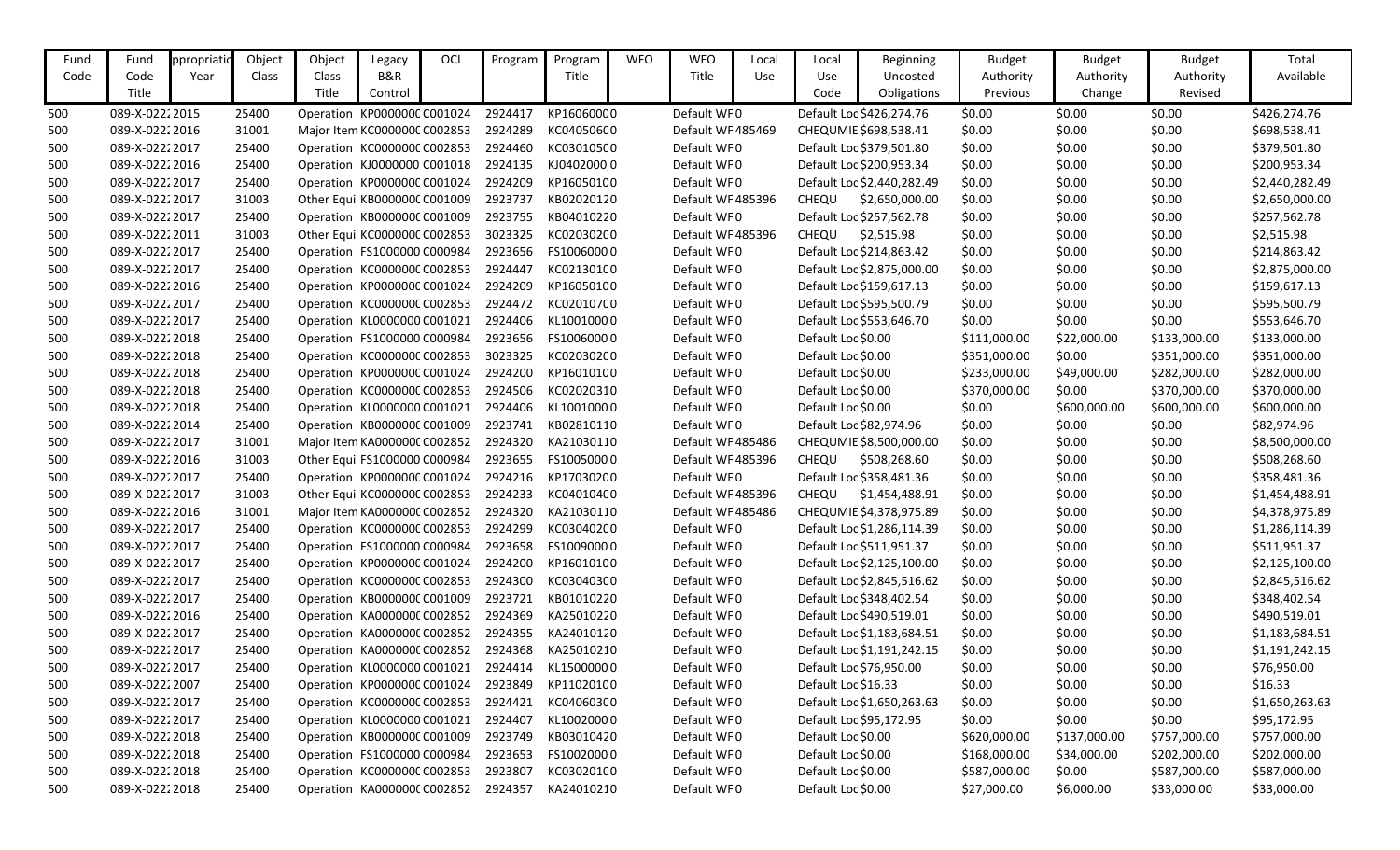| Fund | Fund           | ppropriati | Object | Object | Legacy                        | OCL | Program | Program    | <b>WFO</b> | <b>WFO</b>        | Local      | Local                  | <b>Beginning</b>           | <b>Budget</b>  | <b>Budget</b>  | <b>Budget</b>  | Total          |
|------|----------------|------------|--------|--------|-------------------------------|-----|---------|------------|------------|-------------------|------------|------------------------|----------------------------|----------------|----------------|----------------|----------------|
| Code | Code           | Year       | Class  | Class  | B&R                           |     |         | Title      |            | Title             | <b>Use</b> | Use                    | Uncosted                   | Authority      | Authority      | Authority      | Available      |
|      | Title          |            |        | Title  | Control                       |     |         |            |            |                   |            | Code                   | Obligations                | Previous       | Change         | Revised        |                |
| 500  | 089-X-02222018 |            | 25400  |        | Operation : KB000000C C001009 |     | 2923737 | KB02020120 |            | Default WF0       |            | Default Loc \$0.00     |                            | \$6,880,000.00 | \$1,375,000.00 | \$8,255,000.00 | \$8,255,000.00 |
| 500  | 089-X-02222018 |            | 25400  |        | Operation : FS1000000 C000984 |     | 2923657 | FS10070000 |            | Default WF0       |            | Default Loc \$0.00     |                            | \$133,000.00   | \$27,000.00    | \$160,000.00   | \$160,000.00   |
| 500  | 089-X-02222018 |            | 25400  |        | Operation : KA0000000 C002852 |     | 2924325 | KA220102(0 |            | Default WF0       |            | Default Loc \$0.00     |                            | \$1,207,000.00 | \$257,000.00   | \$1,464,000.00 | \$1,464,000.00 |
| 500  | 089-X-02222018 |            | 25400  |        | Operation : KA0000000 C002852 |     | 2924328 | KA220201(0 |            | Default WF0       |            | Default Loc \$0.00     |                            | \$270,000.00   | \$85,000.00    | \$355,000.00   | \$355,000.00   |
| 500  | 089-X-02222018 |            | 25400  |        | Operation : KL0000000 C001021 |     | 2924407 | KL10020000 |            | Default WF0       |            | Default Loc \$0.00     |                            | \$0.00         | \$50,000.00    | \$50,000.00    | \$50,000.00    |
| 500  | 089-X-02222017 |            | 25400  |        | Operation : KA0000000 C002852 |     | 2924317 | KA21020210 |            | Default WF0       |            |                        | Default Loc \$9,236,115.22 | \$0.00         | \$0.00         | \$0.00         | \$9,236,115.22 |
| 500  | 089-X-02222017 |            | 25400  |        | Operation : KA0000000 C002852 |     | 2924346 | KA230102(0 |            | Default WF0       |            |                        | Default Loc \$591,900.79   | \$0.00         | \$0.00         | \$0.00         | \$591,900.79   |
| 500  | 089-X-02222017 |            | 25400  |        | Operation : KA000000C C002852 |     | 2924380 | KA260102(0 |            | Default WF0       |            |                        | Default Loc \$350,944.67   | \$0.00         | \$0.00         | \$0.00         | \$350,944.67   |
| 500  | 089-X-02222016 |            | 25400  |        | Operation : KL0000000 C001021 |     | 2924414 | KL15000000 |            | Default WF0       |            | Default Loc \$2,262.77 |                            | \$0.00         | \$0.00         | \$0.00         | \$2,262.77     |
| 500  | 089-X-02222017 |            | 25400  |        | Operation : FS1000000 C000984 |     | 2923654 | FS10040000 |            | Default WF0       |            |                        | Default Loc \$154,019.41   | \$0.00         | \$0.00         | \$0.00         | \$154,019.41   |
| 500  | 089-X-02222017 |            | 25400  |        | Operation : KA0000000 C002852 |     | 2924369 | KA25010220 |            | Default WF0       |            |                        | Default Loc \$250,000.00   | \$0.00         | \$0.00         | \$0.00         | \$250,000.00   |
| 500  | 089-X-02222017 |            | 25400  |        | Operation : KA0000000 C002852 |     | 2924319 | KA210209(0 |            | Default WF0       |            |                        | Default Loc \$97,189.23    | \$0.00         | \$0.00         | \$0.00         | \$97,189.23    |
| 500  | 089-X-02222017 |            | 25400  |        | Operation : KC000000C C002853 |     | 2923769 | KC020101C0 |            | Default WF0       |            |                        | Default Loc \$1,878,640.89 | \$0.00         | \$0.00         | \$0.00         | \$1,878,640.89 |
| 500  | 089-X-02222014 |            | 25400  |        | Operation : KB000000C C001009 |     | 2923728 | KB01810120 |            | Default WF0       |            |                        | Default Loc \$34,228.17    | \$0.00         | \$0.00         | \$0.00         | \$34,228.17    |
| 500  | 089-X-02222017 |            | 25400  |        | Operation : KB000000C C001009 |     | 2923752 | KB03010520 |            | Default WF0       |            |                        | Default Loc \$367,444.68   | \$0.00         | \$0.00         | \$0.00         | \$367,444.68   |
| 500  | 089-X-02222012 |            | 25400  |        | Operation : KA0000000 C002852 |     | 2923679 | KA110208(0 |            | Default WF0       |            | Default Loc \$1,492.25 |                            | \$0.00         | \$0.00         | \$0.00         | \$1,492.25     |
| 500  | 089-X-02222017 |            | 25400  |        | Operation : KA0000000 C002852 |     | 2924320 | KA21030110 |            | Default WF 485493 |            |                        | CHOPEMIE \$1,149,482.75    | \$0.00         | \$0.00         | \$0.00         | \$1,149,482.75 |
| 500  | 089-X-02222017 |            | 25400  |        | Operation : KJ0000000 C001018 |     | 2924137 | KJ04040000 |            | Default WF0       |            |                        | Default Loc \$730,000.00   | \$0.00         | \$0.00         | \$0.00         | \$730,000.00   |
| 500  | 089-X-02222018 |            | 25400  |        | Operation : KA0000000 C002852 |     | 2924368 | KA25010210 |            | Default WF0       |            | Default Loc \$0.00     |                            | \$604,000.00   | \$78,000.00    | \$682,000.00   | \$682,000.00   |
| 500  | 089-X-02222018 |            | 25400  |        | Operation : KC000000C C002853 |     | 2924294 | KC020204C0 |            | Default WF0       |            | Default Loc \$0.00     |                            | \$38,000.00    | \$0.00         | \$38,000.00    | \$38,000.00    |
| 500  | 089-X-02222018 |            | 25400  |        | Operation : KA0000000 C002852 |     | 2924317 | KA21020210 |            | Default WF0       |            | Default Loc \$0.00     |                            | \$4,903,000.00 | \$1,040,000.00 | \$5,943,000.00 | \$5,943,000.00 |
| 500  | 089-X-02222018 |            | 25400  |        | Operation : KC000000C C002853 |     | 2924460 | KC030105C0 |            | Default WF0       |            | Default Loc \$0.00     |                            | \$76,000.00    | \$0.00         | \$76,000.00    | \$76,000.00    |
| 500  | 089-X-02222018 |            | 25400  |        | Operation : KP000000C C001024 |     | 2924209 | KP160501C0 |            | Default WF0       |            | Default Loc \$0.00     |                            | \$473,000.00   | \$100,000.00   | \$573,000.00   | \$573,000.00   |
| 500  | 089-X-02222018 |            | 25400  |        | Operation : KC000000C C002853 |     | 2924504 | KC02020210 |            | Default WF0       |            | Default Loc \$0.00     |                            | \$357,000.00   | \$0.00         | \$357,000.00   | \$357,000.00   |
| 500  | 089-X-02222018 |            | 25400  |        | Operation : FS1000000 C000984 |     | 2923654 | FS10040000 |            | Default WF0       |            | Default Loc \$0.00     |                            | \$96,000.00    | \$19,000.00    | \$115,000.00   | \$115,000.00   |
| 500  | 089-X-02222018 |            | 25400  |        | Operation : KC000000C C002853 |     | 2923769 | KC020101C0 |            | Default WF0       |            | Default Loc \$0.00     |                            | \$611,000.00   | \$0.00         | \$611,000.00   | \$611,000.00   |
| 500  | 089-X-02222018 |            | 25400  |        | Operation : KC000000C C002853 |     | 2924299 | KC030402C0 |            | Default WF0       |            | Default Loc \$0.00     |                            | \$558,000.00   | \$0.00         | \$558,000.00   | \$558,000.00   |
| 500  | 089-X-02222018 |            | 25400  |        | Operation : KP000000C C001024 |     | 2924462 | KP170304C0 |            | Default WF0       |            | Default Loc \$0.00     |                            | \$57,000.00    | \$10,000.00    | \$67,000.00    | \$67,000.00    |
| 500  | 089-X-02222013 |            | 25400  |        | Operation: KP000000C C001024  |     | 2924200 | KP160101C0 |            | Default WF0       |            |                        | Default Loc \$42,626.46    | \$0.00         | \$0.00         | \$0.00         | \$42,626.46    |
| 500  | 089-X-02222017 |            | 25400  |        | Operation : KA0000000 C002852 |     | 2924313 | KA210102(0 |            | Default WF0       |            |                        | Default Loc \$2,551,418.41 | \$0.00         | \$0.00         | \$0.00         | \$2,551,418.41 |
| 500  | 089-X-02222017 |            | 25400  |        | Operation : KC000000C C002853 |     | 2924405 | KC020106C0 |            | Default WF0       |            |                        | Default Loc \$330,037.56   | \$0.00         | \$0.00         | \$0.00         | \$330,037.56   |
| 500  | 089-X-02222017 |            | 25400  |        | Operation : FS1000000 C000984 |     | 2923652 | FS10010000 |            | Default WF0       |            |                        | Default Loc \$633,591.08   | \$0.00         | \$0.00         | \$0.00         | \$633,591.08   |
| 500  | 089-X-02222017 |            | 25400  |        | Operation : KC000000C C002853 |     | 2923775 | KC020203C0 |            | Default WF0       |            |                        | Default Loc \$183,023.62   | \$0.00         | \$0.00         | \$0.00         | \$183,023.62   |
| 500  | 089-X-02222017 |            | 25400  |        | Operation : KC000000C C002853 |     | 2923803 | KC030102C0 |            | Default WF0       |            |                        | Default Loc \$625,908.28   | \$0.00         | \$0.00         | \$0.00         | \$625,908.28   |
| 500  | 089-X-02222017 |            | 25400  |        | Operation : KA0000000 C002852 |     | 2924358 | KA24010220 |            | Default WF0       |            |                        | Default Loc \$232,519.94   | \$0.00         | \$0.00         | \$0.00         | \$232,519.94   |
| 500  | 089-X-02222015 |            | 25400  |        | Operation : KA0000000 C002852 |     | 2924342 | KA22030120 |            | Default WF0       |            | Default Loc \$219.26   |                            | \$0.00         | \$0.00         | \$0.00         | \$219.26       |
| 500  | 089-X-02222017 |            | 25400  |        | Operation : FS1000000 C000984 |     | 2923653 | FS10020000 |            | Default WF0       |            |                        | Default Loc \$750,295.68   | \$0.00         | \$0.00         | \$0.00         | \$750,295.68   |
| 500  | 089-X-02222017 |            | 25400  |        | Operation : KA0000000 C002852 |     | 2924314 | KA210103(0 |            | Default WF0       |            |                        | Default Loc \$138,670.00   | \$0.00         | \$0.00         | \$0.00         | \$138,670.00   |
| 500  | 089-X-02222016 |            | 25400  |        | Operation : KJ0000000 C001018 |     | 2924137 | KJ04040000 |            | Default WF0       |            |                        | Default Loc \$70,692.64    | \$0.00         | \$0.00         | \$0.00         | \$70,692.64    |
| 500  | 089-X-02222017 |            | 25400  |        | Operation : KJ0000000 C001018 |     | 2924474 | KJ04020100 |            | Default WF0       |            |                        | Default Loc \$450,000.00   | \$0.00         | \$0.00         | \$0.00         | \$450,000.00   |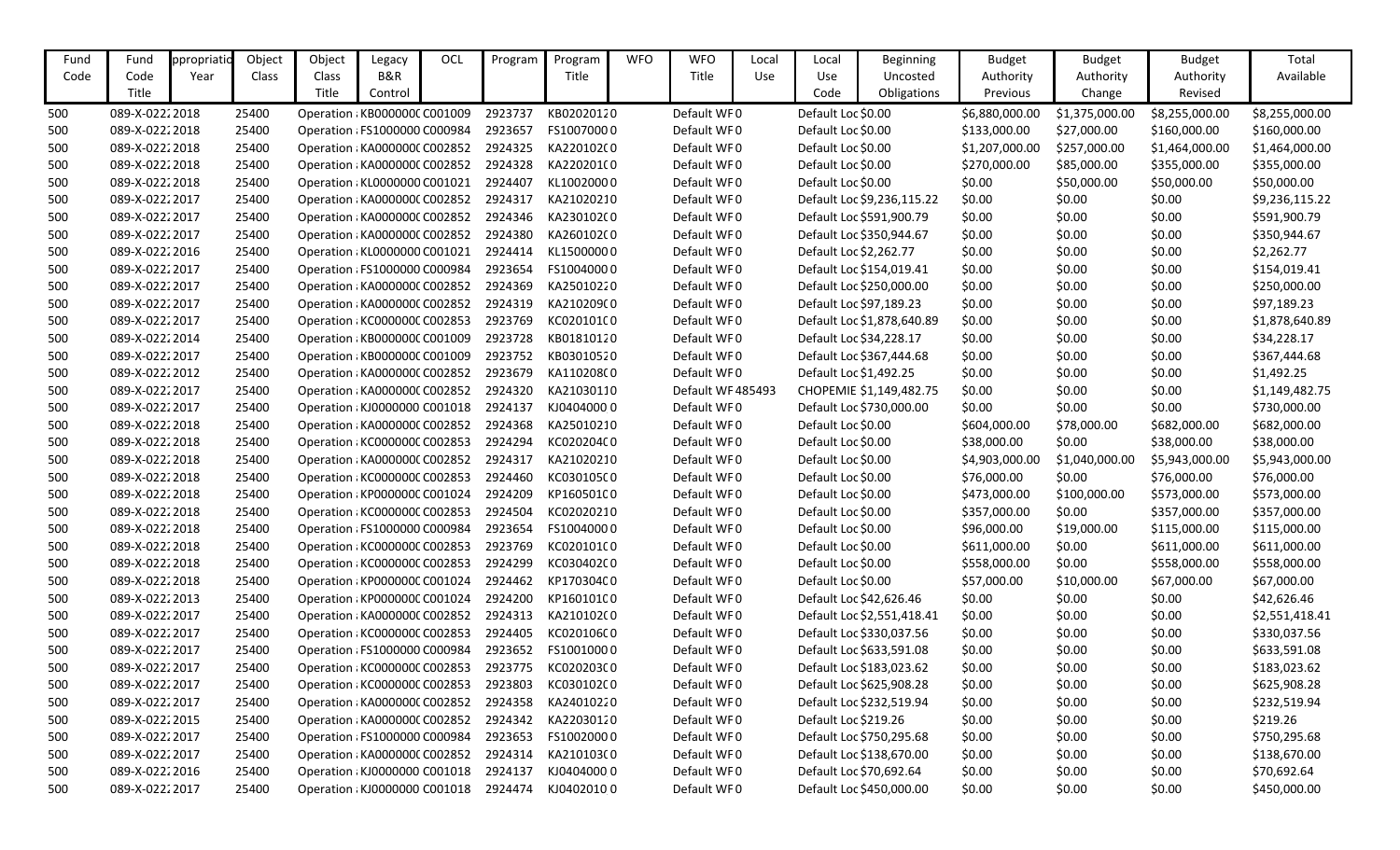| Fund | Fund           | ppropriati | Object | Object | Legacy                               | <b>OCL</b> | Program | Program          | <b>WFO</b> | <b>WFO</b>        | Local | Local                | <b>Beginning</b>            | <b>Budget</b>   | <b>Budget</b>  | <b>Budget</b>   | Total           |
|------|----------------|------------|--------|--------|--------------------------------------|------------|---------|------------------|------------|-------------------|-------|----------------------|-----------------------------|-----------------|----------------|-----------------|-----------------|
| Code | Code           | Year       | Class  | Class  | B&R                                  |            |         | Title            |            | Title             | Use   | Use                  | Uncosted                    | Authority       | Authority      | Authority       | Available       |
|      | Title          |            |        | Title  | Control                              |            |         |                  |            |                   |       | Code                 | Obligations                 | Previous        | Change         | Revised         |                 |
| 500  | 089-X-02222017 |            | 25400  |        | Operation : KC000000C C002853        |            | 2924242 | KC040302C0       |            | Default WF0       |       |                      | Default Loc \$11,363,791.95 | \$0.00          | \$0.00         | \$0.00          | \$11,363,791.95 |
| 500  | 089-X-02222018 |            | 25400  |        | Operation : KA0000000 C002852        |            | 2924346 | KA23010200       |            | Default WF0       |       | Default Loc \$0.00   |                             | \$285,000.00    | \$60,000.00    | \$345,000.00    | \$345,000.00    |
| 500  | 089-X-02222018 |            | 25400  |        | Operation : KA0000000 C002852        |            | 2924371 | KA25010320       |            | Default WF0       |       | Default Loc \$0.00   |                             | \$250,000.00    | \$53,000.00    | \$303,000.00    | \$303,000.00    |
| 500  | 089-X-02222017 |            | 25400  |        | Operation : KC000000C C002853        |            | 2924305 | KC040602C0       |            | Default WF0       |       |                      | Default Loc \$518,000.00    | \$0.00          | \$0.00         | \$0.00          | \$518,000.00    |
| 500  | 089-X-02222017 |            | 25400  |        | Operation : KL0000000 C001021        |            | 2924408 | KL10030000       |            | Default WF0       |       |                      | Default Loc \$120,000.00    | \$0.00          | \$0.00         | \$0.00          | \$120,000.00    |
| 500  | 089-X-02222014 |            | 25400  |        | Operation : KA0000000 C002852        |            | 2923680 | KA11028110       |            | Default WF0       |       |                      | Default Loc \$11,981.92     | \$0.00          | \$0.00         | \$0.00          | \$11,981.92     |
| 500  | 089-X-02222017 |            | 32001  |        | Constructic 39KA0000C C002786        |            | 2924263 | 39KA000000       |            | Default WF0       |       |                      | Default Loc \$1,650,069.21  | \$0.00          | \$0.00         | \$0.00          | \$1,650,069.21  |
| 500  | 089-X-02222016 |            | 31003  |        | Other Equi KB000000C C001009         |            | 2923737 | KB02020120       |            | Default WF 485396 |       | CHEQU                | \$494,483.56                | \$0.00          | \$0.00         | \$0.00          | \$494,483.56    |
| 500  | 089-X-02222017 |            | 31003  |        | Other Equi KB000000C C001009         |            | 2923736 | KB02020110       |            | Default WF 485396 |       | CHEQU                | \$1,094,000.00              | \$0.00          | \$0.00         | \$0.00          | \$1,094,000.00  |
| 500  | 089-X-02222017 |            | 25400  |        | Operation : KC000000C C002853        |            | 2924233 | KC040104C0       |            | Default WF0       |       |                      | Default Loc \$27,412,536.40 | \$0.00          | \$0.00         | \$0.00          | \$27,412,536.40 |
| 500  | 089-X-02222017 |            | 32003  |        | Accelerator KB000000C C001009        |            | 2923736 | KB02020110       |            | Default WF 485395 |       | <b>CHAIP</b>         | \$2,369,000.00              | \$0.00          | \$0.00         | \$0.00          | \$2,369,000.00  |
| 500  | 089-X-02222017 |            | 32001  |        | Constructic 39KG0100(C003087         |            | 2924481 | 39KG0100(0       |            | Default WF0       |       |                      | Default Loc \$1,772,460.86  | \$0.00          | \$0.00         | \$0.00          | \$1,772,460.86  |
| 500  | 089-X-02222017 |            | 32003  |        | Accelerator KC000000C C002853        |            | 2924233 | KC040104C0       |            | Default WF 485395 |       | <b>CHAIP</b>         | \$1,800,000.00              | \$0.00          | \$0.00         | \$0.00          | \$1,800,000.00  |
| 500  | 089-X-02222005 |            | 25400  |        | Operation : KA0000000 C002852        |            | 2923681 | KA11028120       |            | Default WF0       |       |                      | Default Loc \$13,915.26     | \$0.00          | \$0.00         | \$0.00          | \$13,915.26     |
| 500  | 089-X-02222015 |            | 25400  |        | Operation : KP000000C C001024        |            | 2924200 | KP160101C0       |            | Default WF0       |       |                      | Default Loc \$180,000.00    | \$0.00          | \$0.00         | \$0.00          | \$180,000.00    |
| 500  | 089-X-02222005 |            | 25400  |        | Operation : KA0000000 C002852        |            | 2923680 | KA11028110       |            | Default WF0       |       |                      | Default Loc \$437,633.18    | \$0.00          | \$0.00         | \$0.00          | \$437,633.18    |
| 500  | 089-X-02222016 |            | 31003  |        | Other Equi  KB000000C C001009        |            | 2923736 | KB02020110       |            | Default WF 485396 |       | CHEQU                | \$756,638.70                | \$0.00          | \$0.00         | \$0.00          | \$756,638.70    |
| 500  | 089-X-02222018 |            | 25400  |        | Operation : KA0000000 C002852        |            | 2924380 | KA260102(0       |            | Default WF0       |       | Default Loc \$0.00   |                             | \$69,000.00     | \$15,000.00    | \$84,000.00     | \$84,000.00     |
| 500  | 089-X-02222018 |            | 32001  |        | Constructic 39KG0100(C003087         |            | 2924481 | 39KG0100(0       |            | Default WF0       |       | Default Loc \$0.00   |                             | \$337,890.00    | \$68,651.00    | \$406,541.00    | \$406,541.00    |
| 500  | 089-X-02222018 |            | 25400  |        | Operation : KC000000C C002853        |            | 2923803 | KC030102C0       |            | Default WF0       |       | Default Loc \$0.00   |                             | \$95,000.00     | \$0.00         | \$95,000.00     | \$95,000.00     |
| 500  | 089-X-02222018 |            | 25400  |        | Operation : KC000000C C002853        |            | 2924405 | KC020106C0       |            | Default WF0       |       | Default Loc \$0.00   |                             | \$444,000.00    | \$0.00         | \$444,000.00    | \$444,000.00    |
| 500  | 089-X-02222018 |            | 25400  |        | Operation : KB000000C C001009        |            | 2923755 | KB04010220       |            | Default WF0       |       | Default Loc \$0.00   |                             | \$130,000.00    | \$32,000.00    | \$162,000.00    | \$162,000.00    |
| 500  | 089-X-02222018 |            | 25400  |        | Operation : KP000000C C001024        |            | 2924211 | KP170100C0       |            | Default WF0       |       | Default Loc \$0.00   |                             | \$931,000.00    | \$302,000.00   | \$1,233,000.00  | \$1,233,000.00  |
| 500  | 089-X-02222018 |            | 25400  |        | Operation : KC000000C C002853        |            | 2924233 | KC04010400       |            | Default WF0       |       | Default Loc \$0.00   |                             | \$18,492,000.00 | \$0.00         | \$18,492,000.00 | \$18,492,000.00 |
| 500  | 089-X-02222018 |            | 31003  |        | Other Equi KB000000C C001009         |            | 2923736 | KB02020110       |            | Default WF 485396 |       | CHEQU                | \$0.00                      | \$210,000.00    | \$42,000.00    | \$252,000.00    | \$252,000.00    |
| 500  | 089-X-02222018 |            | 31003  |        | Other Equi KB000000C C001009         |            | 2923737 | KB02020120       |            | Default WF 485396 |       | CHEQU                | \$0.00                      | \$520,000.00    | \$103,000.00   | \$623,000.00    | \$623,000.00    |
| 500  | 089-X-02222018 |            | 25400  |        | Operation : KB000000C C001009        |            | 2923736 | KB02020110       |            | Default WF0       |       | Default Loc \$0.00   |                             | \$25,360,000.00 | \$5,067,000.00 | \$30,427,000.00 | \$30,427,000.00 |
| 500  | 089-X-02222018 |            | 25400  |        | Operation : KA0000000 C002852        |            | 2924358 | KA24010220       |            | Default WF0       |       | Default Loc \$0.00   |                             | \$50,000.00     | \$7,000.00     | \$57,000.00     | \$57,000.00     |
| 500  | 089-X-02222018 |            | 25400  |        | Operation : KA0000000 C002852        |            | 2924320 | KA21030110       |            | Default WF 485492 |       | CHOPEMIE \$0.00      |                             | \$799,000.00    | \$202,000.00   | \$1,001,000.00  | \$1,001,000.00  |
| 500  | 089-X-02222018 |            | 25400  |        | Operation : KA000000C C002852        |            | 2924313 | KA210102(0       |            | Default WF0       |       | Default Loc \$0.00   |                             | \$1,117,000.00  | \$237,000.00   | \$1,354,000.00  | \$1,354,000.00  |
| 500  | 089-X-02222018 |            | 31003  |        | Other Equi  KC000000C C002853        |            | 2924233 | KC040104C0       |            | Default WF 485396 |       | CHEQU                | \$0.00                      | \$2,600,000.00  | \$0.00         | \$2,600,000.00  | \$2,600,000.00  |
| 500  | 089-X-02222018 |            | 25400  |        | Operation : KJ0000000 C001018        |            | 2924516 | KJ04030400       |            | Default WF0       |       | Default Loc \$0.00   |                             | \$120,000.00    | \$0.00         | \$120,000.00    | \$120,000.00    |
| 510  | 089-X-02222018 |            | 25400  |        | Operation : 4.56E+08 C003005         |            | 6600199 | 4561650214861014 |            | <b>CHAGR8400</b>  |       | Default Loc \$0.00   |                             | \$51,159.85     | \$23,216.31    | \$74,376.16     | \$74,376.16     |
| 510  | 089-X-02222018 |            | 25400  |        | Operation : 4.56E+08 C003005         |            | 6600199 | 4561650214861004 |            | CHAGR8410         |       | Default Loc \$0.00   |                             | \$44,930.10     | \$0.00         | \$44,930.10     | \$44,930.10     |
| 510  | 089-X-02222017 |            | 25400  |        | Operation : 4.56E+08 C003005         |            | 6600199 | 4561650214860934 |            | CHAGR8730         |       |                      | Default Loc \$5,519.07      | \$0.00          | \$0.00         | \$0.00          | \$5,519.07      |
| 510  | 089-X-02222017 |            | 25400  |        | Operation : 4.56E+08 C003005         |            | 6600199 | 4561650214861004 |            | CHAGR8410         |       |                      | Default Loc \$14,968.90     | \$0.00          | \$0.00         | \$0.00          | \$14,968.90     |
| 510  | 089-X-02222017 |            | 25400  |        | Operation : 4.56E+08 C003005         |            | 6600199 | 4561650214861014 |            | CHAGR8400         |       |                      | Default Loc \$23,840.15     | \$0.00          | \$0.00         | \$0.00          | \$23,840.15     |
| 510  | 089-X-02222017 |            | 25400  |        | Operation: 4.56E+08 C003005          |            | 6600199 | 4561650214860747 |            | CHAGR8710         |       |                      | Default Loc \$94,245.21     | \$0.00          | \$0.00         | \$0.00          | \$94,245.21     |
| 510  | 089-X-02222017 |            | 25400  |        | Operation : 4.56E+08 C003005         |            | 6600199 | 4561650214861036 |            | CHAGR8400         |       |                      | Default Loc \$10,223.77     | \$0.00          | \$0.00         | \$0.00          | \$10,223.77     |
| 511  | 089-X-02222017 |            | 25400  |        | Operation : 4.56E+08 C003005 6600147 |            |         | 4561600324860984 |            | CHAGR8400         |       | Default Loc \$828.80 |                             | \$0.00          | \$0.00         | \$0.00          | \$828.80        |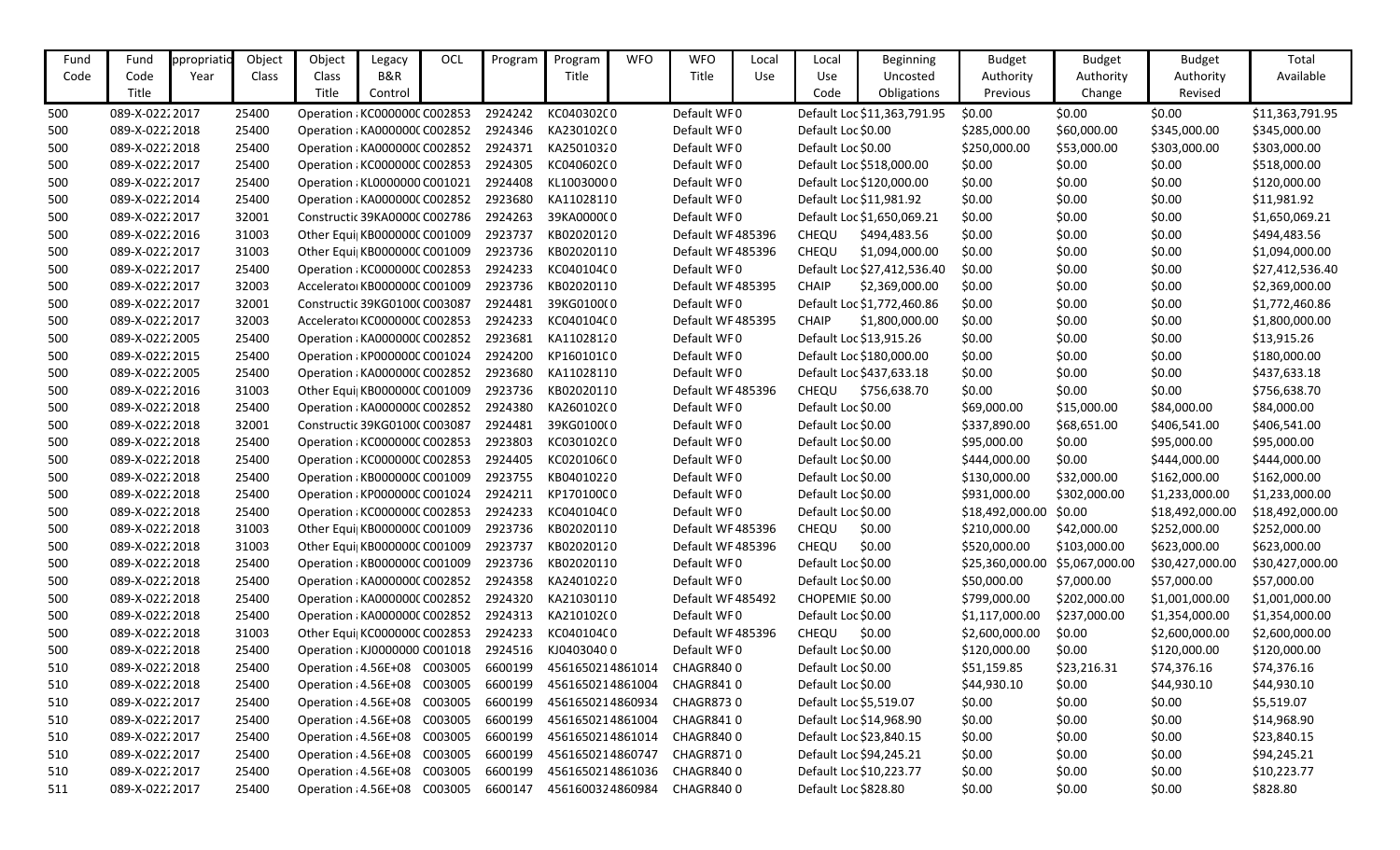| Fund | Fund            | ppropriatio | Object | Object                               | Legacy  | OCL                                 | Program | Program          | <b>WFO</b> | <b>WFO</b>       | Local | Local                   | <b>Beginning</b>           | <b>Budget</b> | <b>Budget</b> | <b>Budget</b> | Total          |
|------|-----------------|-------------|--------|--------------------------------------|---------|-------------------------------------|---------|------------------|------------|------------------|-------|-------------------------|----------------------------|---------------|---------------|---------------|----------------|
| Code | Code            | Year        | Class  | Class                                | B&R     |                                     |         | Title            |            | Title            | Use   | Use                     | Uncosted                   | Authority     | Authority     | Authority     | Available      |
|      | Title           |             |        | Title                                | Control |                                     |         |                  |            |                  |       | Code                    | Obligations                | Previous      | Change        | Revised       |                |
| 511  | 089-X-02222017  |             | 25400  | Operation : 4.56E+08                 |         | C003005                             | 6600146 | 4561600314860982 |            | CHAGR8400        |       |                         | Default Loc \$36,317.18    | \$0.00        | \$0.00        | \$0.00        | \$36,317.18    |
| 511  | 089-X-02222017  |             | 25400  | Operation : 4.56E+08 C003005         |         |                                     | 6600146 | 4561600314861017 |            | CHAGR8410        |       | Default Loc \$3,315.04  |                            | \$0.00        | \$0.00        | \$0.00        | \$3,315.04     |
| 511  | 089-X-02222017  |             | 25400  | Operation : 4.56E+08                 |         | C003005                             | 6600146 | 4561600314861029 |            | <b>CHAGR8400</b> |       | Default Loc \$1,721.51  |                            | \$0.00        | \$0.00        | \$0.00        | \$1,721.51     |
| 511  | 089-X-02222018  |             | 25400  | Operation : 4.56E+08                 |         | C003005                             | 6600146 | 4561600314861021 |            | CHAGR8400        |       | Default Loc \$0.00      |                            | \$3,676.64    | \$0.00        | \$3,676.64    | \$3,676.64     |
| 511  | 089-X-02222018  |             | 25400  | Operation : 4.56E+08 C003005         |         |                                     | 6600146 | 4561600314861064 |            | CHAGR8420        |       | Default Loc \$0.00      |                            | \$44,174.92   | \$0.00        | \$44,174.92   | \$44,174.92    |
| 511  | 089-X-02222018  |             | 25400  | Operation : 4.56E+08                 |         | C003005                             | 6600146 | 4561600314860686 |            | <b>CHAGR8780</b> |       | Default Loc \$0.00      |                            | \$0.00        | \$66,138.00   | \$66,138.00   | \$66,138.00    |
| 511  | 089-X-02222016  |             | 25400  | Operation : 4.56E+08 C003005         |         |                                     | 6600146 | 4561600314860686 |            | <b>CHAGR8780</b> |       |                         | Default Loc \$19,755.50    | \$0.00        | \$0.00        | \$0.00        | \$19,755.50    |
| 511  | 089-X-02222017  |             | 25400  | Operation : 4.56E+08                 |         | C003005                             | 6600146 | 4561600314861053 |            | CHAGR8420        |       |                         | Default Loc \$25,000.00    | \$0.00        | \$0.00        | \$0.00        | \$25,000.00    |
| 511  | 089-X-02222017  |             | 25400  | Operation : 4.56E+08                 |         | C003005                             | 6600146 | 4561600314861044 |            | CHAGR8410        |       | Default Loc \$0.03      |                            | \$0.00        | \$0.00        | \$0.00        | \$0.03         |
| 511  | 089-X-02222018  |             | 25400  | Operation : 4.56E+08 C003005         |         |                                     | 6600146 | 4561600314861033 |            | <b>CHAGR8400</b> |       | Default Loc \$0.00      |                            | \$54,037.59   | \$0.00        | \$54,037.59   | \$54,037.59    |
| 511  | 089-X-02222018  |             | 25400  | Operation : 4.56E+08                 |         | C003005                             | 6600146 | 4561600314861067 |            | <b>CHAGR8420</b> |       | Default Loc \$0.00      |                            | \$22,800.00   | \$0.00        | \$22,800.00   | \$22,800.00    |
| 511  | 089-X-02222018  |             | 25400  | Operation : 4.56E+08 C003005         |         |                                     | 6600147 | 4561600324861061 |            | <b>CHAGR8420</b> |       | Default Loc \$0.00      |                            | \$33,131.18   | \$0.00        | \$33,131.18   | \$33,131.18    |
| 511  | 089-X-02222017  |             | 25400  | Operation : 4.56E+08                 |         | C003005                             | 6600147 | 4561600324860813 |            | <b>CHAGR8720</b> |       |                         | Default Loc \$77,323.17    | \$0.00        | \$0.00        | \$0.00        | \$77,323.17    |
| 511  | 089-X-02222014  |             | 25400  | Operation : 4.56E+08 C003005         |         |                                     | 6600146 | 4561600314860871 |            | <b>CHAGR8720</b> |       |                         | Default Loc \$209,237.49   | \$0.00        | \$0.00        | \$0.00        | \$209,237.49   |
| 511  | 089-X-02222017  |             | 25400  | Operation : 4.56E+08                 |         | C003005                             | 6600147 | 4561600324860874 |            | <b>CHAGR8720</b> |       |                         | Default Loc \$38,881.13    | \$0.00        | \$0.00        | \$0.00        | \$38,881.13    |
| 511  | 089-X-02222017  |             | 25400  | Operation : 4.56E+08 C003005         |         |                                     | 6600146 | 4561600314861026 |            | <b>CHAGR8400</b> |       | Default Loc \$2,069.60  |                            | \$0.00        | $-52,243.82$  | $-52,243.82$  | $-5174.22$     |
| 511  | 089-X-02222017  |             | 25400  | Operation : 4.56E+08                 |         | C003005                             | 6600146 | 4561600314861028 |            | CHAGR8410        |       | Default Loc \$336.15    |                            | $-5336.15$    | \$0.00        | $-5336.15$    | \$0.00         |
| 511  | 089-X-02222016  |             | 25400  | Operation : 4.56E+08 C003005         |         |                                     | 6600146 | 4561600314860880 |            | <b>CHAGR8720</b> |       | Default Loc \$3,397.00  |                            | \$0.00        | \$0.00        | \$0.00        | \$3,397.00     |
| 511  | 089-X-02222017  |             | 25400  | Operation : 4.56E+08 C003005         |         |                                     | 6600146 | 4561600314861022 |            | CHAGR8410        |       |                         | Default Loc \$2,641,348.88 | \$0.00        | \$0.00        | \$0.00        | \$2,641,348.88 |
| 511  | 089-X-02222018  |             | 25400  | Operation : 4.56E+08                 |         | C003005                             | 6600146 | 4561600314861056 |            | CHAGR8400        |       | Default Loc \$0.00      |                            | \$80,097.09   | \$0.00        | \$80,097.09   | \$80,097.09    |
| 511  | 089-X-02222018  |             | 25400  | Operation : 4.56E+08                 |         | C003005                             | 6600146 | 4561600314861072 |            | <b>CHAGR8420</b> |       | Default Loc \$0.00      |                            | \$5,000.00    | \$0.00        | \$5,000.00    | \$5,000.00     |
| 511  | 089-X-02222018  |             | 25400  | Operation : 4.56E+08                 |         | C003005                             | 6600146 | 4561600314861066 |            | <b>CHAGR8420</b> |       | Default Loc \$0.00      |                            | \$99,393.55   | \$0.00        | \$99,393.55   | \$99,393.55    |
| 511  | 089-X-02222018  |             | 25400  | Operation : 4.56E+08 C003005         |         |                                     | 6600146 | 4561600314861052 |            | CHAGR8410        |       | Default Loc \$0.00      |                            | \$412.46      | \$26,500.83   | \$26,913.29   | \$26,913.29    |
| 511  | 089-X-02222016  |             | 25400  | Operation : 4.56E+08                 |         | C003005                             | 6600146 | 4561600314860831 |            | CHAGR8720        |       | Default Loc \$4,332.74  |                            | \$0.00        | \$0.00        | \$0.00        | \$4,332.74     |
| 511  | 089-X-02222017  |             | 25400  | Operation : 4.56E+08                 |         | C003005                             | 6600146 | 4561600314861031 |            | <b>CHAGR8400</b> |       |                         | Default Loc \$20,000.00    | \$0.00        | \$0.00        | \$0.00        | \$20,000.00    |
| 511  | 089-X-02222017  |             | 25400  | Operation : 4.56E+08                 |         | C003005                             | 6600146 | 4561600314861023 |            | CHAGR8400        |       | Default Loc \$70,749.31 |                            | \$0.00        | \$0.00        | \$0.00        | \$70,749.31    |
| 511  | 089-X-02222017  |             | 25400  | Operation : 4.56E+08                 |         | C003005                             | 6600146 | 4561600314861034 |            | <b>CHAGR8400</b> |       | Default Loc \$0.10      |                            | \$0.00        | \$0.00        | \$0.00        | \$0.10         |
| 511  | 089-X-02222018  |             | 25400  |                                      |         | Operation: 4.56E+08 C003005 6600146 |         | 4561600314861046 |            | CHAGR8410        |       | Default Loc \$0.00      |                            | \$33,750.00   | \$0.00        | \$33,750.00   | \$33,750.00    |
| 511  | 089-X-02222018  |             | 25400  | Operation : 4.56E+08 C003005         |         |                                     | 6600146 | 4561600314861058 |            | CHAGR8430        |       | Default Loc \$0.00      |                            | \$45,000.00   | \$0.00        | \$45,000.00   | \$45,000.00    |
| 511  | 089-X-02222018  |             | 25400  | Operation : 4.56E+08 C003005         |         |                                     | 6600146 | 4561600314861060 |            | CHAGR8420        |       | Default Loc \$0.00      |                            | \$66,262.39   | \$0.00        | \$66,262.39   | \$66,262.39    |
| 511  | 089-X-02222017  |             | 25400  | Operation : 4.56E+08 C003005         |         |                                     | 6600146 | 4561600314860936 |            | CHAGR8720        |       | Default Loc \$8,423.32  |                            | \$0.00        | \$0.00        | \$0.00        | \$8,423.32     |
| 511  | 089-X-02222017  |             | 25400  | Operation : 4.56E+08 C003005         |         |                                     | 6600146 | 4561600314861042 |            | CHAGR8400        |       | Default Loc \$17.49     |                            | $-517.49$     | \$0.00        | $-517.49$     | \$0.00         |
| 511  | 089-X-02222017  |             | 25400  | Operation : 4.56E+08 C003005 6600146 |         |                                     |         | 4561600314861043 |            | CHAGR8410        |       |                         | Default Loc \$110,437.28   | \$0.00        | \$0.00        | \$0.00        | \$110,437.28   |
| 511  | 089-X-0222 2017 |             | 25400  | Operation : 4.56E+08 C003005         |         |                                     | 6600146 | 4561600314861030 |            | CHAGR8400        |       | Default Loc \$1,696.16  |                            | \$0.00        | \$0.00        | \$0.00        | \$1,696.16     |
| 511  | 089-X-02222016  |             | 25400  | Operation : 4.56E+08 C003005         |         |                                     | 6600146 | 4561600314860931 |            | CHAGR8720        |       | Default Loc \$5,157.98  |                            | \$0.00        | \$0.00        | \$0.00        | \$5,157.98     |
| 511  | 089-X-02222017  |             | 25400  | Operation : 4.56E+08 C003005         |         |                                     | 6600146 | 4561600314860946 |            | <b>CHAGR8730</b> |       |                         | Default Loc \$75,847.99    | \$0.00        | \$0.00        | \$0.00        | \$75,847.99    |
| 511  | 089-X-02222017  |             | 25400  | Operation: 4.56E+08 C003005          |         |                                     | 6600147 | 4561600324860800 |            | CHAGR8710        |       | Default Loc \$683.29    |                            | \$0.00        | \$0.00        | \$0.00        | \$683.29       |
| 511  | 089-X-02222017  |             | 25400  | Operation: 4.56E+08 C003005          |         |                                     | 6600146 | 4561600314861033 |            | CHAGR8400        |       | Default Loc \$2,962.41  |                            | \$0.00        | \$0.00        | \$0.00        | \$2,962.41     |
| 511  | 089-X-0222 2014 |             | 25400  | Operation : 4.56E+08 C003005 6600146 |         |                                     |         | 4561600314860840 |            | CHAGR8720        |       | Default Loc \$0.96      |                            | \$0.00        | \$0.00        | \$0.00        | \$0.96         |
| 511  | 089-X-02222017  |             | 25400  | Operation: 4.56E+08 C003005 6600146  |         |                                     |         | 4561600314861021 |            | CHAGR8400        |       |                         | Default Loc \$11,323.36    | \$0.00        | \$0.00        | \$0.00        | \$11,323.36    |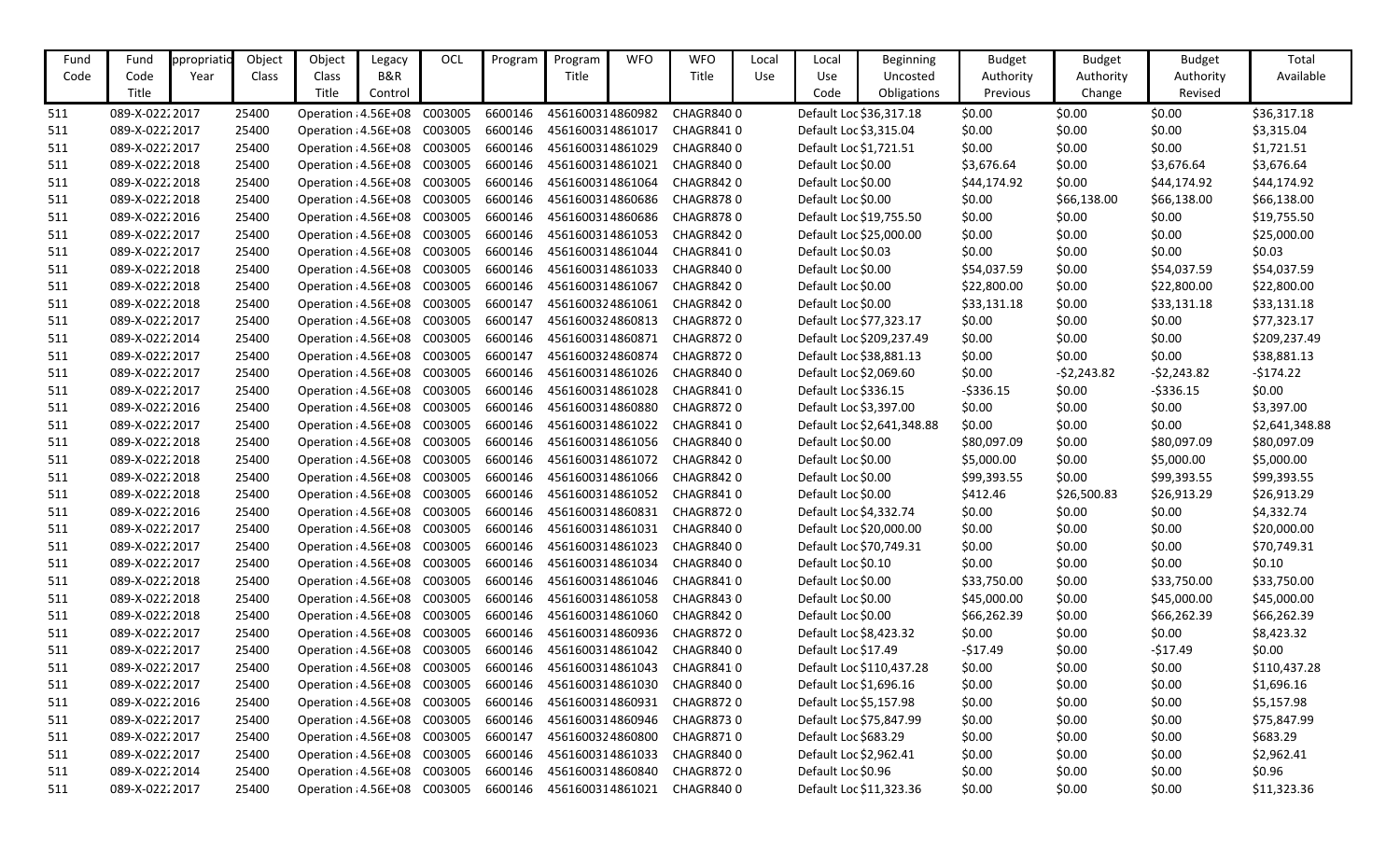| Fund | Fund            | ppropriatio | Object | Object                               | Legacy  | OCL     | Program | Program          | <b>WFO</b> | <b>WFO</b>       | Local      | Local                  | <b>Beginning</b>           | <b>Budget</b>  | <b>Budget</b> | <b>Budget</b>  | Total          |
|------|-----------------|-------------|--------|--------------------------------------|---------|---------|---------|------------------|------------|------------------|------------|------------------------|----------------------------|----------------|---------------|----------------|----------------|
| Code | Code            | Year        | Class  | Class                                | B&R     |         |         | Title            |            | Title            | <b>Use</b> | Use                    | Uncosted                   | Authority      | Authority     | Authority      | Available      |
|      | Title           |             |        | Title                                | Control |         |         |                  |            |                  |            | Code                   | Obligations                | Previous       | Change        | Revised        |                |
| 511  | 089-X-02222018  |             | 25400  | Operation : 4.56E+08                 |         | C003005 | 6600146 | 4561600314861063 |            | <b>CHAGR8420</b> |            | Default Loc \$0.00     |                            | \$22,087.46    | \$0.00        | \$22,087.46    | \$22,087.46    |
| 511  | 089-X-02222018  |             | 25400  | Operation : 4.56E+08 C003005         |         |         | 6600146 | 4561600314861062 |            | CHAGR8420        |            | Default Loc \$0.00     |                            | \$19,417.48    | \$0.00        | \$19,417.48    | \$19,417.48    |
| 511  | 089-X-02222018  |             | 25400  | Operation : 4.56E+08                 |         | C003005 | 6600146 | 4561600314861070 |            | <b>CHAGR8420</b> |            | Default Loc \$0.00     |                            | \$0.00         | \$13,348.43   | \$13,348.43    | \$13,348.43    |
| 511  | 089-X-02222018  |             | 25400  | Operation : 4.56E+08                 |         | C003005 | 6600147 | 4561600324861074 |            | <b>CHAGR8420</b> |            | Default Loc \$0.00     |                            | \$0.00         | \$46,249.51   | \$46,249.51    | \$46,249.51    |
| 511  | 089-X-02222017  |             | 25400  | Operation : 4.56E+08                 |         | C003005 | 6600146 | 4561600314861045 |            | <b>CHAGR8400</b> |            | Default Loc \$1,270.32 |                            | \$0.00         | \$0.00        | \$0.00         | \$1,270.32     |
| 511  | 089-X-02222017  |             | 25400  | Operation : 4.56E+08                 |         | C003005 | 6600146 | 4561600314860928 |            | <b>CHAGR8730</b> |            |                        | Default Loc \$95,137.44    | \$0.00         | \$0.00        | \$0.00         | \$95,137.44    |
| 511  | 089-X-02222015  |             | 25400  | Operation : 4.56E+08                 |         | C003005 | 6600146 | 4561600314860880 |            | <b>CHAGR8720</b> |            | Default Loc \$8,195.24 |                            | \$0.00         | \$0.00        | \$0.00         | \$8,195.24     |
| 511  | 089-X-02222017  |             | 25400  | Operation : 4.56E+08                 |         | C003005 | 6600146 | 4561600314861050 |            | CHAGR8410        |            |                        | Default Loc \$44,174.91    | \$0.00         | \$0.00        | \$0.00         | \$44,174.91    |
| 511  | 089-X-02222017  |             | 25400  | Operation : 4.56E+08                 |         | C003005 | 6600146 | 4561600314861009 |            | CHAGR8410        |            | Default Loc \$7,036.36 |                            | \$0.00         | \$0.00        | \$0.00         | \$7,036.36     |
| 511  | 089-X-02222017  |             | 25400  | Operation : 4.56E+08                 |         | C003005 | 6600147 | 4561600324801577 |            | CH AGR8780       |            |                        | Default Loc \$54,993.37    | \$0.00         | \$0.00        | \$0.00         | \$54,993.37    |
| 511  | 089-X-02222017  |             | 25400  | Operation : 4.56E+08                 |         | C003005 | 6600146 | 4561600314860949 |            | <b>CHAGR8730</b> |            |                        | Default Loc \$10,245.93    | \$0.00         | \$0.00        | \$0.00         | \$10,245.93    |
| 511  | 089-X-02222017  |             | 25400  | Operation : 4.56E+08 C003005         |         |         | 6600146 | 4561600314860748 |            | CHAGR8710        |            | Default Loc \$658.25   |                            | \$0.00         | \$0.00        | \$0.00         | \$658.25       |
| 511  | 089-X-02222017  |             | 25400  | Operation : 4.56E+08                 |         | C003005 | 6600146 | 4561600314861020 |            | <b>CHAGR8400</b> |            |                        | Default Loc \$34,126.87    | \$0.00         | \$0.00        | \$0.00         | \$34,126.87    |
| 511  | 089-X-02222017  |             | 25400  | Operation : 4.56E+08                 |         | C003005 | 6600146 | 4561600314861047 |            | CHAGR8410        |            | Default Loc \$552.18   |                            | \$0.00         | \$0.00        | \$0.00         | \$552.18       |
| 511  | 089-X-02222017  |             | 25400  | Operation : 4.56E+08                 |         | C003005 | 6600147 | 4561600324860978 |            | <b>CHAGR8730</b> |            |                        | Default Loc \$12,052.71    | \$0.00         | $-$12,052.71$ | $-$12,052.71$  | \$0.00         |
| 511  | 089-X-02222018  |             | 25400  | Operation : 4.56E+08                 |         | C003005 | 6600146 | 4561600314861059 |            | <b>CHAGR8420</b> |            | Default Loc \$0.00     |                            | \$6,000.00     | \$0.00        | \$6,000.00     | \$6,000.00     |
| 511  | 089-X-02222018  |             | 25400  | Operation : 4.56E+08                 |         | C003005 | 6600146 | 4561600314861071 |            | <b>CHAGR8420</b> |            | Default Loc \$0.00     |                            | \$15,000.00    | \$0.00        | \$15,000.00    | \$15,000.00    |
| 511  | 089-X-02222017  |             | 25400  | Operation : 4.56E+08                 |         | C003005 | 6600146 | 4561600314860971 |            | <b>CHAGR8730</b> |            |                        | Default Loc \$51,738.93    | \$0.00         | \$0.00        | \$0.00         | \$51,738.93    |
| 511  | 089-X-02222017  |             | 25400  | Operation : 4.56E+08                 |         | C003005 | 6600147 | 4561600324861015 |            | CHAGR8400        |            |                        | Default Loc \$1,726,233.20 | \$0.00         | \$0.00        | \$0.00         | \$1,726,233.20 |
| 511  | 089-X-02222017  |             | 25400  | Operation : 4.56E+08                 |         | C003005 | 6600147 | 4561600324860975 |            | <b>CHAGR8730</b> |            | Default Loc \$5,204.80 |                            | \$0.00         | \$0.00        | \$0.00         | \$5,204.80     |
| 511  | 089-X-02222017  |             | 25400  | Operation : 4.56E+08                 |         | C003005 | 6600146 | 4561600314860969 |            | <b>CHAGR8730</b> |            |                        | Default Loc \$47,519.68    | \$0.00         | \$0.00        | \$0.00         | \$47,519.68    |
| 511  | 089-X-02222017  |             | 25400  | Operation : 4.56E+08                 |         | C003005 | 6600146 | 4561600314861046 |            | CHAGR8410        |            |                        | Default Loc \$11,250.00    | \$0.00         | \$0.00        | \$0.00         | \$11,250.00    |
| 511  | 089-X-02222017  |             | 25400  | Operation : 4.56E+08                 |         | C003005 | 6600146 | 4561600314860989 |            | <b>CHAGR8400</b> |            | Default Loc \$1,582.55 |                            | \$0.00         | \$0.00        | \$0.00         | \$1,582.55     |
| 511  | 089-X-02222017  |             | 25400  | Operation : 4.56E+08                 |         | C003005 | 6600146 | 4561600314861056 |            | CHAGR8400        |            |                        | Default Loc \$29,126.21    | \$0.00         | \$0.00        | \$0.00         | \$29,126.21    |
| 511  | 089-X-02222017  |             | 25400  | Operation : 4.56E+08                 |         | C003005 | 6600147 | 4561600324861001 |            | CHAGR8410        |            | Default Loc \$868.67   |                            | $-5868.67$     | \$0.00        | $-5868.67$     | \$0.00         |
| 511  | 089-X-02222018  |             | 25400  | Operation : 4.56E+08                 |         | C003005 | 6600146 | 4561600314860977 |            | <b>CHAGR8730</b> |            | Default Loc \$0.00     |                            | \$48,543.69    | \$0.00        | \$48,543.69    | \$48,543.69    |
| 511  | 089-X-02222018  |             | 25400  | Operation : 4.56E+08                 |         | C003005 | 6600146 | 4561600314861030 |            | <b>CHAGR8400</b> |            | Default Loc \$0.00     |                            | \$22,455.01    | \$0.00        | \$22,455.01    | \$22,455.01    |
| 511  | 089-X-02222018  |             | 25400  | Operation : 4.56E+08 C003005         |         |         | 6600147 | 4561600324861032 |            | CHAGR8410        |            | Default Loc \$0.00     |                            | \$0.00         | \$44,034.49   | \$44,034.49    | \$44,034.49    |
| 511  | 089-X-02222017  |             | 25400  | Operation : 4.56E+08 C003005         |         |         | 6600146 | 4561600314861027 |            | <b>CHAGR8400</b> |            |                        | Default Loc \$22,087.45    | \$0.00         | \$0.00        | \$0.00         | \$22,087.45    |
| 511  | 089-X-02222017  |             | 25400  | Operation : 4.56E+08 C003005         |         |         | 6600146 | 4561600314860977 |            | <b>CHAGR8730</b> |            | Default Loc \$5,748.27 |                            | \$0.00         | \$0.00        | \$0.00         | \$5,748.27     |
| 511  | 089-X-02222017  |             | 25400  | Operation : 4.56E+08 C003005         |         |         | 6600146 | 4561600314861052 |            | CHAGR8410        |            |                        | Default Loc \$2,999,587.54 | \$0.00         | \$0.00        | \$0.00         | \$2,999,587.54 |
| 511  | 089-X-02222017  |             | 25400  | Operation : 4.56E+08 C003005         |         |         | 6600146 | 4561600314860986 |            | CHAGR8400        |            | Default Loc \$288.29   |                            | \$0.00         | -\$288.29     | $-5288.29$     | \$0.00         |
| 511  | 089-X-02222016  |             | 25400  | Operation : 4.56E+08 C003005         |         |         | 6600146 | 4561600314860871 |            | CHAGR8720        |            |                        | Default Loc \$13,578.50    | \$0.00         | \$0.00        | \$0.00         | \$13,578.50    |
| 511  | 089-X-02222017  |             | 25400  | Operation : 4.56E+08 C003005         |         |         | 6600147 | 4561600324861040 |            | CHAGR8410        |            |                        | Default Loc \$22,694.53    | $-521,844.66$  | \$0.00        | $-521,844.66$  | \$849.87       |
| 511  | 089-X-02222017  |             | 25400  | Operation : 4.56E+08 C003005         |         |         | 6600147 | 4561600324861032 |            | CHAGR8410        |            |                        | Default Loc \$25,541.67    | \$0.00         | \$0.00        | \$0.00         | \$25,541.67    |
| 511  | 089-X-02222018  |             | 25400  | Operation : 4.56E+08 C003005         |         |         | 6600146 | 4561600314861020 |            | <b>CHAGR8400</b> |            | Default Loc \$0.00     |                            | \$64,124.59    | \$0.00        | \$64,124.59    | \$64,124.59    |
| 511  | 089-X-02222018  |             | 25400  | Operation : 4.56E+08 C003005         |         |         | 6600146 | 4561600314861023 |            | CHAGR8400        |            | Default Loc \$0.00     |                            | \$19,250.69    | \$21,536.07   | \$40,786.76    | \$40,786.76    |
| 511  | 089-X-02222018  |             | 25400  | Operation: 4.56E+08 C003005          |         |         | 6600146 | 4561600314861022 |            | CHAGR8410        |            | Default Loc \$0.00     |                            | \$1,358,651.12 | \$194,337.41  | \$1,552,988.53 | \$1,552,988.53 |
| 511  | 089-X-0222 2018 |             | 25400  | Operation : 4.56E+08 C003005         |         |         | 6600146 | 4561600314861068 |            | CHAGR8420        |            | Default Loc \$0.00     |                            | \$5,521.86     | \$0.00        | \$5,521.86     | \$5,521.86     |
| 517  | 089-X-02222015  |             | 25400  | Operation : 4.56E+08 C003005 6600207 |         |         |         | 456167SC04860823 |            | <b>CHAGR8720</b> |            |                        | Default Loc \$36,038.18    | \$0.00         | \$0.00        | \$0.00         | \$36,038.18    |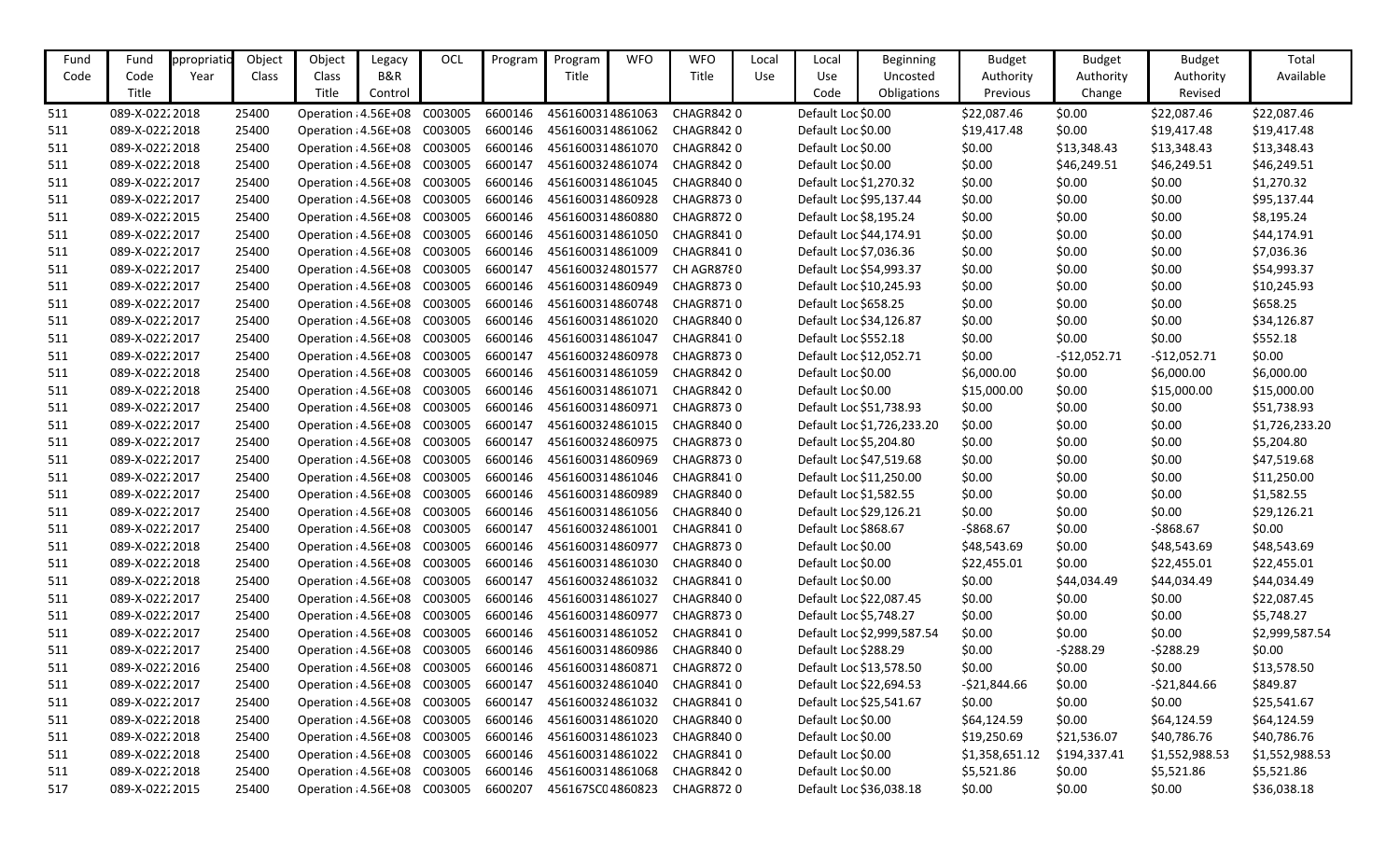| Fund | Fund            | ppropriati | Object | Object                                | Legacy  | OCL     | Program | Program          | <b>WFO</b> | <b>WFO</b>        | Local | Local                  | <b>Beginning</b>         | <b>Budget</b> | <b>Budget</b> | <b>Budget</b> | Total        |
|------|-----------------|------------|--------|---------------------------------------|---------|---------|---------|------------------|------------|-------------------|-------|------------------------|--------------------------|---------------|---------------|---------------|--------------|
| Code | Code            | Year       | Class  | Class                                 | B&R     |         |         | Title            |            | Title             | Use   | Use                    | Uncosted                 | Authority     | Authority     | Authority     | Available    |
|      | Title           |            |        | Title                                 | Control |         |         |                  |            |                   |       | Code                   | Obligations              | Previous      | Change        | Revised       |              |
| 517  | 089-X-02222016  |            | 25400  | Operation : 4.56E+08                  |         | C003005 | 6600207 | 456167SC04860826 |            | <b>CHAGR8720</b>  |       |                        | Default Loc \$23,465.53  | \$0.00        | \$0.00        | \$0.00        | \$23,465.53  |
| 517  | 089-X-02222017  |            | 25400  | Operation : 4.56E+08                  |         | C003005 | 6600207 | 456167SC04861010 |            | <b>CHAGR8730</b>  |       |                        | Default Loc \$76,566.43  | \$0.00        | \$0.00        | \$0.00        | \$76,566.43  |
| 517  | 089-X-02222017  |            | 25400  | Operation : 4.56E+08                  |         | C003005 | 6600207 | 456167SC04860834 |            | <b>CHAGR8720</b>  |       |                        | Default Loc \$30,195.40  | \$0.00        | \$0.00        | \$0.00        | \$30,195.40  |
| 517  | 089-X-02222018  |            | 25400  | Operation : 4.56E+08                  |         | C003005 | 6600207 | 456167SC04861010 |            | <b>CHAGR8730</b>  |       | Default Loc \$0.00     |                          | \$895,145.63  | \$0.00        | \$895,145.63  | \$895,145.63 |
| 517  | 089-X-02222018  |            | 25400  | Operation : 4.56E+08 C003005          |         |         | 6600207 | 456167SC04860826 |            | <b>CHAGR8720</b>  |       | Default Loc \$0.00     |                          | \$717,996.12  | \$0.00        | \$717,996.12  | \$717,996.12 |
| 679  | 089-15/16-2015  |            | 25400  | Operation : WA220000 C001104          |         |         | 2822390 | WA2230100        |            | Default WF 302064 |       |                        | Climate REI\$40,000.00   | \$0.00        | \$0.00        | \$0.00        | \$40,000.00  |
| 681  | 089-14/15-2014  |            | 25400  | Operation : WA220000 C001104          |         |         | 2822390 | WA2230100        |            | Default WF0       |       |                        | Default Loc \$39,548.18  | \$0.00        | \$0.00        | \$0.00        | \$39,548.18  |
| 692  | 089-14/15-2014  |            | 25400  | Operation: WN00000C C001118           |         |         | 1721222 | WN0219064860825  |            | <b>CHAGR8720</b>  |       |                        | Default Loc \$17,728.79  | \$0.00        | \$0.00        | \$0.00        | \$17,728.79  |
| 900  | 089-X-024(2015  |            | 25400  | Operation : DP800000(C002982          |         |         | 2222989 | DP80000000       |            | Default WF0       |       |                        | Default Loc \$49,412.56  | \$0.00        | \$0.00        | \$0.00        | \$49,412.56  |
| 900  | 089-X-024(2015  |            | 25400  | Operation : DP400000(C000925          |         |         | 2221775 | DP40150110       |            | Default WF0       |       | Default Loc \$0.01     |                          | \$0.00        | \$0.00        | \$0.00        | \$0.01       |
| 900  | 089-X-024(2014  |            | 25400  | Operation : DP400000(C000925          |         |         | 2222480 | DP40110930       |            | Default WF0       |       | Default Loc \$2,057.91 |                          | \$0.00        | \$0.00        | \$0.00        | \$2,057.91   |
| 900  | 089-X-024(2014  |            | 25400  | Operation : DP120400(C000912          |         |         | 2220743 | DP120401(0       |            | Default WF0       |       | Default Loc \$836.82   |                          | \$0.00        | \$0.00        | \$0.00        | \$836.82     |
| 900  | 089-X-024(2017  |            | 25400  | Operation : DP090900(C002955          |         |         | 2223112 | DP090901(0       |            | Default WF0       |       |                        | Default Loc \$15,478.29  | \$0.00        | \$0.00        | \$0.00        | \$15,478.29  |
| 900  | 089-X-024(2018  |            | 25400  | Operation : DP090900(C002955          |         |         | 2223112 | DP090901(0       |            | Default WF0       |       | Default Loc \$0.00     |                          | \$48,573.00   | \$9,869.00    | \$58,442.00   | \$58,442.00  |
| 1050 | 089-X-024: 2018 |            | 25400  | Operation : HQ000000 C002425          |         |         | 3184701 | HQ100100(0       |            | Default WF0       |       | Default Loc \$0.00     |                          | \$10,000.00   | \$10,000.00   | \$20,000.00   | \$20,000.00  |
| 1050 | 089-X-02432017  |            | 25400  | Operation : HQ000000 C002425          |         |         | 3184701 | HQ100100(0       |            | Default WF0       |       |                        | Default Loc \$13,140.76  | \$0.00        | \$0.00        | \$0.00        | \$13,140.76  |
| 1060 | 089-X-024: 2017 |            | 25400  | Operation : GD600000(C002970          |         |         | 3203763 | GD602030(0       |            | Default WF0       |       |                        | Default Loc \$348,672.66 | \$0.00        | \$0.00        | \$0.00        | \$348,672.66 |
| 1060 | 089-X-02432015  |            | 25400  | Operation : GD250000(C002546          |         |         | 3203755 | GD254025(0       |            | Default WF0       |       |                        | Default Loc \$38,022.43  | \$0.00        | \$0.00        | \$0.00        | \$38,022.43  |
| 1060 | 089-X-024:2016  |            | 25400  | Operation : GD600000(C002970          |         |         | 3203764 | GD602040(0       |            | Default WF0       |       |                        | Default Loc \$11,412.93  | \$0.00        | \$0.00        | \$0.00        | \$11,412.93  |
| 1060 | 089-X-024: 2017 |            | 25400  | Operation : GD600000(C002970          |         |         | 3203780 | GD605020(0       |            | Default WF0       |       |                        | Default Loc \$126,271.10 | \$0.00        | \$0.00        | \$0.00        | \$126,271.10 |
| 1060 | 089-X-02432018  |            | 25400  | Operation : GD600000(C002970          |         |         | 3203761 | GD602010(0       |            | Default WF0       |       | Default Loc \$0.00     |                          | \$71,570.00   | \$0.00        | \$71,570.00   | \$71,570.00  |
| 1060 | 089-X-024: 2018 |            | 25400  | Operation : GD600000(C002970          |         |         | 3203769 | GD602090(0       |            | Default WF0       |       | Default Loc \$0.00     |                          | \$162,190.00  | \$0.00        | \$162,190.00  | \$162,190.00 |
| 1060 | 089-X-02432017  |            | 25400  | Operation : GD600000(C002970          |         |         | 3203761 | GD602010(0       |            | Default WF0       |       |                        | Default Loc \$99,987.56  | \$0.00        | \$0.00        | \$0.00        | \$99,987.56  |
| 1060 | 089-X-024:2018  |            | 25400  | Operation : GD600000(C002970          |         |         | 3203763 | GD602030(0       |            | Default WF0       |       | Default Loc \$0.00     |                          | \$307,010.00  | \$0.00        | \$307,010.00  | \$307,010.00 |
| 1060 | 089-X-024: 2017 |            | 25400  | Operation : GD600000(C002970          |         |         | 3203769 | GD602090(0       |            | Default WF0       |       |                        | Default Loc \$172,424.87 | \$0.00        | \$0.00        | \$0.00        | \$172,424.87 |
| 1060 | 089-X-024: 2017 |            | 25400  | Operation : GD600000(C002970          |         |         | 3203764 | GD602040(0       |            | Default WF0       |       |                        | Default Loc \$25,765.00  | \$0.00        | \$0.00        | \$0.00        | \$25,765.00  |
| 1060 | 089-X-024: 2017 |            | 25400  | Operation : GD600000(C002970          |         |         | 3203779 | GD605010(0       |            | Default WF0       |       |                        | Default Loc \$113,058.15 | \$0.00        | \$0.00        | \$0.00        | \$113,058.15 |
| 1060 | 089-X-024: 2018 |            | 25400  | Operation : GD600000(C002970          |         |         | 3203780 | GD605020(0       |            | Default WF0       |       | Default Loc \$0.00     |                          | \$82,404.00   | \$0.00        | \$82,404.00   | \$82,404.00  |
| 1079 | 089-16/17-2016  |            | 25400  | Operation : CS0000000 C000892 1713352 |         |         |         | CS70000000       |            | Default WF0       |       |                        | Default Loc \$24,072.62  | \$0.00        | \$0.00        | \$0.00        | \$24,072.62  |
| 1551 | 089-X-0309 2013 |            | 25400  | Operation : NN500000 C001058          |         |         | 2222811 | NN500304(0       |            | Default WF0       |       | Default Loc \$2,868.79 |                          | \$0.00        | \$0.00        | \$0.00        | \$2,868.79   |
| 1551 | 089-X-0309 2016 |            | 25400  | Operation : DN100100 C003034          |         |         | 2223053 | DN100102:0       |            | Default WF0       |       |                        | Default Loc \$596,721.35 | \$0.00        | \$0.00        | \$0.00        | \$596,721.35 |
| 1551 | 089-X-03092015  |            | 25400  | Operation : NN930000 C002936          |         |         | 2222890 | NN93010000       |            | Default WF0       |       |                        | Default Loc \$23,901.61  | \$0.00        | \$0.00        | \$0.00        | \$23,901.61  |
| 1551 | 089-X-03092016  |            | 25400  | Operation : DN100100 C003034          |         |         | 2223049 | DN100101:0       |            | Default WF0       |       |                        | Default Loc \$72,500.55  | \$0.00        | \$0.00        | \$0.00        | \$72,500.55  |
| 1551 | 089-X-03092015  |            | 25400  | Operation : NN400000 C001056          |         |         | 2222733 | NN401204(0       |            | Default WF0       |       |                        | Default Loc \$52,839.60  | \$0.00        | \$0.00        | \$0.00        | \$52,839.60  |
| 1551 | 089-X-03092015  |            | 25400  | Operation : NN500000 C001058          |         |         | 2221241 | NN50040210       |            | Default WF0       |       | Default Loc \$29.25    |                          | $-529.25$     | \$0.00        | $-529.25$     | \$0.00       |
| 1551 | 089-X-03092018  |            | 25400  | Operation : CT000000C C003007         |         |         | 2223025 | CT84050100       |            | Default WF0       |       | Default Loc \$0.00     |                          | \$2,803.00    | \$0.00        | \$2,803.00    | \$2,803.00   |
| 1551 | 089-X-03092018  |            | 25400  | Operation : DN2000001 C003038         |         |         | 2223076 | DN200100(0       |            | Default WF0       |       | Default Loc \$0.00     |                          | \$118,124.98  | \$23,874.84   | \$141,999.82  | \$141,999.82 |
| 1551 | 089-X-03092017  |            | 25400  | Operation : DN400000 C003042          |         |         | 2223094 | DN400101(0       |            | Default WF0       |       |                        | Default Loc \$295,963.81 | \$0.00        | \$0.00        | \$0.00        | \$295,963.81 |
| 1551 | 089-X-03092014  |            | 25400  | Operation : NN500000 C001058          |         |         | 2221235 | NN50020210       |            | Default WF0       |       |                        | Default Loc \$570,714.02 | \$0.00        | \$0.00        | \$0.00        | \$570,714.02 |
| 1551 | 089-X-0309 2017 |            | 25400  | Operation : DN400000 C003042 2223096  |         |         |         | DN400103(0       |            | Default WF0       |       |                        | Default Loc \$155,393.01 | \$0.00        | \$0.00        | \$0.00        | \$155,393.01 |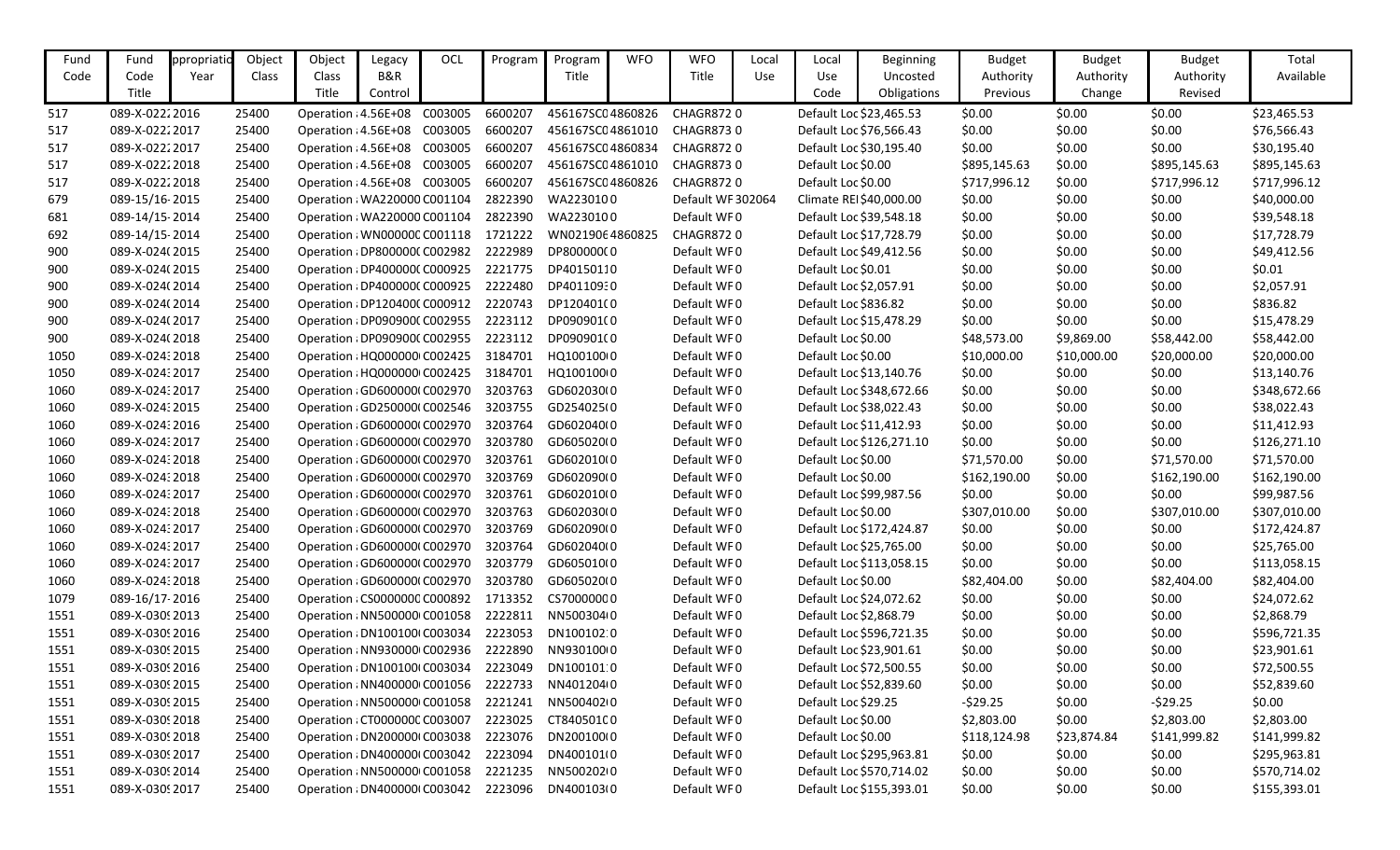| B&R<br>Title<br>Code<br>Title<br>Use<br>Available<br>Code<br>Year<br>Class<br>Class<br><b>Use</b><br>Uncosted<br>Authority<br>Authority<br>Authority<br>Title<br>Title<br>Obligations<br>Revised<br>Control<br>Code<br>Previous<br>Change<br>\$0.00<br>089-X-0309 2016<br>Operation : DN4000001 C003042<br>DN400403(0<br>Default WF0<br>\$0.00<br>\$0.00<br>\$127,037.86<br>25400<br>2223105<br>Default Loc \$127,037.86<br>2222883<br>NN91000010<br>Default WF0<br>\$0.00<br>\$0.00<br>\$0.00<br>\$952.05<br>089-X-0309 2015<br>25400<br>Operation : NN910000 C002938<br>Default Loc \$952.05<br>1551<br>2223079<br>\$10,135.62<br>25400<br>DN300101(0<br>Default WF0<br>\$0.00<br>\$0.00<br>089-X-03092017<br>Operation : DN300100 (C003039<br>Default Loc \$10,135.62<br>\$0.00<br>1551<br>\$0.00<br>089-X-0309 2017<br>25400<br>Operation : CT000000C C003007<br>2223025<br>CT84050100<br>Default WF0<br>Default Loc \$319.64<br>\$0.00<br>\$0.00<br>\$319.64<br>1551<br>NN40090210<br>Default WF0<br>\$0.00<br>\$0.00<br>089-X-0309 2015<br>25400<br>Operation : NN400000 C001056<br>2222718<br>Default Loc \$1,520.12<br>\$0.00<br>\$1,520.12<br>1551<br>Default WF0<br>Default Loc \$327.66<br>\$0.00<br>\$0.00<br>\$327.66<br>089-X-03092014<br>25400<br>Operation : NN400000 C001056<br>2222722<br>NN401002 0<br>\$0.00<br>1551<br>DN400301(0<br>Default WF0<br>\$0.00<br>\$0.00<br>\$0.00<br>\$2,912.16<br>089-X-03092016<br>25400<br>Operation : DN400000 C003042<br>2223101<br>Default Loc \$2,912.16<br>1551<br>25400<br>2223106<br>DN400404(0<br>Default WF0<br>\$0.00<br>\$0.00<br>\$0.00<br>\$26.66<br>089-X-03092017<br>Operation : DN400000 C003042<br>Default Loc \$26.66<br>1551<br>\$0.00<br>$-5765.37$<br>089-X-03092013<br>25400<br>Operation : NN500000 C001058<br>2221240<br>NN5004010<br>Default WF0<br>Default Loc \$116,033.19<br>$-$116,798.56$<br>$-$116,798.56$<br>1551<br>2222717<br>NN4009010<br>Default WF0<br>\$0.00<br>\$0.00<br>\$30,331.23<br>089-X-03092015<br>25400<br>Operation : NN400000 C001056<br>Default Loc \$30,331.23<br>\$0.00<br>1551<br>Default WF0<br>\$112,137.56<br>089-X-03092018<br>25400<br>Operation : DN400000 C003042<br>2223095<br>DN400102(0<br>Default Loc \$0.00<br>\$94,702.97<br>\$17,434.59<br>\$112,137.56<br>1551<br>2223049<br>DN100101:0<br>Default WF0<br>\$0.00<br>\$0.00<br>089-X-03092017<br>25400<br>Operation : DN1001001 C003034<br>Default Loc \$140,000.00<br>\$0.00<br>\$140,000.00<br>1551<br>25400<br>2222728<br>NN401102(0<br>Default WF0<br>\$0.00<br>\$0.00<br>\$0.00<br>\$1,486.29<br>089-X-03092015<br>Operation : NN400000 C001056<br>Default Loc \$1,486.29<br>1551<br>2223076<br>\$0.00<br>\$0.00<br>089-X-0309 2017<br>25400<br>Operation : DN200000 C003038<br>DN200100(0<br>Default WF0<br>Default Loc \$480,711.69<br>\$0.00<br>\$480,711.69<br>1551<br>25400<br>NN5002010<br>Default WF0<br>\$0.00<br>\$0.00<br>\$426,518.22<br>089-X-03092015<br>Operation : NN500000 C001058<br>2221234<br>Default Loc \$426,518.22<br>\$0.00<br>1551<br>NN500204(0<br>Default WF0<br>\$0.00<br>\$69,665.61<br>089-X-03092015<br>25400<br>Operation : NN500000 C001058<br>2222810<br>Default Loc \$69,665.61<br>\$0.00<br>\$0.00<br>1551<br>089-X-03092017<br>Operation : DN400000 C003042<br>2223102<br>DN400302(0<br>Default WF0<br>\$0.00<br>\$0.00<br>\$0.00<br>\$32,240.31<br>1551<br>25400<br>Default Loc \$32,240.31<br>2223094<br>DN400101(0<br>Default WF0<br>\$99,771.32<br>\$20,590.40<br>\$120,361.72<br>\$120,361.72<br>089-X-03092018<br>25400<br>Operation : DN400000 C003042<br>Default Loc \$0.00<br>1551<br>2223096<br>089-X-03092018<br>25400<br>DN400103(0<br>Default WF0<br>Default Loc \$0.00<br>\$161,999.34<br>\$36,491.92<br>\$198,491.26<br>\$198,491.26<br>Operation : DN400000 C003042<br>1551<br>CT84040100<br>Default WF0<br>\$0.00<br>089-X-0309 2017<br>25400<br>Operation : CT000000C C003007<br>2223023<br>Default Loc \$4,995.57<br>\$0.00<br>\$0.00<br>\$4,995.57<br>1551<br>NN4012010<br>Default WF0<br>\$0.00<br>\$0.00<br>\$2,345.59<br>089-X-03092015<br>25400<br>Operation : NN400000 C001056<br>2222730<br>Default Loc \$2,345.59<br>\$0.00<br>1551<br>2222881<br>NN507004(0<br>Default WF0<br>\$0.00<br>\$0.00<br>\$0.00<br>\$15,000.00<br>089-X-03092015<br>25400<br>Operation : NN500000 C001058<br>Default Loc \$15,000.00<br>1551<br>DN400102(0<br>Default WF0<br>\$0.00<br>089-X-03092017<br>25400<br>Operation : DN400000 C003042<br>2223095<br>Default Loc \$953,147.65<br>\$0.00<br>\$0.00<br>\$953,147.65<br>1551<br>\$0.00<br>\$348.29<br>089-X-0309 2013<br>25400<br>2222721<br>NN401001(0<br>Default WF0<br>Default Loc \$348.29<br>\$0.00<br>\$0.00<br>Operation : NN400000 C001056<br>1551<br>Default WF0<br>\$0.00<br>\$0.00<br>\$283,177.06<br>089-X-0309 2017<br>25400<br>Operation : DN200000 C003038<br>2223154<br>DN200600(0<br>Default Loc \$283,177.06<br>\$0.00<br>1551<br>2223014<br>CT81010000<br>Default WF0<br>\$0.00<br>\$0.00<br>\$230,790.44<br>089-X-0309 2017<br>25400<br>Operation : CT000000C C003007<br>Default Loc \$230,790.44<br>\$0.00<br>1551<br>\$0.00<br>089-X-0309 2017<br>25400<br>Operation : DN100300 C003036<br>2223063<br>DN100301:0<br>Default WF0<br>Default Loc \$341,187.02<br>\$0.00<br>\$0.00<br>\$341,187.02<br>1551<br>\$0.00<br>089-X-03092015<br>25400<br>Operation : NN200000 C001052<br>2221132<br>NN20010000<br>Default WF0<br>Default Loc \$26,300.17<br>\$0.00<br>\$0.00<br>\$26,300.17<br>1551<br>\$0.00<br>\$25,181.87<br>089-X-03092017<br>25400<br>Operation : DN400000 C003042<br>DN400401(0<br>Default WF0<br>Default Loc \$25,181.87<br>\$0.00<br>\$0.00<br>1551<br>2223103<br>Default WF0<br>089-X-03092015<br>Operation : NN500000 C001058<br>2221243<br>NN5005010<br>Default Loc \$54,437.77<br>\$0.00<br>\$0.00<br>\$0.00<br>\$54,437.77<br>1551<br>25400<br>NN5004010<br>\$0.00<br>\$0.00<br>089-X-03092014<br>25400<br>2221240<br>Default WF0<br>Default Loc \$0.00<br>\$22,388.44<br>$-522,388.44$<br>Operation : NN500000 C001058<br>089-X-03092017<br>2223080<br>DN300102(0<br>Default WF0<br>Default Loc \$7,011.34<br>\$0.00<br>\$0.00<br>\$0.00<br>\$7,011.34<br>25400<br>Operation : DN300100 C003039<br>NN507004(0<br>Default WF0<br>\$0.00<br>089-X-03092014<br>25400<br>Operation : NN500000 C001058<br>2222881<br>Default Loc \$27,382.94<br>\$0.00<br>\$0.00<br>\$27,382.94<br>\$0.00<br>\$830.02<br>089-X-03092015<br>Operation : NN400000 C001056<br>2222732<br>NN401203(0<br>Default WF0<br>Default Loc \$830.02<br>\$0.00<br>\$0.00<br>25400<br>089-X-03092015<br>Operation : NN500000 C001058<br>2221235<br>NN50020210<br>Default WF0<br>\$0.00<br>\$0.00<br>\$0.00<br>\$1,298,068.16<br>25400<br>Default Loc \$1,298,068.16<br>NN500402(0<br>Default WF0<br>\$0.00<br>089-X-03092014<br>25400<br>Operation : NN500000 C001058<br>2221241<br>Default Loc \$22,388.44<br>$-522,388.44$<br>\$0.00<br>$-522,388.44$ | Fund | Fund | ppropriati | Object | Object | Legacy | <b>OCL</b> | Program | Program | <b>WFO</b> | <b>WFO</b> | Local | Local | <b>Beginning</b> | <b>Budget</b> | <b>Budget</b> | <b>Budget</b> | Total |
|---------------------------------------------------------------------------------------------------------------------------------------------------------------------------------------------------------------------------------------------------------------------------------------------------------------------------------------------------------------------------------------------------------------------------------------------------------------------------------------------------------------------------------------------------------------------------------------------------------------------------------------------------------------------------------------------------------------------------------------------------------------------------------------------------------------------------------------------------------------------------------------------------------------------------------------------------------------------------------------------------------------------------------------------------------------------------------------------------------------------------------------------------------------------------------------------------------------------------------------------------------------------------------------------------------------------------------------------------------------------------------------------------------------------------------------------------------------------------------------------------------------------------------------------------------------------------------------------------------------------------------------------------------------------------------------------------------------------------------------------------------------------------------------------------------------------------------------------------------------------------------------------------------------------------------------------------------------------------------------------------------------------------------------------------------------------------------------------------------------------------------------------------------------------------------------------------------------------------------------------------------------------------------------------------------------------------------------------------------------------------------------------------------------------------------------------------------------------------------------------------------------------------------------------------------------------------------------------------------------------------------------------------------------------------------------------------------------------------------------------------------------------------------------------------------------------------------------------------------------------------------------------------------------------------------------------------------------------------------------------------------------------------------------------------------------------------------------------------------------------------------------------------------------------------------------------------------------------------------------------------------------------------------------------------------------------------------------------------------------------------------------------------------------------------------------------------------------------------------------------------------------------------------------------------------------------------------------------------------------------------------------------------------------------------------------------------------------------------------------------------------------------------------------------------------------------------------------------------------------------------------------------------------------------------------------------------------------------------------------------------------------------------------------------------------------------------------------------------------------------------------------------------------------------------------------------------------------------------------------------------------------------------------------------------------------------------------------------------------------------------------------------------------------------------------------------------------------------------------------------------------------------------------------------------------------------------------------------------------------------------------------------------------------------------------------------------------------------------------------------------------------------------------------------------------------------------------------------------------------------------------------------------------------------------------------------------------------------------------------------------------------------------------------------------------------------------------------------------------------------------------------------------------------------------------------------------------------------------------------------------------------------------------------------------------------------------------------------------------------------------------------------------------------------------------------------------------------------------------------------------------------------------------------------------------------------------------------------------------------------------------------------------------------------------------------------------------------------------------------------------------------------------------------------------------------------------------------------------------------------------------------------------------------------------------------------------------------------------------------------------------------------------------------------------------------------------------------------------------------------------------------------------------------------------------------------------------------------------------------------------------------------------------------------------------------------------------------------------------------------------------------------------------------------------------------------------------------------------------------------------------------------------------------------------------------------------------------------------------------------------------------------------------------------------------------------------------------------------------------------------------------------------------------------------------------------------------------------------------------------------------------------------------------------------------------------|------|------|------------|--------|--------|--------|------------|---------|---------|------------|------------|-------|-------|------------------|---------------|---------------|---------------|-------|
| 1551<br>1551<br>1551<br>1551<br>1551<br>1551<br>1551                                                                                                                                                                                                                                                                                                                                                                                                                                                                                                                                                                                                                                                                                                                                                                                                                                                                                                                                                                                                                                                                                                                                                                                                                                                                                                                                                                                                                                                                                                                                                                                                                                                                                                                                                                                                                                                                                                                                                                                                                                                                                                                                                                                                                                                                                                                                                                                                                                                                                                                                                                                                                                                                                                                                                                                                                                                                                                                                                                                                                                                                                                                                                                                                                                                                                                                                                                                                                                                                                                                                                                                                                                                                                                                                                                                                                                                                                                                                                                                                                                                                                                                                                                                                                                                                                                                                                                                                                                                                                                                                                                                                                                                                                                                                                                                                                                                                                                                                                                                                                                                                                                                                                                                                                                                                                                                                                                                                                                                                                                                                                                                                                                                                                                                                                                                                                                                                                                                                                                                                                                                                                                                                                                                                                                                                                                                                                                                                                                                                                                                                                                                                                                                                                                                                                                                                                                                                                        |      |      |            |        |        |        |            |         |         |            |            |       |       |                  |               |               |               |       |
|                                                                                                                                                                                                                                                                                                                                                                                                                                                                                                                                                                                                                                                                                                                                                                                                                                                                                                                                                                                                                                                                                                                                                                                                                                                                                                                                                                                                                                                                                                                                                                                                                                                                                                                                                                                                                                                                                                                                                                                                                                                                                                                                                                                                                                                                                                                                                                                                                                                                                                                                                                                                                                                                                                                                                                                                                                                                                                                                                                                                                                                                                                                                                                                                                                                                                                                                                                                                                                                                                                                                                                                                                                                                                                                                                                                                                                                                                                                                                                                                                                                                                                                                                                                                                                                                                                                                                                                                                                                                                                                                                                                                                                                                                                                                                                                                                                                                                                                                                                                                                                                                                                                                                                                                                                                                                                                                                                                                                                                                                                                                                                                                                                                                                                                                                                                                                                                                                                                                                                                                                                                                                                                                                                                                                                                                                                                                                                                                                                                                                                                                                                                                                                                                                                                                                                                                                                                                                                                                             |      |      |            |        |        |        |            |         |         |            |            |       |       |                  |               |               |               |       |
|                                                                                                                                                                                                                                                                                                                                                                                                                                                                                                                                                                                                                                                                                                                                                                                                                                                                                                                                                                                                                                                                                                                                                                                                                                                                                                                                                                                                                                                                                                                                                                                                                                                                                                                                                                                                                                                                                                                                                                                                                                                                                                                                                                                                                                                                                                                                                                                                                                                                                                                                                                                                                                                                                                                                                                                                                                                                                                                                                                                                                                                                                                                                                                                                                                                                                                                                                                                                                                                                                                                                                                                                                                                                                                                                                                                                                                                                                                                                                                                                                                                                                                                                                                                                                                                                                                                                                                                                                                                                                                                                                                                                                                                                                                                                                                                                                                                                                                                                                                                                                                                                                                                                                                                                                                                                                                                                                                                                                                                                                                                                                                                                                                                                                                                                                                                                                                                                                                                                                                                                                                                                                                                                                                                                                                                                                                                                                                                                                                                                                                                                                                                                                                                                                                                                                                                                                                                                                                                                             |      |      |            |        |        |        |            |         |         |            |            |       |       |                  |               |               |               |       |
|                                                                                                                                                                                                                                                                                                                                                                                                                                                                                                                                                                                                                                                                                                                                                                                                                                                                                                                                                                                                                                                                                                                                                                                                                                                                                                                                                                                                                                                                                                                                                                                                                                                                                                                                                                                                                                                                                                                                                                                                                                                                                                                                                                                                                                                                                                                                                                                                                                                                                                                                                                                                                                                                                                                                                                                                                                                                                                                                                                                                                                                                                                                                                                                                                                                                                                                                                                                                                                                                                                                                                                                                                                                                                                                                                                                                                                                                                                                                                                                                                                                                                                                                                                                                                                                                                                                                                                                                                                                                                                                                                                                                                                                                                                                                                                                                                                                                                                                                                                                                                                                                                                                                                                                                                                                                                                                                                                                                                                                                                                                                                                                                                                                                                                                                                                                                                                                                                                                                                                                                                                                                                                                                                                                                                                                                                                                                                                                                                                                                                                                                                                                                                                                                                                                                                                                                                                                                                                                                             |      |      |            |        |        |        |            |         |         |            |            |       |       |                  |               |               |               |       |
|                                                                                                                                                                                                                                                                                                                                                                                                                                                                                                                                                                                                                                                                                                                                                                                                                                                                                                                                                                                                                                                                                                                                                                                                                                                                                                                                                                                                                                                                                                                                                                                                                                                                                                                                                                                                                                                                                                                                                                                                                                                                                                                                                                                                                                                                                                                                                                                                                                                                                                                                                                                                                                                                                                                                                                                                                                                                                                                                                                                                                                                                                                                                                                                                                                                                                                                                                                                                                                                                                                                                                                                                                                                                                                                                                                                                                                                                                                                                                                                                                                                                                                                                                                                                                                                                                                                                                                                                                                                                                                                                                                                                                                                                                                                                                                                                                                                                                                                                                                                                                                                                                                                                                                                                                                                                                                                                                                                                                                                                                                                                                                                                                                                                                                                                                                                                                                                                                                                                                                                                                                                                                                                                                                                                                                                                                                                                                                                                                                                                                                                                                                                                                                                                                                                                                                                                                                                                                                                                             |      |      |            |        |        |        |            |         |         |            |            |       |       |                  |               |               |               |       |
|                                                                                                                                                                                                                                                                                                                                                                                                                                                                                                                                                                                                                                                                                                                                                                                                                                                                                                                                                                                                                                                                                                                                                                                                                                                                                                                                                                                                                                                                                                                                                                                                                                                                                                                                                                                                                                                                                                                                                                                                                                                                                                                                                                                                                                                                                                                                                                                                                                                                                                                                                                                                                                                                                                                                                                                                                                                                                                                                                                                                                                                                                                                                                                                                                                                                                                                                                                                                                                                                                                                                                                                                                                                                                                                                                                                                                                                                                                                                                                                                                                                                                                                                                                                                                                                                                                                                                                                                                                                                                                                                                                                                                                                                                                                                                                                                                                                                                                                                                                                                                                                                                                                                                                                                                                                                                                                                                                                                                                                                                                                                                                                                                                                                                                                                                                                                                                                                                                                                                                                                                                                                                                                                                                                                                                                                                                                                                                                                                                                                                                                                                                                                                                                                                                                                                                                                                                                                                                                                             |      |      |            |        |        |        |            |         |         |            |            |       |       |                  |               |               |               |       |
|                                                                                                                                                                                                                                                                                                                                                                                                                                                                                                                                                                                                                                                                                                                                                                                                                                                                                                                                                                                                                                                                                                                                                                                                                                                                                                                                                                                                                                                                                                                                                                                                                                                                                                                                                                                                                                                                                                                                                                                                                                                                                                                                                                                                                                                                                                                                                                                                                                                                                                                                                                                                                                                                                                                                                                                                                                                                                                                                                                                                                                                                                                                                                                                                                                                                                                                                                                                                                                                                                                                                                                                                                                                                                                                                                                                                                                                                                                                                                                                                                                                                                                                                                                                                                                                                                                                                                                                                                                                                                                                                                                                                                                                                                                                                                                                                                                                                                                                                                                                                                                                                                                                                                                                                                                                                                                                                                                                                                                                                                                                                                                                                                                                                                                                                                                                                                                                                                                                                                                                                                                                                                                                                                                                                                                                                                                                                                                                                                                                                                                                                                                                                                                                                                                                                                                                                                                                                                                                                             |      |      |            |        |        |        |            |         |         |            |            |       |       |                  |               |               |               |       |
|                                                                                                                                                                                                                                                                                                                                                                                                                                                                                                                                                                                                                                                                                                                                                                                                                                                                                                                                                                                                                                                                                                                                                                                                                                                                                                                                                                                                                                                                                                                                                                                                                                                                                                                                                                                                                                                                                                                                                                                                                                                                                                                                                                                                                                                                                                                                                                                                                                                                                                                                                                                                                                                                                                                                                                                                                                                                                                                                                                                                                                                                                                                                                                                                                                                                                                                                                                                                                                                                                                                                                                                                                                                                                                                                                                                                                                                                                                                                                                                                                                                                                                                                                                                                                                                                                                                                                                                                                                                                                                                                                                                                                                                                                                                                                                                                                                                                                                                                                                                                                                                                                                                                                                                                                                                                                                                                                                                                                                                                                                                                                                                                                                                                                                                                                                                                                                                                                                                                                                                                                                                                                                                                                                                                                                                                                                                                                                                                                                                                                                                                                                                                                                                                                                                                                                                                                                                                                                                                             |      |      |            |        |        |        |            |         |         |            |            |       |       |                  |               |               |               |       |
|                                                                                                                                                                                                                                                                                                                                                                                                                                                                                                                                                                                                                                                                                                                                                                                                                                                                                                                                                                                                                                                                                                                                                                                                                                                                                                                                                                                                                                                                                                                                                                                                                                                                                                                                                                                                                                                                                                                                                                                                                                                                                                                                                                                                                                                                                                                                                                                                                                                                                                                                                                                                                                                                                                                                                                                                                                                                                                                                                                                                                                                                                                                                                                                                                                                                                                                                                                                                                                                                                                                                                                                                                                                                                                                                                                                                                                                                                                                                                                                                                                                                                                                                                                                                                                                                                                                                                                                                                                                                                                                                                                                                                                                                                                                                                                                                                                                                                                                                                                                                                                                                                                                                                                                                                                                                                                                                                                                                                                                                                                                                                                                                                                                                                                                                                                                                                                                                                                                                                                                                                                                                                                                                                                                                                                                                                                                                                                                                                                                                                                                                                                                                                                                                                                                                                                                                                                                                                                                                             |      |      |            |        |        |        |            |         |         |            |            |       |       |                  |               |               |               |       |
|                                                                                                                                                                                                                                                                                                                                                                                                                                                                                                                                                                                                                                                                                                                                                                                                                                                                                                                                                                                                                                                                                                                                                                                                                                                                                                                                                                                                                                                                                                                                                                                                                                                                                                                                                                                                                                                                                                                                                                                                                                                                                                                                                                                                                                                                                                                                                                                                                                                                                                                                                                                                                                                                                                                                                                                                                                                                                                                                                                                                                                                                                                                                                                                                                                                                                                                                                                                                                                                                                                                                                                                                                                                                                                                                                                                                                                                                                                                                                                                                                                                                                                                                                                                                                                                                                                                                                                                                                                                                                                                                                                                                                                                                                                                                                                                                                                                                                                                                                                                                                                                                                                                                                                                                                                                                                                                                                                                                                                                                                                                                                                                                                                                                                                                                                                                                                                                                                                                                                                                                                                                                                                                                                                                                                                                                                                                                                                                                                                                                                                                                                                                                                                                                                                                                                                                                                                                                                                                                             |      |      |            |        |        |        |            |         |         |            |            |       |       |                  |               |               |               |       |
|                                                                                                                                                                                                                                                                                                                                                                                                                                                                                                                                                                                                                                                                                                                                                                                                                                                                                                                                                                                                                                                                                                                                                                                                                                                                                                                                                                                                                                                                                                                                                                                                                                                                                                                                                                                                                                                                                                                                                                                                                                                                                                                                                                                                                                                                                                                                                                                                                                                                                                                                                                                                                                                                                                                                                                                                                                                                                                                                                                                                                                                                                                                                                                                                                                                                                                                                                                                                                                                                                                                                                                                                                                                                                                                                                                                                                                                                                                                                                                                                                                                                                                                                                                                                                                                                                                                                                                                                                                                                                                                                                                                                                                                                                                                                                                                                                                                                                                                                                                                                                                                                                                                                                                                                                                                                                                                                                                                                                                                                                                                                                                                                                                                                                                                                                                                                                                                                                                                                                                                                                                                                                                                                                                                                                                                                                                                                                                                                                                                                                                                                                                                                                                                                                                                                                                                                                                                                                                                                             |      |      |            |        |        |        |            |         |         |            |            |       |       |                  |               |               |               |       |
|                                                                                                                                                                                                                                                                                                                                                                                                                                                                                                                                                                                                                                                                                                                                                                                                                                                                                                                                                                                                                                                                                                                                                                                                                                                                                                                                                                                                                                                                                                                                                                                                                                                                                                                                                                                                                                                                                                                                                                                                                                                                                                                                                                                                                                                                                                                                                                                                                                                                                                                                                                                                                                                                                                                                                                                                                                                                                                                                                                                                                                                                                                                                                                                                                                                                                                                                                                                                                                                                                                                                                                                                                                                                                                                                                                                                                                                                                                                                                                                                                                                                                                                                                                                                                                                                                                                                                                                                                                                                                                                                                                                                                                                                                                                                                                                                                                                                                                                                                                                                                                                                                                                                                                                                                                                                                                                                                                                                                                                                                                                                                                                                                                                                                                                                                                                                                                                                                                                                                                                                                                                                                                                                                                                                                                                                                                                                                                                                                                                                                                                                                                                                                                                                                                                                                                                                                                                                                                                                             |      |      |            |        |        |        |            |         |         |            |            |       |       |                  |               |               |               |       |
|                                                                                                                                                                                                                                                                                                                                                                                                                                                                                                                                                                                                                                                                                                                                                                                                                                                                                                                                                                                                                                                                                                                                                                                                                                                                                                                                                                                                                                                                                                                                                                                                                                                                                                                                                                                                                                                                                                                                                                                                                                                                                                                                                                                                                                                                                                                                                                                                                                                                                                                                                                                                                                                                                                                                                                                                                                                                                                                                                                                                                                                                                                                                                                                                                                                                                                                                                                                                                                                                                                                                                                                                                                                                                                                                                                                                                                                                                                                                                                                                                                                                                                                                                                                                                                                                                                                                                                                                                                                                                                                                                                                                                                                                                                                                                                                                                                                                                                                                                                                                                                                                                                                                                                                                                                                                                                                                                                                                                                                                                                                                                                                                                                                                                                                                                                                                                                                                                                                                                                                                                                                                                                                                                                                                                                                                                                                                                                                                                                                                                                                                                                                                                                                                                                                                                                                                                                                                                                                                             |      |      |            |        |        |        |            |         |         |            |            |       |       |                  |               |               |               |       |
|                                                                                                                                                                                                                                                                                                                                                                                                                                                                                                                                                                                                                                                                                                                                                                                                                                                                                                                                                                                                                                                                                                                                                                                                                                                                                                                                                                                                                                                                                                                                                                                                                                                                                                                                                                                                                                                                                                                                                                                                                                                                                                                                                                                                                                                                                                                                                                                                                                                                                                                                                                                                                                                                                                                                                                                                                                                                                                                                                                                                                                                                                                                                                                                                                                                                                                                                                                                                                                                                                                                                                                                                                                                                                                                                                                                                                                                                                                                                                                                                                                                                                                                                                                                                                                                                                                                                                                                                                                                                                                                                                                                                                                                                                                                                                                                                                                                                                                                                                                                                                                                                                                                                                                                                                                                                                                                                                                                                                                                                                                                                                                                                                                                                                                                                                                                                                                                                                                                                                                                                                                                                                                                                                                                                                                                                                                                                                                                                                                                                                                                                                                                                                                                                                                                                                                                                                                                                                                                                             |      |      |            |        |        |        |            |         |         |            |            |       |       |                  |               |               |               |       |
|                                                                                                                                                                                                                                                                                                                                                                                                                                                                                                                                                                                                                                                                                                                                                                                                                                                                                                                                                                                                                                                                                                                                                                                                                                                                                                                                                                                                                                                                                                                                                                                                                                                                                                                                                                                                                                                                                                                                                                                                                                                                                                                                                                                                                                                                                                                                                                                                                                                                                                                                                                                                                                                                                                                                                                                                                                                                                                                                                                                                                                                                                                                                                                                                                                                                                                                                                                                                                                                                                                                                                                                                                                                                                                                                                                                                                                                                                                                                                                                                                                                                                                                                                                                                                                                                                                                                                                                                                                                                                                                                                                                                                                                                                                                                                                                                                                                                                                                                                                                                                                                                                                                                                                                                                                                                                                                                                                                                                                                                                                                                                                                                                                                                                                                                                                                                                                                                                                                                                                                                                                                                                                                                                                                                                                                                                                                                                                                                                                                                                                                                                                                                                                                                                                                                                                                                                                                                                                                                             |      |      |            |        |        |        |            |         |         |            |            |       |       |                  |               |               |               |       |
|                                                                                                                                                                                                                                                                                                                                                                                                                                                                                                                                                                                                                                                                                                                                                                                                                                                                                                                                                                                                                                                                                                                                                                                                                                                                                                                                                                                                                                                                                                                                                                                                                                                                                                                                                                                                                                                                                                                                                                                                                                                                                                                                                                                                                                                                                                                                                                                                                                                                                                                                                                                                                                                                                                                                                                                                                                                                                                                                                                                                                                                                                                                                                                                                                                                                                                                                                                                                                                                                                                                                                                                                                                                                                                                                                                                                                                                                                                                                                                                                                                                                                                                                                                                                                                                                                                                                                                                                                                                                                                                                                                                                                                                                                                                                                                                                                                                                                                                                                                                                                                                                                                                                                                                                                                                                                                                                                                                                                                                                                                                                                                                                                                                                                                                                                                                                                                                                                                                                                                                                                                                                                                                                                                                                                                                                                                                                                                                                                                                                                                                                                                                                                                                                                                                                                                                                                                                                                                                                             |      |      |            |        |        |        |            |         |         |            |            |       |       |                  |               |               |               |       |
|                                                                                                                                                                                                                                                                                                                                                                                                                                                                                                                                                                                                                                                                                                                                                                                                                                                                                                                                                                                                                                                                                                                                                                                                                                                                                                                                                                                                                                                                                                                                                                                                                                                                                                                                                                                                                                                                                                                                                                                                                                                                                                                                                                                                                                                                                                                                                                                                                                                                                                                                                                                                                                                                                                                                                                                                                                                                                                                                                                                                                                                                                                                                                                                                                                                                                                                                                                                                                                                                                                                                                                                                                                                                                                                                                                                                                                                                                                                                                                                                                                                                                                                                                                                                                                                                                                                                                                                                                                                                                                                                                                                                                                                                                                                                                                                                                                                                                                                                                                                                                                                                                                                                                                                                                                                                                                                                                                                                                                                                                                                                                                                                                                                                                                                                                                                                                                                                                                                                                                                                                                                                                                                                                                                                                                                                                                                                                                                                                                                                                                                                                                                                                                                                                                                                                                                                                                                                                                                                             |      |      |            |        |        |        |            |         |         |            |            |       |       |                  |               |               |               |       |
|                                                                                                                                                                                                                                                                                                                                                                                                                                                                                                                                                                                                                                                                                                                                                                                                                                                                                                                                                                                                                                                                                                                                                                                                                                                                                                                                                                                                                                                                                                                                                                                                                                                                                                                                                                                                                                                                                                                                                                                                                                                                                                                                                                                                                                                                                                                                                                                                                                                                                                                                                                                                                                                                                                                                                                                                                                                                                                                                                                                                                                                                                                                                                                                                                                                                                                                                                                                                                                                                                                                                                                                                                                                                                                                                                                                                                                                                                                                                                                                                                                                                                                                                                                                                                                                                                                                                                                                                                                                                                                                                                                                                                                                                                                                                                                                                                                                                                                                                                                                                                                                                                                                                                                                                                                                                                                                                                                                                                                                                                                                                                                                                                                                                                                                                                                                                                                                                                                                                                                                                                                                                                                                                                                                                                                                                                                                                                                                                                                                                                                                                                                                                                                                                                                                                                                                                                                                                                                                                             |      |      |            |        |        |        |            |         |         |            |            |       |       |                  |               |               |               |       |
|                                                                                                                                                                                                                                                                                                                                                                                                                                                                                                                                                                                                                                                                                                                                                                                                                                                                                                                                                                                                                                                                                                                                                                                                                                                                                                                                                                                                                                                                                                                                                                                                                                                                                                                                                                                                                                                                                                                                                                                                                                                                                                                                                                                                                                                                                                                                                                                                                                                                                                                                                                                                                                                                                                                                                                                                                                                                                                                                                                                                                                                                                                                                                                                                                                                                                                                                                                                                                                                                                                                                                                                                                                                                                                                                                                                                                                                                                                                                                                                                                                                                                                                                                                                                                                                                                                                                                                                                                                                                                                                                                                                                                                                                                                                                                                                                                                                                                                                                                                                                                                                                                                                                                                                                                                                                                                                                                                                                                                                                                                                                                                                                                                                                                                                                                                                                                                                                                                                                                                                                                                                                                                                                                                                                                                                                                                                                                                                                                                                                                                                                                                                                                                                                                                                                                                                                                                                                                                                                             |      |      |            |        |        |        |            |         |         |            |            |       |       |                  |               |               |               |       |
|                                                                                                                                                                                                                                                                                                                                                                                                                                                                                                                                                                                                                                                                                                                                                                                                                                                                                                                                                                                                                                                                                                                                                                                                                                                                                                                                                                                                                                                                                                                                                                                                                                                                                                                                                                                                                                                                                                                                                                                                                                                                                                                                                                                                                                                                                                                                                                                                                                                                                                                                                                                                                                                                                                                                                                                                                                                                                                                                                                                                                                                                                                                                                                                                                                                                                                                                                                                                                                                                                                                                                                                                                                                                                                                                                                                                                                                                                                                                                                                                                                                                                                                                                                                                                                                                                                                                                                                                                                                                                                                                                                                                                                                                                                                                                                                                                                                                                                                                                                                                                                                                                                                                                                                                                                                                                                                                                                                                                                                                                                                                                                                                                                                                                                                                                                                                                                                                                                                                                                                                                                                                                                                                                                                                                                                                                                                                                                                                                                                                                                                                                                                                                                                                                                                                                                                                                                                                                                                                             |      |      |            |        |        |        |            |         |         |            |            |       |       |                  |               |               |               |       |
|                                                                                                                                                                                                                                                                                                                                                                                                                                                                                                                                                                                                                                                                                                                                                                                                                                                                                                                                                                                                                                                                                                                                                                                                                                                                                                                                                                                                                                                                                                                                                                                                                                                                                                                                                                                                                                                                                                                                                                                                                                                                                                                                                                                                                                                                                                                                                                                                                                                                                                                                                                                                                                                                                                                                                                                                                                                                                                                                                                                                                                                                                                                                                                                                                                                                                                                                                                                                                                                                                                                                                                                                                                                                                                                                                                                                                                                                                                                                                                                                                                                                                                                                                                                                                                                                                                                                                                                                                                                                                                                                                                                                                                                                                                                                                                                                                                                                                                                                                                                                                                                                                                                                                                                                                                                                                                                                                                                                                                                                                                                                                                                                                                                                                                                                                                                                                                                                                                                                                                                                                                                                                                                                                                                                                                                                                                                                                                                                                                                                                                                                                                                                                                                                                                                                                                                                                                                                                                                                             |      |      |            |        |        |        |            |         |         |            |            |       |       |                  |               |               |               |       |
|                                                                                                                                                                                                                                                                                                                                                                                                                                                                                                                                                                                                                                                                                                                                                                                                                                                                                                                                                                                                                                                                                                                                                                                                                                                                                                                                                                                                                                                                                                                                                                                                                                                                                                                                                                                                                                                                                                                                                                                                                                                                                                                                                                                                                                                                                                                                                                                                                                                                                                                                                                                                                                                                                                                                                                                                                                                                                                                                                                                                                                                                                                                                                                                                                                                                                                                                                                                                                                                                                                                                                                                                                                                                                                                                                                                                                                                                                                                                                                                                                                                                                                                                                                                                                                                                                                                                                                                                                                                                                                                                                                                                                                                                                                                                                                                                                                                                                                                                                                                                                                                                                                                                                                                                                                                                                                                                                                                                                                                                                                                                                                                                                                                                                                                                                                                                                                                                                                                                                                                                                                                                                                                                                                                                                                                                                                                                                                                                                                                                                                                                                                                                                                                                                                                                                                                                                                                                                                                                             |      |      |            |        |        |        |            |         |         |            |            |       |       |                  |               |               |               |       |
|                                                                                                                                                                                                                                                                                                                                                                                                                                                                                                                                                                                                                                                                                                                                                                                                                                                                                                                                                                                                                                                                                                                                                                                                                                                                                                                                                                                                                                                                                                                                                                                                                                                                                                                                                                                                                                                                                                                                                                                                                                                                                                                                                                                                                                                                                                                                                                                                                                                                                                                                                                                                                                                                                                                                                                                                                                                                                                                                                                                                                                                                                                                                                                                                                                                                                                                                                                                                                                                                                                                                                                                                                                                                                                                                                                                                                                                                                                                                                                                                                                                                                                                                                                                                                                                                                                                                                                                                                                                                                                                                                                                                                                                                                                                                                                                                                                                                                                                                                                                                                                                                                                                                                                                                                                                                                                                                                                                                                                                                                                                                                                                                                                                                                                                                                                                                                                                                                                                                                                                                                                                                                                                                                                                                                                                                                                                                                                                                                                                                                                                                                                                                                                                                                                                                                                                                                                                                                                                                             |      |      |            |        |        |        |            |         |         |            |            |       |       |                  |               |               |               |       |
|                                                                                                                                                                                                                                                                                                                                                                                                                                                                                                                                                                                                                                                                                                                                                                                                                                                                                                                                                                                                                                                                                                                                                                                                                                                                                                                                                                                                                                                                                                                                                                                                                                                                                                                                                                                                                                                                                                                                                                                                                                                                                                                                                                                                                                                                                                                                                                                                                                                                                                                                                                                                                                                                                                                                                                                                                                                                                                                                                                                                                                                                                                                                                                                                                                                                                                                                                                                                                                                                                                                                                                                                                                                                                                                                                                                                                                                                                                                                                                                                                                                                                                                                                                                                                                                                                                                                                                                                                                                                                                                                                                                                                                                                                                                                                                                                                                                                                                                                                                                                                                                                                                                                                                                                                                                                                                                                                                                                                                                                                                                                                                                                                                                                                                                                                                                                                                                                                                                                                                                                                                                                                                                                                                                                                                                                                                                                                                                                                                                                                                                                                                                                                                                                                                                                                                                                                                                                                                                                             |      |      |            |        |        |        |            |         |         |            |            |       |       |                  |               |               |               |       |
|                                                                                                                                                                                                                                                                                                                                                                                                                                                                                                                                                                                                                                                                                                                                                                                                                                                                                                                                                                                                                                                                                                                                                                                                                                                                                                                                                                                                                                                                                                                                                                                                                                                                                                                                                                                                                                                                                                                                                                                                                                                                                                                                                                                                                                                                                                                                                                                                                                                                                                                                                                                                                                                                                                                                                                                                                                                                                                                                                                                                                                                                                                                                                                                                                                                                                                                                                                                                                                                                                                                                                                                                                                                                                                                                                                                                                                                                                                                                                                                                                                                                                                                                                                                                                                                                                                                                                                                                                                                                                                                                                                                                                                                                                                                                                                                                                                                                                                                                                                                                                                                                                                                                                                                                                                                                                                                                                                                                                                                                                                                                                                                                                                                                                                                                                                                                                                                                                                                                                                                                                                                                                                                                                                                                                                                                                                                                                                                                                                                                                                                                                                                                                                                                                                                                                                                                                                                                                                                                             |      |      |            |        |        |        |            |         |         |            |            |       |       |                  |               |               |               |       |
|                                                                                                                                                                                                                                                                                                                                                                                                                                                                                                                                                                                                                                                                                                                                                                                                                                                                                                                                                                                                                                                                                                                                                                                                                                                                                                                                                                                                                                                                                                                                                                                                                                                                                                                                                                                                                                                                                                                                                                                                                                                                                                                                                                                                                                                                                                                                                                                                                                                                                                                                                                                                                                                                                                                                                                                                                                                                                                                                                                                                                                                                                                                                                                                                                                                                                                                                                                                                                                                                                                                                                                                                                                                                                                                                                                                                                                                                                                                                                                                                                                                                                                                                                                                                                                                                                                                                                                                                                                                                                                                                                                                                                                                                                                                                                                                                                                                                                                                                                                                                                                                                                                                                                                                                                                                                                                                                                                                                                                                                                                                                                                                                                                                                                                                                                                                                                                                                                                                                                                                                                                                                                                                                                                                                                                                                                                                                                                                                                                                                                                                                                                                                                                                                                                                                                                                                                                                                                                                                             |      |      |            |        |        |        |            |         |         |            |            |       |       |                  |               |               |               |       |
|                                                                                                                                                                                                                                                                                                                                                                                                                                                                                                                                                                                                                                                                                                                                                                                                                                                                                                                                                                                                                                                                                                                                                                                                                                                                                                                                                                                                                                                                                                                                                                                                                                                                                                                                                                                                                                                                                                                                                                                                                                                                                                                                                                                                                                                                                                                                                                                                                                                                                                                                                                                                                                                                                                                                                                                                                                                                                                                                                                                                                                                                                                                                                                                                                                                                                                                                                                                                                                                                                                                                                                                                                                                                                                                                                                                                                                                                                                                                                                                                                                                                                                                                                                                                                                                                                                                                                                                                                                                                                                                                                                                                                                                                                                                                                                                                                                                                                                                                                                                                                                                                                                                                                                                                                                                                                                                                                                                                                                                                                                                                                                                                                                                                                                                                                                                                                                                                                                                                                                                                                                                                                                                                                                                                                                                                                                                                                                                                                                                                                                                                                                                                                                                                                                                                                                                                                                                                                                                                             |      |      |            |        |        |        |            |         |         |            |            |       |       |                  |               |               |               |       |
|                                                                                                                                                                                                                                                                                                                                                                                                                                                                                                                                                                                                                                                                                                                                                                                                                                                                                                                                                                                                                                                                                                                                                                                                                                                                                                                                                                                                                                                                                                                                                                                                                                                                                                                                                                                                                                                                                                                                                                                                                                                                                                                                                                                                                                                                                                                                                                                                                                                                                                                                                                                                                                                                                                                                                                                                                                                                                                                                                                                                                                                                                                                                                                                                                                                                                                                                                                                                                                                                                                                                                                                                                                                                                                                                                                                                                                                                                                                                                                                                                                                                                                                                                                                                                                                                                                                                                                                                                                                                                                                                                                                                                                                                                                                                                                                                                                                                                                                                                                                                                                                                                                                                                                                                                                                                                                                                                                                                                                                                                                                                                                                                                                                                                                                                                                                                                                                                                                                                                                                                                                                                                                                                                                                                                                                                                                                                                                                                                                                                                                                                                                                                                                                                                                                                                                                                                                                                                                                                             |      |      |            |        |        |        |            |         |         |            |            |       |       |                  |               |               |               |       |
|                                                                                                                                                                                                                                                                                                                                                                                                                                                                                                                                                                                                                                                                                                                                                                                                                                                                                                                                                                                                                                                                                                                                                                                                                                                                                                                                                                                                                                                                                                                                                                                                                                                                                                                                                                                                                                                                                                                                                                                                                                                                                                                                                                                                                                                                                                                                                                                                                                                                                                                                                                                                                                                                                                                                                                                                                                                                                                                                                                                                                                                                                                                                                                                                                                                                                                                                                                                                                                                                                                                                                                                                                                                                                                                                                                                                                                                                                                                                                                                                                                                                                                                                                                                                                                                                                                                                                                                                                                                                                                                                                                                                                                                                                                                                                                                                                                                                                                                                                                                                                                                                                                                                                                                                                                                                                                                                                                                                                                                                                                                                                                                                                                                                                                                                                                                                                                                                                                                                                                                                                                                                                                                                                                                                                                                                                                                                                                                                                                                                                                                                                                                                                                                                                                                                                                                                                                                                                                                                             |      |      |            |        |        |        |            |         |         |            |            |       |       |                  |               |               |               |       |
|                                                                                                                                                                                                                                                                                                                                                                                                                                                                                                                                                                                                                                                                                                                                                                                                                                                                                                                                                                                                                                                                                                                                                                                                                                                                                                                                                                                                                                                                                                                                                                                                                                                                                                                                                                                                                                                                                                                                                                                                                                                                                                                                                                                                                                                                                                                                                                                                                                                                                                                                                                                                                                                                                                                                                                                                                                                                                                                                                                                                                                                                                                                                                                                                                                                                                                                                                                                                                                                                                                                                                                                                                                                                                                                                                                                                                                                                                                                                                                                                                                                                                                                                                                                                                                                                                                                                                                                                                                                                                                                                                                                                                                                                                                                                                                                                                                                                                                                                                                                                                                                                                                                                                                                                                                                                                                                                                                                                                                                                                                                                                                                                                                                                                                                                                                                                                                                                                                                                                                                                                                                                                                                                                                                                                                                                                                                                                                                                                                                                                                                                                                                                                                                                                                                                                                                                                                                                                                                                             |      |      |            |        |        |        |            |         |         |            |            |       |       |                  |               |               |               |       |
|                                                                                                                                                                                                                                                                                                                                                                                                                                                                                                                                                                                                                                                                                                                                                                                                                                                                                                                                                                                                                                                                                                                                                                                                                                                                                                                                                                                                                                                                                                                                                                                                                                                                                                                                                                                                                                                                                                                                                                                                                                                                                                                                                                                                                                                                                                                                                                                                                                                                                                                                                                                                                                                                                                                                                                                                                                                                                                                                                                                                                                                                                                                                                                                                                                                                                                                                                                                                                                                                                                                                                                                                                                                                                                                                                                                                                                                                                                                                                                                                                                                                                                                                                                                                                                                                                                                                                                                                                                                                                                                                                                                                                                                                                                                                                                                                                                                                                                                                                                                                                                                                                                                                                                                                                                                                                                                                                                                                                                                                                                                                                                                                                                                                                                                                                                                                                                                                                                                                                                                                                                                                                                                                                                                                                                                                                                                                                                                                                                                                                                                                                                                                                                                                                                                                                                                                                                                                                                                                             |      |      |            |        |        |        |            |         |         |            |            |       |       |                  |               |               |               |       |
|                                                                                                                                                                                                                                                                                                                                                                                                                                                                                                                                                                                                                                                                                                                                                                                                                                                                                                                                                                                                                                                                                                                                                                                                                                                                                                                                                                                                                                                                                                                                                                                                                                                                                                                                                                                                                                                                                                                                                                                                                                                                                                                                                                                                                                                                                                                                                                                                                                                                                                                                                                                                                                                                                                                                                                                                                                                                                                                                                                                                                                                                                                                                                                                                                                                                                                                                                                                                                                                                                                                                                                                                                                                                                                                                                                                                                                                                                                                                                                                                                                                                                                                                                                                                                                                                                                                                                                                                                                                                                                                                                                                                                                                                                                                                                                                                                                                                                                                                                                                                                                                                                                                                                                                                                                                                                                                                                                                                                                                                                                                                                                                                                                                                                                                                                                                                                                                                                                                                                                                                                                                                                                                                                                                                                                                                                                                                                                                                                                                                                                                                                                                                                                                                                                                                                                                                                                                                                                                                             |      |      |            |        |        |        |            |         |         |            |            |       |       |                  |               |               |               |       |
|                                                                                                                                                                                                                                                                                                                                                                                                                                                                                                                                                                                                                                                                                                                                                                                                                                                                                                                                                                                                                                                                                                                                                                                                                                                                                                                                                                                                                                                                                                                                                                                                                                                                                                                                                                                                                                                                                                                                                                                                                                                                                                                                                                                                                                                                                                                                                                                                                                                                                                                                                                                                                                                                                                                                                                                                                                                                                                                                                                                                                                                                                                                                                                                                                                                                                                                                                                                                                                                                                                                                                                                                                                                                                                                                                                                                                                                                                                                                                                                                                                                                                                                                                                                                                                                                                                                                                                                                                                                                                                                                                                                                                                                                                                                                                                                                                                                                                                                                                                                                                                                                                                                                                                                                                                                                                                                                                                                                                                                                                                                                                                                                                                                                                                                                                                                                                                                                                                                                                                                                                                                                                                                                                                                                                                                                                                                                                                                                                                                                                                                                                                                                                                                                                                                                                                                                                                                                                                                                             |      |      |            |        |        |        |            |         |         |            |            |       |       |                  |               |               |               |       |
|                                                                                                                                                                                                                                                                                                                                                                                                                                                                                                                                                                                                                                                                                                                                                                                                                                                                                                                                                                                                                                                                                                                                                                                                                                                                                                                                                                                                                                                                                                                                                                                                                                                                                                                                                                                                                                                                                                                                                                                                                                                                                                                                                                                                                                                                                                                                                                                                                                                                                                                                                                                                                                                                                                                                                                                                                                                                                                                                                                                                                                                                                                                                                                                                                                                                                                                                                                                                                                                                                                                                                                                                                                                                                                                                                                                                                                                                                                                                                                                                                                                                                                                                                                                                                                                                                                                                                                                                                                                                                                                                                                                                                                                                                                                                                                                                                                                                                                                                                                                                                                                                                                                                                                                                                                                                                                                                                                                                                                                                                                                                                                                                                                                                                                                                                                                                                                                                                                                                                                                                                                                                                                                                                                                                                                                                                                                                                                                                                                                                                                                                                                                                                                                                                                                                                                                                                                                                                                                                             |      |      |            |        |        |        |            |         |         |            |            |       |       |                  |               |               |               |       |
|                                                                                                                                                                                                                                                                                                                                                                                                                                                                                                                                                                                                                                                                                                                                                                                                                                                                                                                                                                                                                                                                                                                                                                                                                                                                                                                                                                                                                                                                                                                                                                                                                                                                                                                                                                                                                                                                                                                                                                                                                                                                                                                                                                                                                                                                                                                                                                                                                                                                                                                                                                                                                                                                                                                                                                                                                                                                                                                                                                                                                                                                                                                                                                                                                                                                                                                                                                                                                                                                                                                                                                                                                                                                                                                                                                                                                                                                                                                                                                                                                                                                                                                                                                                                                                                                                                                                                                                                                                                                                                                                                                                                                                                                                                                                                                                                                                                                                                                                                                                                                                                                                                                                                                                                                                                                                                                                                                                                                                                                                                                                                                                                                                                                                                                                                                                                                                                                                                                                                                                                                                                                                                                                                                                                                                                                                                                                                                                                                                                                                                                                                                                                                                                                                                                                                                                                                                                                                                                                             |      |      |            |        |        |        |            |         |         |            |            |       |       |                  |               |               |               |       |
|                                                                                                                                                                                                                                                                                                                                                                                                                                                                                                                                                                                                                                                                                                                                                                                                                                                                                                                                                                                                                                                                                                                                                                                                                                                                                                                                                                                                                                                                                                                                                                                                                                                                                                                                                                                                                                                                                                                                                                                                                                                                                                                                                                                                                                                                                                                                                                                                                                                                                                                                                                                                                                                                                                                                                                                                                                                                                                                                                                                                                                                                                                                                                                                                                                                                                                                                                                                                                                                                                                                                                                                                                                                                                                                                                                                                                                                                                                                                                                                                                                                                                                                                                                                                                                                                                                                                                                                                                                                                                                                                                                                                                                                                                                                                                                                                                                                                                                                                                                                                                                                                                                                                                                                                                                                                                                                                                                                                                                                                                                                                                                                                                                                                                                                                                                                                                                                                                                                                                                                                                                                                                                                                                                                                                                                                                                                                                                                                                                                                                                                                                                                                                                                                                                                                                                                                                                                                                                                                             |      |      |            |        |        |        |            |         |         |            |            |       |       |                  |               |               |               |       |
|                                                                                                                                                                                                                                                                                                                                                                                                                                                                                                                                                                                                                                                                                                                                                                                                                                                                                                                                                                                                                                                                                                                                                                                                                                                                                                                                                                                                                                                                                                                                                                                                                                                                                                                                                                                                                                                                                                                                                                                                                                                                                                                                                                                                                                                                                                                                                                                                                                                                                                                                                                                                                                                                                                                                                                                                                                                                                                                                                                                                                                                                                                                                                                                                                                                                                                                                                                                                                                                                                                                                                                                                                                                                                                                                                                                                                                                                                                                                                                                                                                                                                                                                                                                                                                                                                                                                                                                                                                                                                                                                                                                                                                                                                                                                                                                                                                                                                                                                                                                                                                                                                                                                                                                                                                                                                                                                                                                                                                                                                                                                                                                                                                                                                                                                                                                                                                                                                                                                                                                                                                                                                                                                                                                                                                                                                                                                                                                                                                                                                                                                                                                                                                                                                                                                                                                                                                                                                                                                             |      |      |            |        |        |        |            |         |         |            |            |       |       |                  |               |               |               |       |
|                                                                                                                                                                                                                                                                                                                                                                                                                                                                                                                                                                                                                                                                                                                                                                                                                                                                                                                                                                                                                                                                                                                                                                                                                                                                                                                                                                                                                                                                                                                                                                                                                                                                                                                                                                                                                                                                                                                                                                                                                                                                                                                                                                                                                                                                                                                                                                                                                                                                                                                                                                                                                                                                                                                                                                                                                                                                                                                                                                                                                                                                                                                                                                                                                                                                                                                                                                                                                                                                                                                                                                                                                                                                                                                                                                                                                                                                                                                                                                                                                                                                                                                                                                                                                                                                                                                                                                                                                                                                                                                                                                                                                                                                                                                                                                                                                                                                                                                                                                                                                                                                                                                                                                                                                                                                                                                                                                                                                                                                                                                                                                                                                                                                                                                                                                                                                                                                                                                                                                                                                                                                                                                                                                                                                                                                                                                                                                                                                                                                                                                                                                                                                                                                                                                                                                                                                                                                                                                                             |      |      |            |        |        |        |            |         |         |            |            |       |       |                  |               |               |               |       |
| 089-X-03092015<br>Operation : NN400000 C001056<br>2222719<br>NN400903(0<br>Default WF0<br>Default Loc \$2,773.36<br>\$0.00<br>\$0.00<br>\$0.00<br>\$2,773.36<br>25400<br>1551                                                                                                                                                                                                                                                                                                                                                                                                                                                                                                                                                                                                                                                                                                                                                                                                                                                                                                                                                                                                                                                                                                                                                                                                                                                                                                                                                                                                                                                                                                                                                                                                                                                                                                                                                                                                                                                                                                                                                                                                                                                                                                                                                                                                                                                                                                                                                                                                                                                                                                                                                                                                                                                                                                                                                                                                                                                                                                                                                                                                                                                                                                                                                                                                                                                                                                                                                                                                                                                                                                                                                                                                                                                                                                                                                                                                                                                                                                                                                                                                                                                                                                                                                                                                                                                                                                                                                                                                                                                                                                                                                                                                                                                                                                                                                                                                                                                                                                                                                                                                                                                                                                                                                                                                                                                                                                                                                                                                                                                                                                                                                                                                                                                                                                                                                                                                                                                                                                                                                                                                                                                                                                                                                                                                                                                                                                                                                                                                                                                                                                                                                                                                                                                                                                                                                               |      |      |            |        |        |        |            |         |         |            |            |       |       |                  |               |               |               |       |
| Default Loc \$33,515.04<br>\$29.25<br>089-X-03092015<br>25400<br>Operation : NN500000 C001058<br>2221240<br>NN5004010<br>Default WF0<br>$-$18,058.69$<br>$-$18,029.44$<br>\$15,485.60<br>1551                                                                                                                                                                                                                                                                                                                                                                                                                                                                                                                                                                                                                                                                                                                                                                                                                                                                                                                                                                                                                                                                                                                                                                                                                                                                                                                                                                                                                                                                                                                                                                                                                                                                                                                                                                                                                                                                                                                                                                                                                                                                                                                                                                                                                                                                                                                                                                                                                                                                                                                                                                                                                                                                                                                                                                                                                                                                                                                                                                                                                                                                                                                                                                                                                                                                                                                                                                                                                                                                                                                                                                                                                                                                                                                                                                                                                                                                                                                                                                                                                                                                                                                                                                                                                                                                                                                                                                                                                                                                                                                                                                                                                                                                                                                                                                                                                                                                                                                                                                                                                                                                                                                                                                                                                                                                                                                                                                                                                                                                                                                                                                                                                                                                                                                                                                                                                                                                                                                                                                                                                                                                                                                                                                                                                                                                                                                                                                                                                                                                                                                                                                                                                                                                                                                                               |      |      |            |        |        |        |            |         |         |            |            |       |       |                  |               |               |               |       |
| \$1,086,494.82<br>089-X-03092017<br>Operation : CT000000C C003007<br>2223020<br>CT84010000<br>Default WF0<br>Default Loc \$1,086,494.82<br>\$0.00<br>\$0.00<br>\$0.00<br>1551<br>25400                                                                                                                                                                                                                                                                                                                                                                                                                                                                                                                                                                                                                                                                                                                                                                                                                                                                                                                                                                                                                                                                                                                                                                                                                                                                                                                                                                                                                                                                                                                                                                                                                                                                                                                                                                                                                                                                                                                                                                                                                                                                                                                                                                                                                                                                                                                                                                                                                                                                                                                                                                                                                                                                                                                                                                                                                                                                                                                                                                                                                                                                                                                                                                                                                                                                                                                                                                                                                                                                                                                                                                                                                                                                                                                                                                                                                                                                                                                                                                                                                                                                                                                                                                                                                                                                                                                                                                                                                                                                                                                                                                                                                                                                                                                                                                                                                                                                                                                                                                                                                                                                                                                                                                                                                                                                                                                                                                                                                                                                                                                                                                                                                                                                                                                                                                                                                                                                                                                                                                                                                                                                                                                                                                                                                                                                                                                                                                                                                                                                                                                                                                                                                                                                                                                                                      |      |      |            |        |        |        |            |         |         |            |            |       |       |                  |               |               |               |       |
| NN5001010<br>Default WF0<br>089-X-03092014<br>Operation : NN500000 C001058<br>2221231<br>Default Loc \$72.68<br>\$0.00<br>\$0.00<br>\$0.00<br>\$72.68<br>25400<br>1551                                                                                                                                                                                                                                                                                                                                                                                                                                                                                                                                                                                                                                                                                                                                                                                                                                                                                                                                                                                                                                                                                                                                                                                                                                                                                                                                                                                                                                                                                                                                                                                                                                                                                                                                                                                                                                                                                                                                                                                                                                                                                                                                                                                                                                                                                                                                                                                                                                                                                                                                                                                                                                                                                                                                                                                                                                                                                                                                                                                                                                                                                                                                                                                                                                                                                                                                                                                                                                                                                                                                                                                                                                                                                                                                                                                                                                                                                                                                                                                                                                                                                                                                                                                                                                                                                                                                                                                                                                                                                                                                                                                                                                                                                                                                                                                                                                                                                                                                                                                                                                                                                                                                                                                                                                                                                                                                                                                                                                                                                                                                                                                                                                                                                                                                                                                                                                                                                                                                                                                                                                                                                                                                                                                                                                                                                                                                                                                                                                                                                                                                                                                                                                                                                                                                                                      |      |      |            |        |        |        |            |         |         |            |            |       |       |                  |               |               |               |       |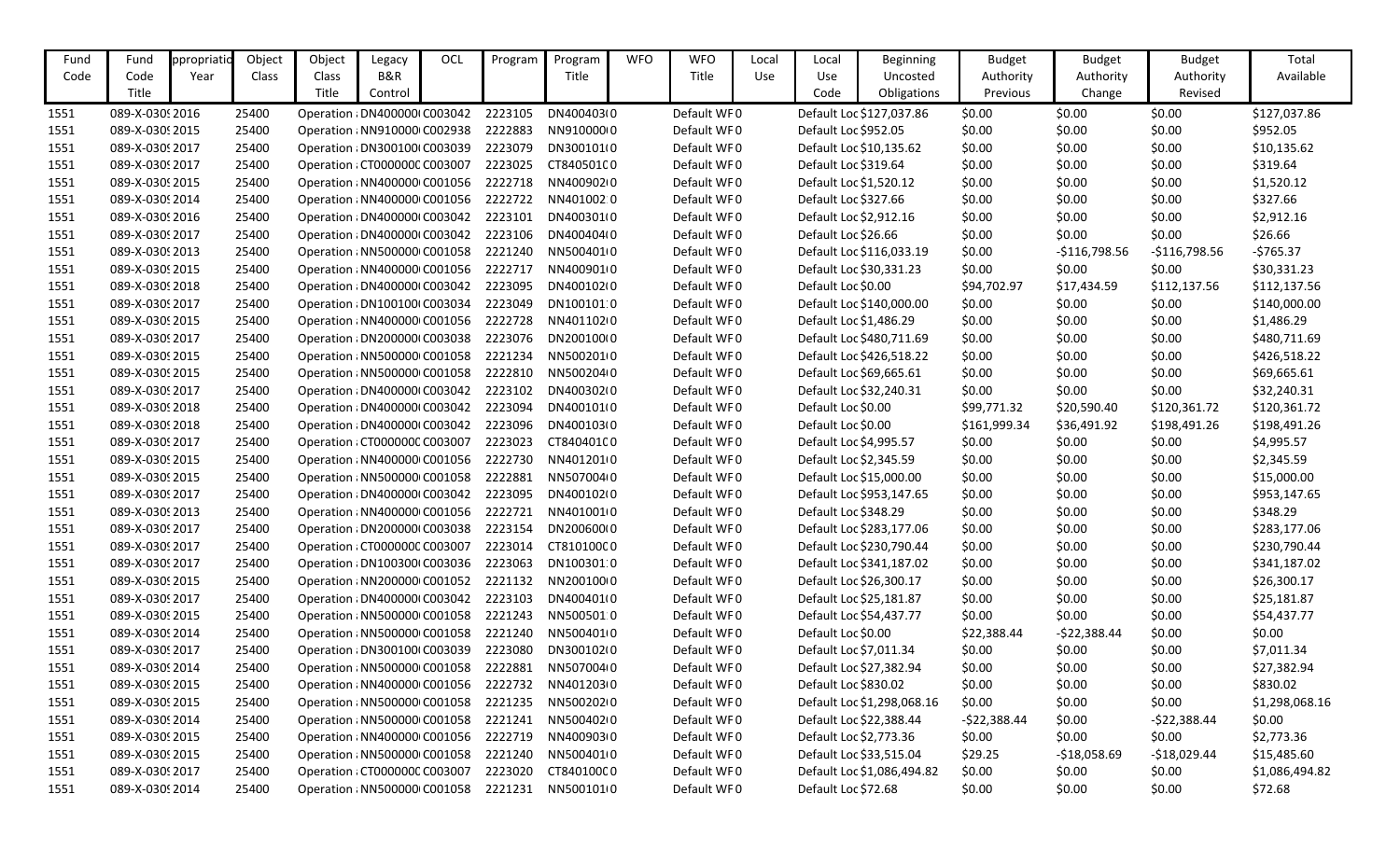| Fund | Fund            | ppropriatio | Object | Object                        | Legacy                        | OCL | Program | Program                                          | <b>WFO</b> | <b>WFO</b>        | Local | Local                | Beginning                  | <b>Budget</b> | <b>Budget</b>  | <b>Budget</b>  | Total          |
|------|-----------------|-------------|--------|-------------------------------|-------------------------------|-----|---------|--------------------------------------------------|------------|-------------------|-------|----------------------|----------------------------|---------------|----------------|----------------|----------------|
| Code | Code            | Year        | Class  | Class                         | B&R                           |     |         | Title                                            |            | Title             | Use   | Use                  | Uncosted                   | Authority     | Authority      | Authority      | Available      |
|      | Title           |             |        | Title                         | Control                       |     |         |                                                  |            |                   |       | Code                 | Obligations                | Previous      | Change         | Revised        |                |
| 1551 | 089-X-03092017  |             | 25400  |                               | Operation : DN100500 C003088  |     | 2223152 | DN100501(0                                       |            | Default WF0       |       |                      | Default Loc \$40,000.00    | \$0.00        | \$0.00         | \$0.00         | \$40,000.00    |
| 1551 | 089-X-0309 2018 |             | 25400  |                               | Operation : CT000000C C003007 |     | 2223023 | CT84040100                                       |            | Default WF0       |       | Default Loc \$0.00   |                            | \$21,565.00   | \$0.00         | \$21,565.00    | \$21,565.00    |
| 1551 | 089-X-0309 2018 |             | 25400  |                               | Operation : DN4000001 C003042 |     | 2223102 | DN400302(0                                       |            | Default WF0       |       | Default Loc \$0.00   |                            | \$81,600.36   | \$15,022.43    | \$96,622.79    | \$96,622.79    |
| 1551 | 089-X-03092018  |             | 25400  |                               | Operation : CT000000C C003007 |     | 2223020 | CT84010000                                       |            | Default WF0       |       | Default Loc \$0.00   |                            | \$607,109.00  | \$0.00         | \$607,109.00   | \$607,109.00   |
| 1551 | 089-X-0309 2018 |             | 25400  |                               | Operation : DN400000 C003042  |     | 2223103 | DN400401(0                                       |            | Default WF0       |       | Default Loc \$0.00   |                            | \$27,218.90   | \$5,010.93     | \$32,229.83    | \$32,229.83    |
| 1557 | 089-X-03092012  |             | 25400  |                               | Operation : NN500000 C001058  |     | 2222290 | NN50100000                                       |            | Default WF0       |       |                      | Default Loc \$46,587.47    | \$0.00        | \$0.00         | \$0.00         | \$46,587.47    |
| 1650 | 089-X-03132010  |             | 25400  |                               | Operation : PS0000000 C001075 |     | 2221514 | PS02021320                                       |            | Default WF0       |       |                      | Default Loc \$38,795.51    | \$0.00        | \$0.00         | \$0.00         | \$38,795.51    |
| 1689 | 089-14/15-2014  |             | 25400  |                               | Operation : PS0000000 C001075 |     | 2222565 | PS02022000                                       |            | Default WF0       |       |                      | Default Loc \$2,021.13     | \$0.00        | \$0.00         | \$0.00         | \$2,021.13     |
| 1751 | 089-X-0315      |             | 25400  |                               | Operation : EZ5000000 C002226 |     | 1110981 | EZ50123000                                       |            | Default WF0       |       | Default Loc \$47.62  |                            | \$0.00        | \$0.00         | \$0.00         | \$47.62        |
| 1751 | 089-X-0315 2013 |             | 25400  |                               | Operation : EZ5000000 C002226 |     | 1110981 | EZ50123000                                       |            | Default WF0       |       |                      | Default Loc \$510,649.00   | \$0.00        | \$0.00         | \$0.00         | \$510,649.00   |
| 2300 | 089-X-418(2017  |             | 25400  |                               | Operation : ST0000000 C001087 |     | 2924424 | ST50010400                                       |            | Default WF0       |       |                      | Default Loc \$100,000.00   | \$200,000.00  | \$0.00         | \$200,000.00   | \$300,000.00   |
| 2300 | 089-X-418(2017  |             | 25400  | Operation : ST0000000 C001087 |                               |     | 2720715 | ST50010300                                       |            | Default WF0       |       |                      | Default Loc \$408,904.78   | \$220,000.00  | \$0.00         | \$220,000.00   | \$628,904.78   |
| 2300 | 089-X-418(2018  |             | 25400  |                               | Operation : ST0000000 C001087 |     | 2924306 | ST60010310                                       |            | Default WF0       |       | Default Loc \$0.00   |                            | \$0.00        | \$1,360,000.00 | \$1,360,000.00 | \$1,360,000.00 |
| 2300 | 089-X-418(2014  |             | 32003  |                               | Accelerator ST0000000 C001087 |     | 2924281 | ST60010340                                       |            | Default WF 485395 |       | <b>CHAIP</b>         | \$123,010.46               | \$0.00        | \$0.00         | \$0.00         | \$123,010.46   |
| 2300 | 089-X-418(2017  |             | 25400  |                               | Operation : ST0000000 C001087 |     | 2720718 | ST60010200                                       |            | Default WF0       |       |                      | Default Loc \$241,530.03   | \$160,000.00  | \$0.00         | \$160,000.00   | \$401,530.03   |
| 2300 | 089-X-418(2014  |             | 25400  |                               | Operation : ST0000000 C001087 |     | 2924424 | ST50010400                                       |            | Default WF0       |       |                      | Default Loc \$46,351.44    | \$0.00        | \$0.00         | \$0.00         | \$46,351.44    |
| 2300 | 089-X-418(2017  |             | 25400  |                               | Operation : ST0000000 C001087 |     | 2924281 | ST60010340                                       |            | Default WF0       |       |                      | Default Loc \$592,572.04   | \$0.00        | \$0.00         | \$0.00         | \$592,572.04   |
| 2300 | 089-X-418(2017  |             | 25400  |                               | Operation : ST0000000 C001087 |     | 2924280 | ST60010320                                       |            | Default WF0       |       |                      | Default Loc \$658,053.20   | \$650,000.00  | \$0.00         | \$650,000.00   | \$1,308,053.20 |
| 2300 | 089-X-418(2016  |             | 25400  | Operation : ST0000000 C001087 |                               |     | 2924282 | ST60010360                                       |            | Default WF0       |       |                      | Default Loc \$19,083.00    | \$0.00        | \$0.00         | \$0.00         | \$19,083.00    |
| 2300 | 089-X-418(2015  |             | 32003  |                               | Accelerato ST0000000 C001087  |     | 2924281 | ST60010340                                       |            | Default WF 485395 |       | <b>CHAIP</b>         | \$152,000.00               | \$0.00        | \$0.00         | \$0.00         | \$152,000.00   |
| 2300 | 089-X-418(2016  |             | 25400  |                               | Operation : ST0000000 C001087 |     | 2924424 | ST50010400                                       |            | Default WF0       |       |                      | Default Loc \$100,000.00   | \$0.00        | \$0.00         | \$0.00         | \$100,000.00   |
| 2300 | 089-X-418(2014  |             | 25400  |                               | Operation : ST0000000 C001087 |     | 2720714 | ST50010200                                       |            | Default WF0       |       |                      | Default Loc \$229,180.08   | \$0.00        | \$0.00         | \$0.00         | \$229,180.08   |
| 2300 | 089-X-418(2016  |             | 25400  |                               | Operation : ST0000000 C001087 |     | 2720716 | ST50020000                                       |            | Default WF0       |       |                      | Default Loc \$1,292.10     | \$0.00        | \$0.00         | \$0.00         | \$1,292.10     |
| 2300 | 089-X-418(2016  |             | 25400  |                               | Operation : ST0000000 C001087 |     | 2924306 | ST60010310                                       |            | Default WF0       |       |                      | Default Loc \$428,187.59   | \$0.00        | \$0.00         | \$0.00         | \$428,187.59   |
| 2300 | 089-X-418(2017  |             | 25400  |                               | Operation : ST0000000 C001087 |     | 2924306 | ST60010310                                       |            | Default WF0       |       |                      | Default Loc \$2,160,000.00 | \$191,000.00  | \$0.00         | \$191,000.00   | \$2,351,000.00 |
| 2300 | 089-X-418(2018  |             | 25400  |                               | Operation : ST0000000 C001087 |     | 2924281 | ST60010340                                       |            | Default WF0       |       | Default Loc \$0.00   |                            | \$0.00        | \$210,000.00   | \$210,000.00   | \$210,000.00   |
| 5300 | 089-X-031 {2017 |             | 25400  |                               | Operation : TE1300000 C002800 |     | 3123803 | TE13010000                                       |            | Default WF0       |       |                      | Default Loc \$28,066.30    | \$0.00        | \$0.00         | \$0.00         | \$28,066.30    |
| 5300 | 089-X-031 2017  |             | 25400  |                               | Operation : TE1200000 C002799 |     | 3123811 | TE12050000                                       |            | Default WF0       |       |                      | Default Loc \$66,862.68    | \$0.00        | \$0.00         | \$0.00         | \$66,862.68    |
| 5300 | 089-X-03182016  |             | 25400  |                               | Operation : TE1200000 C002799 |     | 3123810 | TE12040000                                       |            | Default WF0       |       | Default Loc \$205.91 |                            | \$0.00        | \$0.00         | \$0.00         | \$205.91       |
| 5300 | 089-X-03182016  |             | 25400  |                               | Operation : TE1200000 C002799 |     | 3123792 | TE12010000                                       |            | Default WF0       |       |                      | Default Loc \$2,262.82     | \$0.00        | \$0.00         | \$0.00         | \$2,262.82     |
| 5300 | 089-X-03182016  |             | 25400  |                               | Operation : TE1100000 C002798 |     | 3123802 | TE11040000                                       |            | Default WF0       |       |                      | Default Loc \$200,456.62   | \$0.00        | \$0.00         | \$0.00         | \$200,456.62   |
| 5300 | 089-X-031 {2017 |             | 25400  |                               | Operation : TE1400000 C002801 |     | 3123795 | TE14000000                                       |            | Default WF0       |       | Default Loc \$260.97 |                            | \$0.00        | \$0.00         | \$0.00         | \$260.97       |
| 5300 | 089-X-03182016  |             | 25400  |                               | Operation : TE1100000 C002798 |     | 3123785 | TE11030000                                       |            | Default WF0       |       |                      | Default Loc \$4,349.10     | \$0.00        | \$0.00         | \$0.00         | \$4,349.10     |
| 5300 | 089-X-031 {2017 |             | 25400  |                               | Operation : TE1200000 C002799 |     | 3123809 | TE12030000                                       |            | Default WF0       |       |                      | Default Loc \$6,380.00     | \$0.00        | \$0.00         | \$0.00         | \$6,380.00     |
| 5300 | 089-X-031 2016  |             | 25400  |                               | Operation : TE1100000 C002798 |     | 3123789 | TE11010000                                       |            | Default WF0       |       | Default Loc \$136.88 |                            | \$0.00        | \$0.00         | \$0.00         | \$136.88       |
| 5300 | 089-X-03182016  |             | 25400  |                               | Operation : TE1300000 C002800 |     | 3123815 | TE13050000                                       |            | Default WF0       |       |                      | Default Loc \$2,255.84     | \$0.00        | \$0.00         | \$0.00         | \$2,255.84     |
| 5300 | 089-X-031 2016  |             | 25400  |                               | Operation : TF0000000 C002802 |     | 3123796 | TF00000000                                       |            | Default WF0       |       | Default Loc \$121.66 |                            | \$0.00        | \$0.00         | \$0.00         | \$121.66       |
| 5300 | 089-X-031 {2017 |             | 25400  |                               | Operation : TE1100000 C002798 |     | 3123785 | TE11030000                                       |            | Default WF0       |       |                      | Default Loc \$517,786.00   | \$0.00        | \$0.00         | \$0.00         | \$517,786.00   |
| 5300 | 089-X-03182016  |             | 25400  |                               | Operation : TE1200000 C002799 |     | 3123812 | TE12060000                                       |            | Default WF0       |       | Default Loc \$22.70  |                            | \$0.00        | \$0.00         | \$0.00         | \$22.70        |
| 5300 | 089-X-031 2016  |             | 25400  |                               |                               |     |         | Operation: TE1300000 C002800 3123804 TE1302000 0 |            | Default WF0       |       | Default Loc \$200.26 |                            | \$0.00        | \$0.00         | \$0.00         | \$200.26       |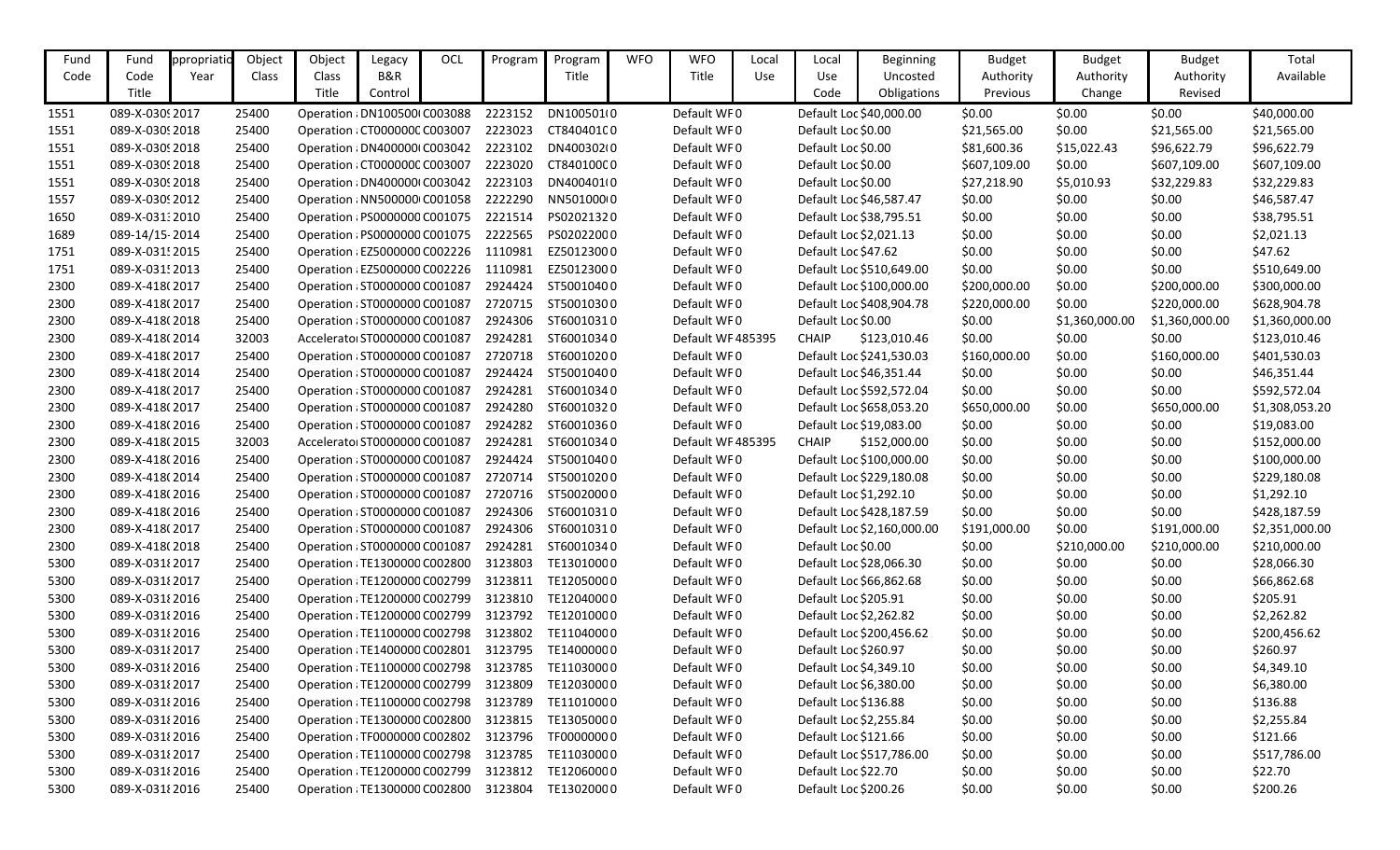| Fund         | Fund                             | ppropriatio | Object         | Object                                                        | Legacy  | OCL | Program            | Program                 | <b>WFO</b> | <b>WFO</b>                       | Local | Local                                                | <b>Beginning</b>           | <b>Budget</b>    | <b>Budget</b>    | <b>Budget</b>    | Total                  |
|--------------|----------------------------------|-------------|----------------|---------------------------------------------------------------|---------|-----|--------------------|-------------------------|------------|----------------------------------|-------|------------------------------------------------------|----------------------------|------------------|------------------|------------------|------------------------|
| Code         | Code                             | Year        | Class          | Class                                                         | B&R     |     |                    | Title                   |            | Title                            | Use   | Use                                                  | Uncosted                   | Authority        | Authority        | Authority        | Available              |
|              | Title                            |             |                | Title                                                         | Control |     |                    |                         |            |                                  |       | Code                                                 | Obligations                | Previous         | Change           | Revised          |                        |
| 5300         | 089-X-03182017                   |             | 25400          | Operation : TE1100000 C002798                                 |         |     | 3123816            | TE11040100              |            | Default WF0                      |       |                                                      | Default Loc \$44,125.59    | \$0.00           | \$0.00           | \$0.00           | \$44,125.59            |
| 5300         | 089-X-031 {2018                  |             | 25400          | Operation : TE1100000 C002798                                 |         |     | 3123785            | TE11030000              |            | Default WF0                      |       | Default Loc \$0.00                                   |                            | \$0.00           | \$116,666.00     | \$116,666.00     | \$116,666.00           |
| 5350         | 089-X-03192016                   |             | 25400          | Operation : AF040000C C002768                                 |         |     | 2720880            | AF044000C0              |            | Default WF0                      |       | Default Loc \$2,801.06                               |                            | \$0.00           | \$0.00           | \$0.00           | \$2,801.06             |
| 5350         | 089-X-0319 2013                  |             | 25400          | Operation : NT010000(C002769                                  |         |     | 2720775            | NT01040000              |            | Default WF0                      |       |                                                      | Default Loc \$15,703.42    | \$0.00           | \$0.00           | \$0.00           | \$15,703.42            |
| 5350         | 089-X-03192018                   |             | 25400          | Operation : RC050000C C003095                                 |         |     | 2720978            | RC05040000              |            | Default WF0                      |       | Default Loc \$0.00                                   |                            | \$25,806.00      | \$0.00           | \$25,806.00      | \$25,806.00            |
| 5350         | 089-X-03192017                   |             | 25400          | Operation : AF580000C C000822                                 |         |     | 2720965            | AF58610100              |            | Default WF0                      |       |                                                      | Default Loc \$88,979.28    | \$0.00           | \$0.00           | \$0.00           | \$88,979.28            |
| 5350         | 089-X-03192017                   |             | 25400          | Operation : AF580000C C000822                                 |         |     | 2720874            | AF58320200              |            | Default WF0                      |       |                                                      | Default Loc \$253,116.01   | \$0.00           | \$0.00           | \$0.00           | \$253,116.01           |
| 5350         | 089-X-03192018                   |             | 25400          | Operation : AF580000C C000822                                 |         |     | 2720667            | AF581000C0              |            | Default WF0                      |       | Default Loc \$0.00                                   |                            | \$168,000.00     | \$0.00           | \$168,000.00     | \$168,000.00           |
| 5350         | 089-X-03192018                   |             | 25400          | Operation : AF580000C C000822                                 |         |     | 2720875            | AF58320300              |            | Default WF0                      |       | Default Loc \$0.00                                   |                            | \$9,660.00       | \$0.00           | \$9,660.00       | \$9,660.00             |
| 5350         | 089-X-03192017                   |             | 25400          | Operation : AF580000C C000822                                 |         |     | 2720667            | AF581000C0              |            | Default WF0                      |       |                                                      | Default Loc \$116,766.49   | \$0.00           | \$0.00           | \$0.00           | \$116,766.49           |
| 5350         | 089-X-03192017                   |             | 25400          | Operation : AF580000C C000822                                 |         |     | 2720625            | AF58550000              |            | Default WF0                      |       | Default Loc \$1,298.93                               |                            | \$0.00           | \$0.00           | \$0.00           | \$1,298.93             |
| 5350         | 089-X-03192017                   |             | 25400          | Operation : RC040000C C002775                                 |         |     | 2720918            | RC04240000              |            | Default WF0                      |       |                                                      | Default Loc \$13,562.95    | \$0.00           | \$0.00           | \$0.00           | \$13,562.95            |
| 5350         | 089-X-0319 2017                  |             | 25400          | Operation : AF580000C C000822                                 |         |     | 2720875            | AF58320300              |            | Default WF0                      |       |                                                      | Default Loc \$236,776.05   | \$0.00           | \$0.00           | \$0.00           | \$236,776.05           |
| 5350         | 089-X-03192018                   |             | 25400          | Operation : AF580000C C000822                                 |         |     | 2720874            | AF58320200              |            | Default WF0                      |       | Default Loc \$0.00                                   |                            | \$96,600.00      | \$0.00           | \$96,600.00      | \$96,600.00            |
| 5450         | 089-X-03212016                   |             | 25400          | Operation : ED0000000 C000949                                 |         |     | 1009209            | ED27010000              |            | Default WF0                      |       |                                                      | Default Loc \$491,168.00   | \$0.00           | \$0.00           | \$0.00           | \$491,168.00           |
| 5450         | 089-X-03212014                   |             | 25400          | Operation : GT000000C C002910                                 |         |     | 1005612            | GT01000000              |            | Default WF0                      |       | Default Loc \$6,283.33                               |                            | \$0.00           | \$0.00           | \$0.00           | \$6,283.33             |
| 5450         | 089-X-03212017                   |             | 25400          | Operation: VT000000C C001096                                  |         |     | 1005556            | VT130100C0              |            | Default WF0                      |       | Default Loc \$7,401.00                               |                            | \$0.00           | \$0.00           | \$0.00           | \$7,401.00             |
| 5450         | 089-X-03212016                   |             | 25400          | Operation : PG0000000 C002840                                 |         |     | 1005604            | PG04000000              |            | Default WF0                      |       | Default Loc \$62,004.64                              |                            | \$0.00           | \$0.00           | \$0.00           | \$62,004.64            |
| 5450         | 089-X-03212016                   |             | 25400          | Operation : SL0000000 C002911                                 |         |     | 1005616            | SL03000000              |            | Default WF0                      |       | Default Loc \$7,158.23                               |                            | \$0.00           | \$0.00           | \$0.00           | \$7,158.23             |
| 5450         | 089-X-03212017                   |             | 25400          | Operation : VT000000C C001096                                 |         |     | 1005554            | VT12010000              |            | Default WF0                      |       |                                                      | Default Loc \$1,774,995.30 | \$0.00           | \$0.00           | \$0.00           | \$1,774,995.30         |
| 5450         | 089-X-03212018                   |             | 25400          | Operation : VT000000C C001096                                 |         |     | 1005554            | VT12010000              |            | Default WF0                      |       | Default Loc \$0.00                                   |                            | \$600,000.00     | \$0.00           | \$600,000.00     | \$600,000.00           |
| 5450         | 089-X-03212018                   |             | 25400          | Operation : GT0000000 C002910                                 |         |     | 1005613            | GT03000000              |            | Default WF0                      |       | Default Loc \$0.00                                   |                            | \$200,000.00     | \$0.00           | \$200,000.00     | \$200,000.00           |
| 5450         | 089-X-03212015                   |             | 25400          | Operation : ED0000000 C000949                                 |         |     | 1009209            | ED27010000              |            | Default WF0                      |       |                                                      | Default Loc \$172,184.72   | \$0.00           | \$0.00           | \$0.00           | \$172,184.72           |
| 5450         | 089-X-03212017                   |             | 25400          | Operation : SL0000000 C002911                                 |         |     | 1005616            | SL03000000              |            | Default WF0                      |       |                                                      | Default Loc \$500,000.00   | \$0.00           | \$0.00           | \$0.00           | \$500,000.00           |
| 5450         | 089-X-03212015                   |             | 25400          | Operation : SL0000000 C002911                                 |         |     | 1005616            | SL03000000              |            | Default WF0                      |       | Default Loc \$801.50                                 |                            | \$0.00           | \$0.00           | \$0.00           | \$801.50               |
| 5450         | 089-X-03212017                   |             | 25400          | Operation : HT0000000 C002796                                 |         |     | 2223156            | HT11000000              |            | Default WF0                      |       |                                                      | Default Loc \$25,779.00    | \$0.00           | \$0.00           | \$0.00           | \$25,779.00            |
| 5450         | 089-X-03212013                   |             | 25400          | Operation : EL1700000 C000955                                 |         |     | 1005091            | EL17080000              |            | Default WF0                      |       | Default Loc \$401.75                                 |                            | \$0.00           | \$0.00           | \$0.00           | \$401.75               |
| 5450         | 089-X-03212016                   |             | 25400          | Operation: VT000000C C001096                                  |         |     | 1005556            | VT130100C0              |            | Default WF0                      |       | Default Loc \$5,774.29<br><b>TCF Fundin \$294.34</b> |                            | \$0.00           | \$0.00           | \$0.00           | \$5,774.29             |
| 5450<br>5450 | 089-X-03212016<br>089-X-03212014 |             | 25400<br>25400 | Operation : HT000000C C002796<br>Operation : BM010000 C000846 |         |     | 1009190<br>1009218 | HT01000000<br>BM0107000 |            | Default WF 302017<br>Default WF0 |       | Default Loc \$1,252.09                               |                            | \$0.00<br>\$0.00 | \$0.00<br>\$0.00 | \$0.00<br>\$0.00 | \$294.34<br>\$1,252.09 |
| 5450         | 089-X-03212016                   |             | 25400          | Operation : HT0000000 C002796                                 |         |     | 1009198            | HT08000000              |            | Default WF0                      |       | Default Loc \$714.20                                 |                            | \$0.00           | \$0.00           | \$0.00           | \$714.20               |
| 5450         | 089-X-03212017                   |             | 25400          | Operation : GT0000000 C002910                                 |         |     | 1005613            | GT03000000              |            | Default WF0                      |       |                                                      | Default Loc \$212,958.02   | \$0.00           | \$0.00           | \$0.00           | \$212,958.02           |
| 5450         | 089-X-03212017                   |             | 25400          | Operation : HT0000000 C002796                                 |         |     | 1009190            | HT01000000              |            | Default WF0                      |       |                                                      | Default Loc \$741,092.08   | \$0.00           | \$0.00           | \$0.00           | \$741,092.08           |
| 5498         | 089-X-03212017                   |             | 25400          | Operation : 4.56E+08 C003005                                  |         |     | 6600146            | 4561600314860966        |            | CHAGR8730                        |       |                                                      | Default Loc \$185,354.16   | \$0.00           | \$0.00           | \$0.00           | \$185,354.16           |
| 6600         | 089X0337 2014                    |             | 25400          | Operation : CJ0100000 C002599                                 |         |     | 3166012            | CJ01000000              |            | Default WF 1249                  |       |                                                      | CHARPA-00 \$403,257.96     | \$0.00           | \$0.00           | \$0.00           | \$403,257.96           |
| 6600         | 089X0337 2014                    |             | 25400          | Operation : CJ0100000 C002599                                 |         |     | 3166012            | CJ01000000              |            | Default WF 1250                  |       | CHARPA-00 \$88,682.91                                |                            | \$0.00           | \$0.00           | \$0.00           | \$88,682.91            |
| 6600         | 089X0337 2014                    |             | 25400          | Operation : CJ0100000 C002599                                 |         |     | 3166012            | CJ01000000              |            | Default WF0                      |       | Default Loc \$2,547.40                               |                            | \$0.00           | \$0.00           | \$0.00           | \$2,547.40             |
| 6600         | 089X0337 2016                    |             | 25400          | Operation : CJ0100000 C002599                                 |         |     | 3166012            | CJ01000000              |            | Default WF 1314                  |       |                                                      | ARPA-E Lat \$538,788.65    | \$0.00           | \$0.00           | \$0.00           | \$538,788.65           |
|              |                                  |             |                |                                                               |         |     |                    |                         |            |                                  |       |                                                      |                            |                  |                  |                  |                        |
|              | <b>Non-Appropriated Total</b>    |             |                |                                                               |         |     |                    |                         |            |                                  |       |                                                      | \$14,363,239.26            | \$5,175,952.45   | \$1,990,776.23   | \$7,166,728.68   | \$21,529,967.94        |